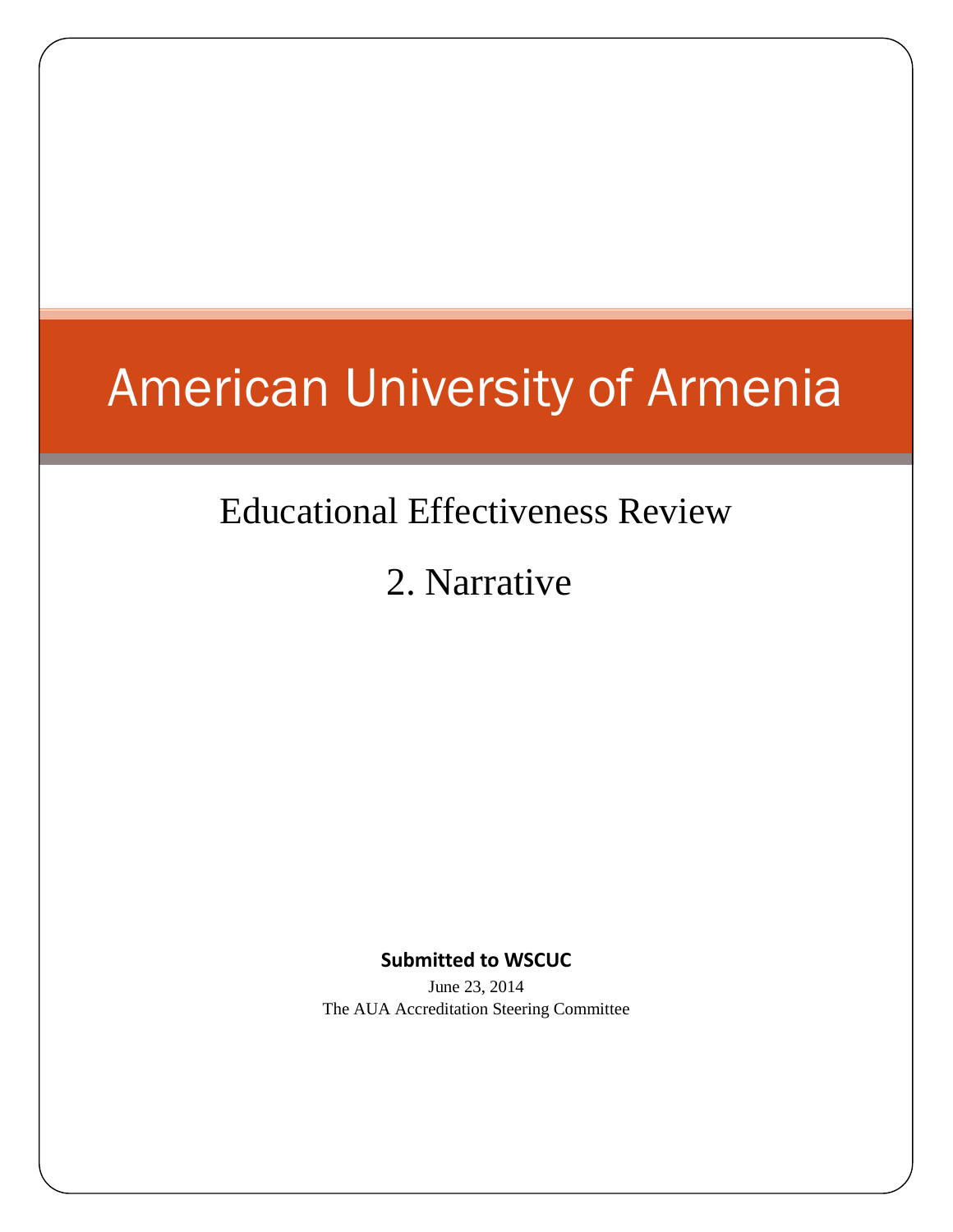## **Table of Contents**

| 1.      |                                                                                 |  |  |
|---------|---------------------------------------------------------------------------------|--|--|
| 1.1.    |                                                                                 |  |  |
| 1.2.    |                                                                                 |  |  |
| 2.      |                                                                                 |  |  |
| 2.1.    |                                                                                 |  |  |
| 2.1.1.  |                                                                                 |  |  |
| 2.1.2.  |                                                                                 |  |  |
| 2.1.3.  |                                                                                 |  |  |
| 2.1.4.  |                                                                                 |  |  |
| 2.1.5.  |                                                                                 |  |  |
| 2.1.6.  |                                                                                 |  |  |
| 2.1.7.  | Undergraduate - General Education Associate Dean and Committee 9                |  |  |
| 2.1.8.  |                                                                                 |  |  |
| 2.1.9.  |                                                                                 |  |  |
| 2.1.10. | Improvements and Expansion of Ongoing University Evaluations and Surveys  10    |  |  |
| 2.1.11. | University Management System, Course Management System  10                      |  |  |
| 2.2.    |                                                                                 |  |  |
| 2.2.1.  |                                                                                 |  |  |
| 2.2.2.  |                                                                                 |  |  |
| 2.2.3.  |                                                                                 |  |  |
| 2.2.4.  |                                                                                 |  |  |
| 2.2.5.  |                                                                                 |  |  |
| 2.2.6.  |                                                                                 |  |  |
| 2.2.7.  |                                                                                 |  |  |
| 2.2.8.  |                                                                                 |  |  |
| 2.2.9.  |                                                                                 |  |  |
| 2.2.10. |                                                                                 |  |  |
| 2.2.11  |                                                                                 |  |  |
| 3.      |                                                                                 |  |  |
| 3.1.    |                                                                                 |  |  |
| 3.2.    |                                                                                 |  |  |
| 3.3.    |                                                                                 |  |  |
| 3.3.1.  | Faculty Development - Workshops in Student Learning Assessment  18              |  |  |
| 3.3.2.  |                                                                                 |  |  |
| 3.3.3.  | Policies & Processes - Syllabus Template, SLA Plans, Credit Hour Monitoring. 18 |  |  |
| 3.4.    |                                                                                 |  |  |
| 3.4.1.  | Cycle 2 – Post-Accreditation APR – Full Cycle of Instructional Programs  19     |  |  |
| 3.4.2.  |                                                                                 |  |  |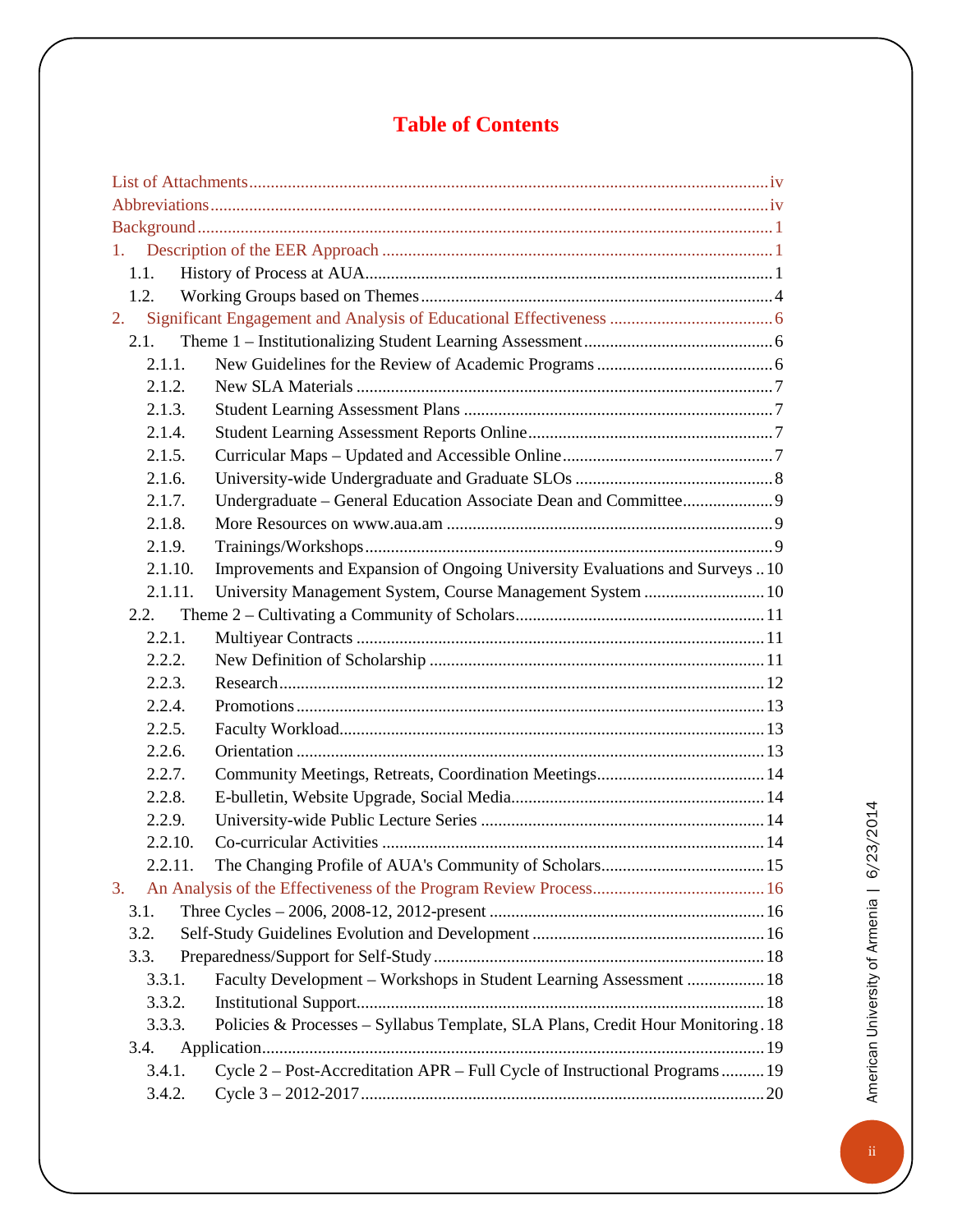| 3.5. |        |                                                                               |  |
|------|--------|-------------------------------------------------------------------------------|--|
| 3.6. |        | Continuing Efforts at Integration of Student Learning Assessment  24          |  |
|      | 3.6.1. |                                                                               |  |
|      | 3.6.2. |                                                                               |  |
|      | 3.6.3. |                                                                               |  |
| 4.   |        |                                                                               |  |
| 4.1. |        |                                                                               |  |
| 4.2. |        |                                                                               |  |
| 4.3. |        |                                                                               |  |
| 4.4. |        |                                                                               |  |
| 4.5. |        |                                                                               |  |
| 4.6. |        |                                                                               |  |
| 4.7. |        |                                                                               |  |
| 4.8. |        |                                                                               |  |
| 5.   |        |                                                                               |  |
| 6.   |        |                                                                               |  |
| 6.1. |        |                                                                               |  |
|      | 6.1.1. | Theme 1 Objective 1: Student Learning Committee Institutionalized34           |  |
|      | 6.1.2. | Theme 1 Objective 2: Student Learning Assessment Integrated into Teaching  35 |  |
|      | 6.1.3. | Theme 1 Objective 3: Student Learning Assessment Basis for Improvement 35     |  |
| 6.2. |        |                                                                               |  |
|      | 6.2.1. | Theme 2 Objective 1: Consensus on Research and Scholarship Definition  36     |  |
|      | 6.2.2. | Theme 2 Objective 2: New Standards Applied for Faculty Evaluation36           |  |
|      | 6.2.3. | Theme 2 Objective 3: Faculty and Student Research Collaboration 37            |  |
|      | 6.2.4. |                                                                               |  |
| 6.3. |        |                                                                               |  |
|      | 6.3.1. |                                                                               |  |
|      | 6.3.2. |                                                                               |  |
|      | 6.3.3. |                                                                               |  |
|      | 6.3.4. |                                                                               |  |
| 7.   |        | Response to the CPR Review Recommendations and Progress Report Comments 44    |  |

### **Accreditation Steering Committee:**

President Bruce Boghosian, Provost Dennis Leavens,

 ALO and Dean of College of Humanities and Social Sciences Thomas Samuelian, Assessment & Accreditation Director Sharistan Melkonian, Dean of College of Science and Engineering Aram Hajian, and Board Secretary Caren Meghreblian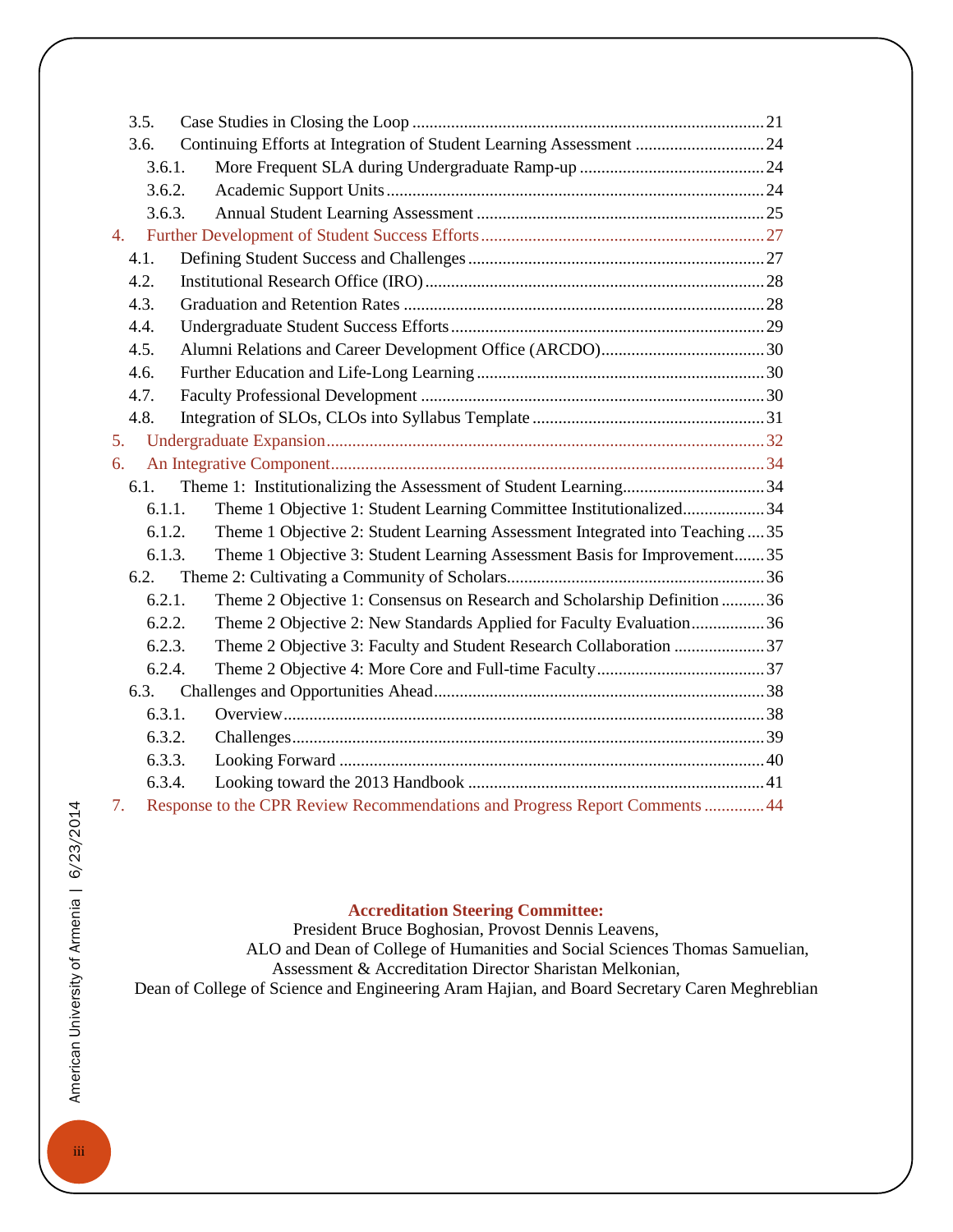### <span id="page-3-0"></span>**List of Attachments**

| Attachment 1.2.a.   | Course Syllabus Template                                                    |
|---------------------|-----------------------------------------------------------------------------|
| Attachment 1.2.b    | Policy on Appointment, Retention, and Promotion and Faculty Titles          |
| Attachment 2.       | <b>Timeline of EER Activities</b>                                           |
| Attachment 2.1.1.   | Academic Program Review Process: Self-Study and Self-Study Audit Guidelines |
| Attachment 2.2.     | <b>Faculty Profile</b>                                                      |
| Attachment 3.2.     | Timeline: Revisions of Guidelines for the Review of Academic Programs 2013  |
| Attachment 3.3.2.   | <b>IRO Data Packet for Academic Program Reviews</b>                         |
| Attachment 3.3.3.a. | <b>Credit Hour Policy</b>                                                   |
| Attachment 3.3.3.b. | Credit Hour Compliance Monitoring including Course Syllabus Checklist       |
| Attachment 3.6.2.   | Guidelines for the Review of Academic Support Units                         |
| Attachment 3.6.3.   | Annual Student Learning Assessment– Current Status as of May 31, 2014       |
| Attachment 4.2.     | Report on Use of Report Data and Information Form                           |
| Attachment 4.3.     | Graduation and Retention Rates, excerpted from 2012-2013 Factbook           |
| Attachment 7.1.1.   | <b>Student Learning Committee Charge</b>                                    |
| Attachment 7.1.3.   | Methods of Evaluation for Multiple-Section Courses                          |
| Attachment A.       | 2012-2013 Factbook, http://iro.aua.am/factbook/                             |
| Attachment B.       | List of Committees Referenced in Report                                     |
| Attachment C.       | <b>Student Profile</b>                                                      |
| Attachment D.       | Organizational Chart                                                        |
| Attachment E.       | Selected Syllabi                                                            |

## <span id="page-3-1"></span>**Abbreviations**

APR Guidelines –AUA Academic Program Review Process: Self-Study and Self-Study Audit Guidelines ALO – Accreditation Liaison Officer ARCDO – Office of Alumni Relations and Career Development AUA – American University of Armenia AUAC – American University of Armenia Corporation (US entity) AUAF – American University of Armenia Fund (Armenian entity) CFR – Criteria for Review CPR – Capacity and Preparatory Review (submitted November 16, 2011) EER – Educational Effectiveness Review (this document, due June 23, 2014) IP – Institutional Proposal (submitted May 10, 2010) IRO – Institutional Research Office OAA – Office of Assessment and Accreditation RoA – Republic of Armenia SLA – Student Learning Assessment SLAP – Student Learning Assessment Plan SLAR– Student Learning Assessment Report SLC – Student Learning Committee (formerly SLS)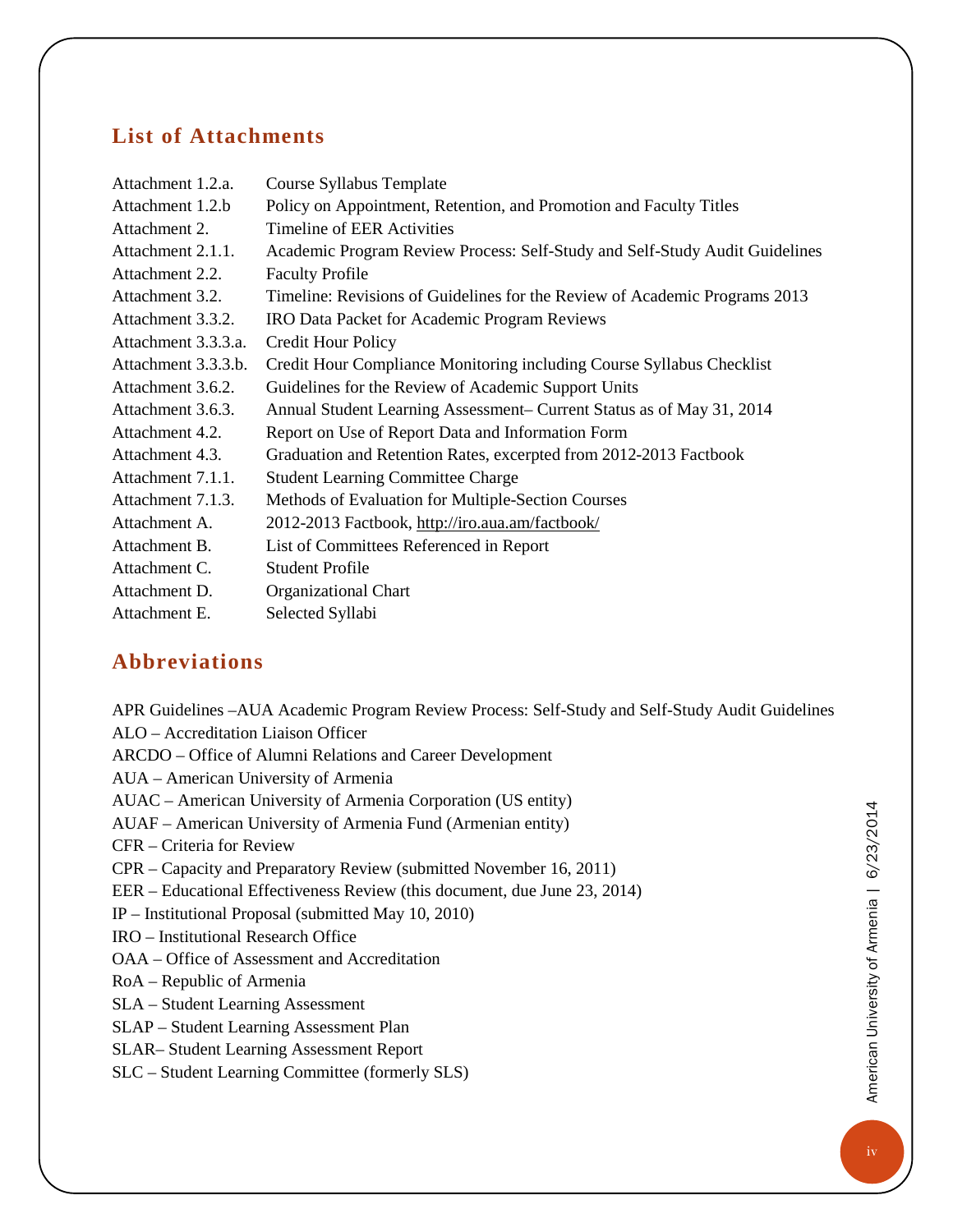## American University of Armenia

## Educational Effectiveness Review

#### <span id="page-4-0"></span>**Background**

AUA-2014 is a much different place from AUA-2009 when this reaffirmation of accreditation began five years ago. Founded in 1991 on the day Armenia became independent, AUA launched a mission to make American education accessible to the citizens of this post-soviet country and the region. It has contributed to Armenia's educational milieu and the country's development as a free, democratic state, in numerous ways through teaching, research and example. For its first 20 years, AUA was solely a graduate institution, although undergraduate education had long been an aspiration. Pursuant to its Strategic Plan 2011-2017, the university embarked on a major expansion into undergraduate education, which has been exhilarating and arduous. This fall is the second year of this expansion, which, when completed in 2017, will result roughly in a quadrupling of the student body to 1600 students, with commensurate growth in faculty and staff. At the same time, the university has faced a number of challenges: resource and budgetary constraints, gaps and turnover in senior leadership, including the post of Dean of the College of Business and Economics, which has not had a permanent holder since 2010, and the pending departure of the President, Provost and Vice President for Institutional Advancement during the summer of 2014, each for unrelated personal reasons. Due to the support of dedicated faculty, staff, board members and donors, AUA has been able to meet these challenges, and will start the 2014-15 academic year with roughly 1100 students, 111 full- and part-time faculty, under the leadership of a seasoned interim President, who is a founder, dean and trustee of the university, supported by a returning interim AUA Provost, assuring a smooth transition in the year ahead, as permanent appointments are pursued. *[CFRs 1.1, 1.6, 3.9, 4.1, 4.3]*

#### <span id="page-4-1"></span>**1. Description of the EER Approach**

#### <span id="page-4-2"></span>1.1. History of Process at AUA

As noted above, when the current reaffirmation of accreditation process began, AUA was solely a graduate institution and had just begun exploring the feasibility of undergraduate education. At that time, pursuant to the WASC 2008 Accreditation Handbook, a working group consisting of faculty and administration selected the thematic approach for the accreditation review and prepared AUA's Institutional Proposal (IP), which was accepted by WASC in 2010. Shortly after the IP submission, AUA engaged in a broad-based institutional strategic planning effort. In February 2012, WASC made its Capacity and Preparatory Review (CPR) site visit. Simultaneously, in fall 2011 and spring 2012, AUA submitted a structural change and substantive change proposals in connection with the offering of three undergraduate and one additional graduate degree, all of which were approved by the Commission in July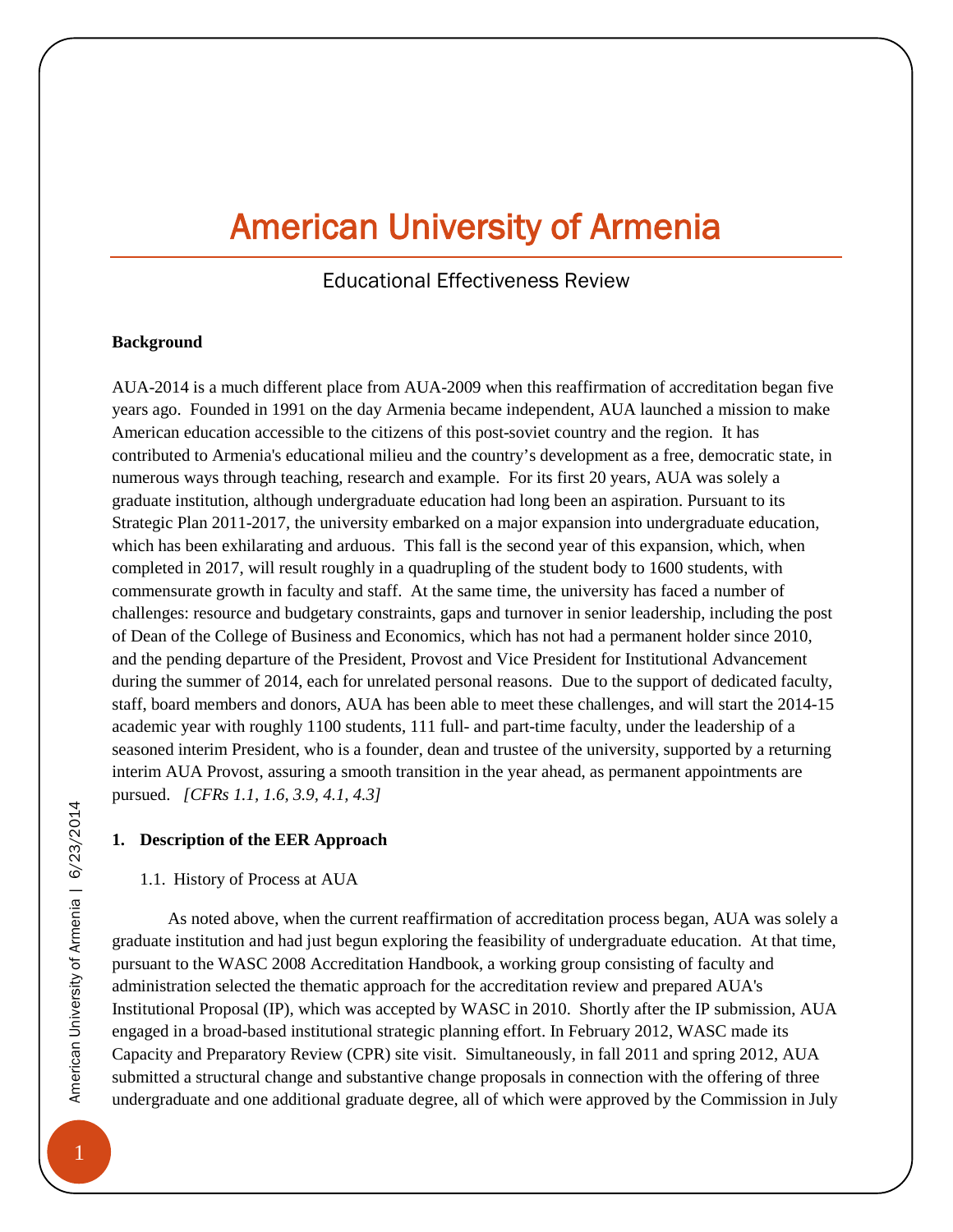2012. The Commission also extended the Educational Effectiveness Review (EER) phase of AUA's accreditation review, to include the new undergraduate program, setting the EER site visit for September 2014. As reflected in this report, the 2008 WASC Handbook and standards govern AUA's reaffirmation of accreditation. AUA has begun to take the 2013 WASC Handbook and standards into account in its institutional processes and is preparing for fuller implementation of the 2013 standards for the next round of accreditation review *(See Section 6.3.4 below).* 

| Overview Timeline of Reaffirmation of Accreditation |                                                              |  |
|-----------------------------------------------------|--------------------------------------------------------------|--|
| 2009                                                | Preparation for Institutional Proposal                       |  |
| 2010                                                | <b>Institutional Proposal Report Submitted</b>               |  |
| 2011                                                | Capacity and Preparatory Review Report Submitted             |  |
| 2012                                                | Capacity and Preparatory Review Site Visit                   |  |
| 2014                                                | <b>Educational Effectiveness Review Report Submitted</b>     |  |
| 2014                                                | Educational Effectiveness Review Site Visit -September 16-18 |  |
|                                                     |                                                              |  |

Throughout this period, in addition to the reaccreditation process, members of the working group were actively involved in AUA's strategic planning, student learning assessment, program reviews and policy improvement efforts. AUA admitted its first freshman class of 280 students in fall 2013. Currently, AUA offers 8 graduate degrees and 3 undergraduate degrees: $<sup>1</sup>$  $<sup>1</sup>$  $<sup>1</sup>$ </sup>

| 2013 Degree Program Snapshot                                            |           |                        |                  |
|-------------------------------------------------------------------------|-----------|------------------------|------------------|
|                                                                         | Started   | <b>Total Graduates</b> | <b>Fall 2013</b> |
|                                                                         |           | as of June 30, 2013    | Enrollment       |
| Master of Business Administration (MBA)                                 | 1991      | 761                    | $210*$           |
| Master of Arts in Teaching English as a Foreign Language (MA TEFL)      | 1997      | 126                    | 58               |
| Master of Political Science and International Affairs (M PSIA)          | 1994      | 382                    | 58               |
| Master of Engineering in Industrial Engineering and Systems             | 1991      | 326                    | 37               |
| Management (ME IESM)                                                    |           |                        |                  |
| Master of Science in Earthquake Engineering (MS EE)                     | 1991-1998 | 34                     |                  |
| Master of Science in Computer and Information Science (MS CIS)          | 2001      | 147                    | 53               |
| Master of Public Health (MPH)                                           | 1997      | 173                    | $26*$            |
| Master of Laws (LL.M.) (incl. Master of Comparative Legal Studies)      | 1996      | 280                    | 60               |
| MBA-MPH dual degree                                                     |           |                        | $\overline{7}$   |
| Master of Science in Economics (MSE)                                    | 2013      | Expected 2014          | 16               |
| <b>Total Graduate</b>                                                   |           |                        | 524              |
| <b>BA in Business</b>                                                   | 2013      | Expected 2017          | 168              |
| <b>BS in Computational Sciences</b>                                     | 2013      | Expected 2017          | 50               |
| BA in English & Communications                                          | 2013      | Expected 2017          | 63               |
| <b>Total Undergraduate</b>                                              |           |                        | 281              |
| <b>Total (unduplicated headcount)</b>                                   |           | 2229                   | 805              |
| *Includes one student enrolled in both MBA and MPH programs separately. |           |                        |                  |

AUA entered this new phase after extensive and inclusive strategic planning from 2009 to 2011, which drew upon a study of AUA and Armenian higher education by McKinsey  $\&$  Co. To further its

<span id="page-5-0"></span><sup>|&</sup>lt;br>|<br>| Two degrees, Comparative Legal Studies (2007) and Earthquake Engineering (1998), were phased out due to the changing needs of Armenia and market demand.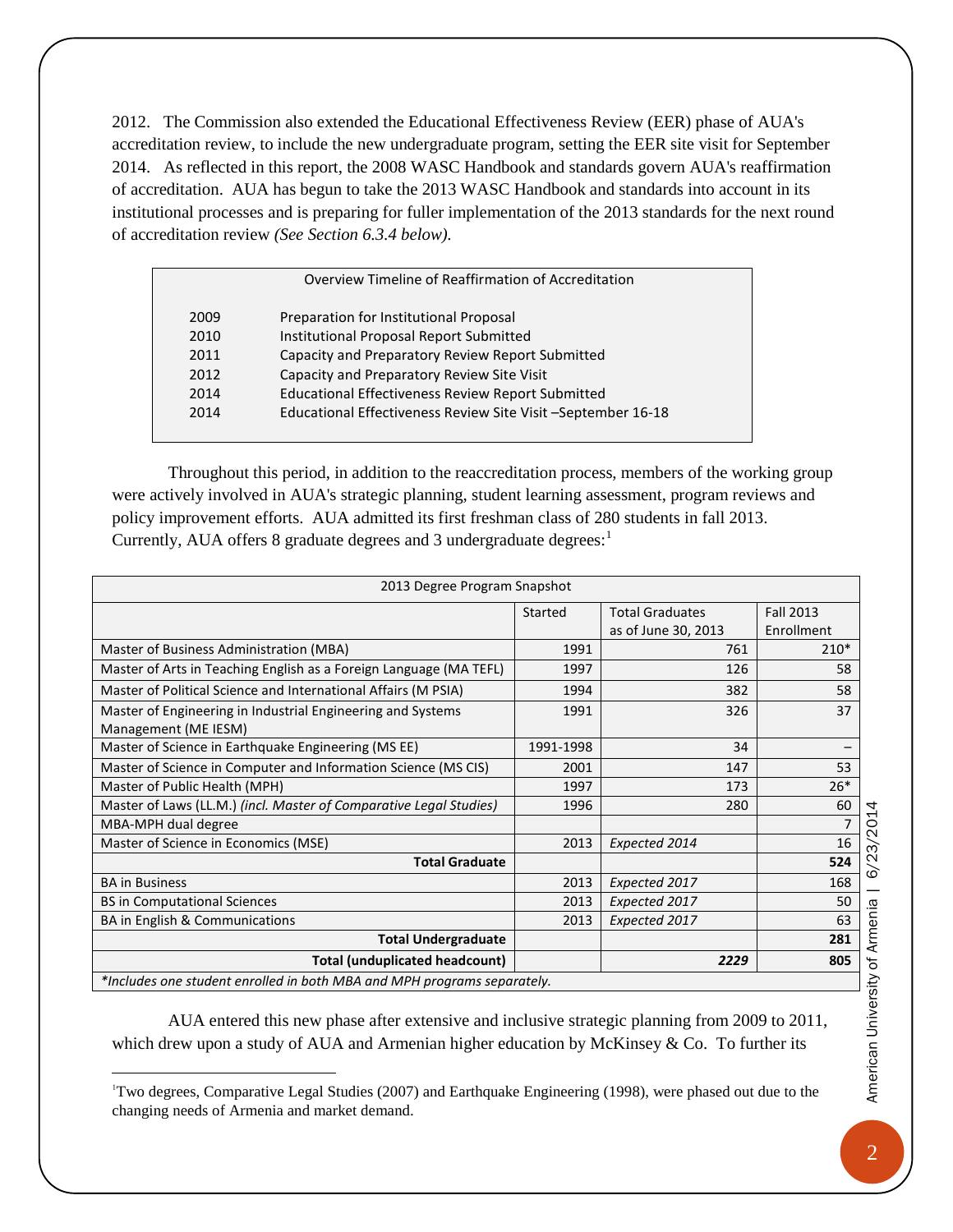mission of making American education accessible to students in Armenia and the region, AUA is expanding from approximately 400 graduate students in 2009 to 1600 total students (graduate and undergraduate) by 2017, adding 300 undergraduates a year, while continuing to provide graduate degree and research programs. This expansion is an opportunity to build a larger, more diverse, more robust faculty, student body, and institution to better achieve AUA's mission. It is also well-suited to our themes for reaffirmation of accreditation.

The reaffirmation of accreditation themes were identified by the working group using the institutional inventory exercise outlined in WASC's Inventory of Educational Effectiveness Indicators. The two themes that emerged were directly related to the university's experience as a graduate institution and the challenges of expanding into undergraduate education:

- Theme 1: Institutionalizing Student Learning Assessment
- Theme 2: Cultivating a Community of Scholars

As conceived in 2010, these themes entailed:

**Theme 1: Institutionalizing the Assessment of Student Learning**  *(CFRs 1.2, 2.1, 2.2, 2.2b, 2.3, 2.4, 2.5, 2.6, 2.7, 2.10, 2.12, 2.13, 3.4 3.8, 4.4, 4.5, 4.6, 4.7, 4.8)*

- 1) The Student Learning Committee will be institutionalized and be an integral part of teaching, curriculum review, and academic program review.
- 2) The faculty, including visiting faculty, will integrate the assessment of student learning on a regular basis in teaching.
- 3) The faculty of the academic programs will use the results of the ongoing assessment of student learning to improve teaching, courses and the curriculum in order to meet the mission of the University.

#### **Theme 2: Cultivating a Community of Scholars**

*(CFRs 1.3, 1.4, 1.5, 1.6, 1.7, 2.2b, 2.8, 2.9, 3.1, 3.2, 3.3, 3.4, 3.6, 3.10, 3.11, 4.2)*

- 1) There will be a broad understanding and consensus among faculty, students, and researchers on what constitutes research and scholarship as a community of scholars at AUA.
- 2) The standards for research and scholarship will be applied in the evaluation of faculty and research staff.
- 3) There will be more faculty and student collaboration on applied and theoretical research and scholarship.
- 4) More core and full-time faculty will be in place to support teaching, research and scholarship.

By and large, these themes have remained the same throughout this extended process, and the goals set for each have been achieved, as more fully described in Sections 2, 3 and 6 below. They have also informed many of AUA's ongoing institutional processes, including the Capacity and Preparatory Review Report and Site Visit (Feb. 2012), the four substantive change proposals approved by WASC in the spring of 2012 (BS in Computational Sciences, BA in Business, BA in English & Communications, and the MS in Economics), and the design and implementation of the undergraduate program. These themes also assisted the university in updating the university's faculty hiring, retention and promotion policies, revising its academic program review guidelines, reorienting research and scholarship at AUA and making them more integral to the life of the university, and recruiting new faculty for the undergraduate and graduate programs. *[CFRs 1.1, 3.1, 3.2, 4.1]*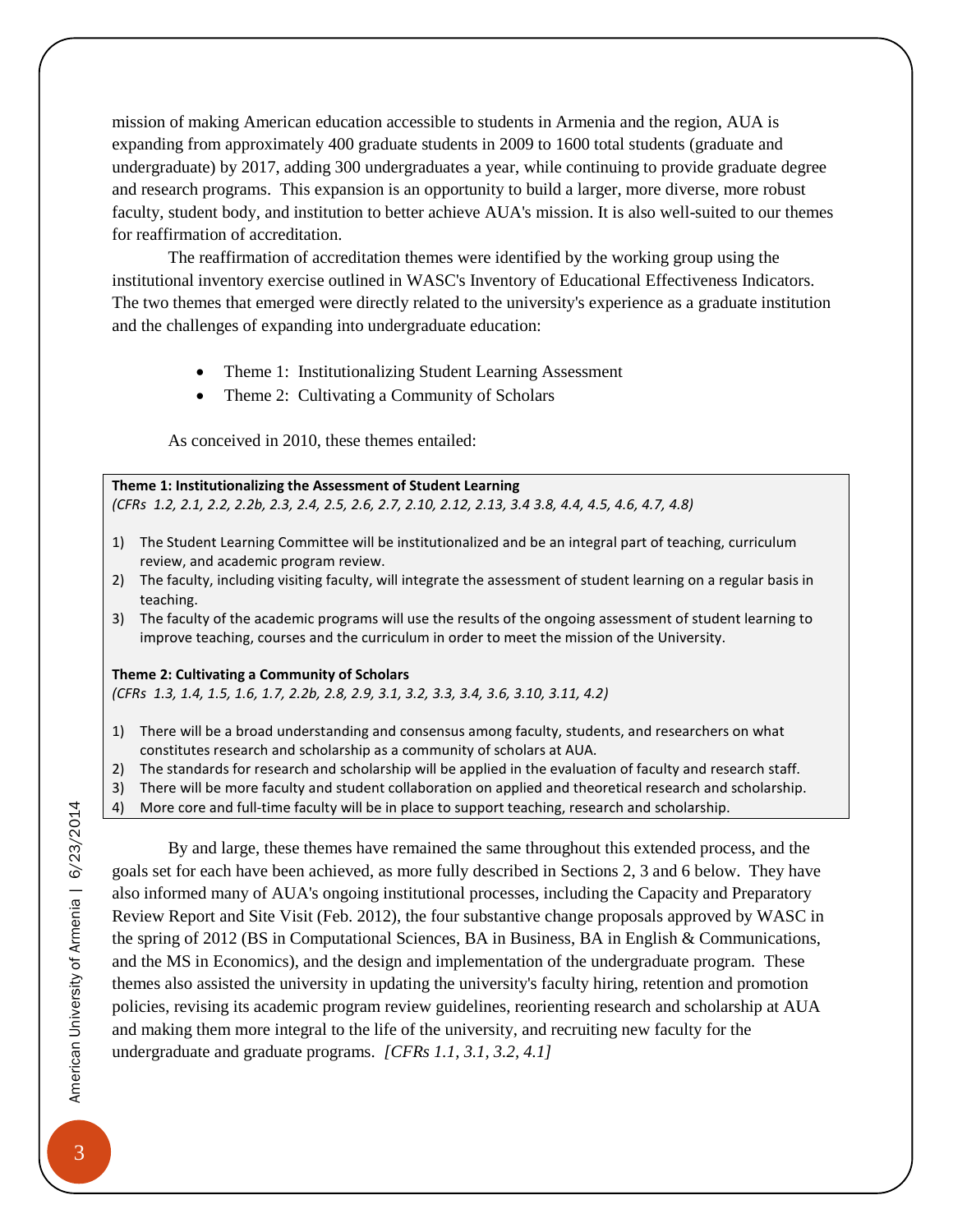#### <span id="page-7-0"></span>1.2. Working Groups based on Themes

As a small institution, AUA has been able to involve many members of the institution directly in the reaccreditation process, including administration, faculty, staff, support units, students, and alumni. In addition to periodic university-wide coordination meetings that attract broad participation, the ALO and Office of Assessment and Accreditation (OAA) have provided a regular series of Accreditation Coordination Letters to keep the university informed of accomplishments, activities and assignments.

Two broad-based working groups were established at the beginning of the process in 2010 based on each theme. Two committees were also formed: 1) the Research & Scholarship Taskforce, a temporary body that surveyed international best practice for similar institutions and tailored a new definition of research and scholarship based on the Boyer principles; 2) the Student Learning Committee, a standing committee of the Faculty Senate with broad representation from academic programs, which in conjunction with the OAA, has organized regular workshops and seminars on such subjects as:

- syllabus and rubric development
- developing student learning outcomes
- use of technology in the classroom
- addressing the specific needs of undergraduates
- integrative teaching strategies
- student learning assessment methods

These activities took place against the backdrop of the university's expansion into undergraduate education. In preparation for undergraduate education, the university was reorganized into three colleges and a school in 2012-13. The university also transitioned from a quarter to a semester system. These were both opportunities to rethink how things are done at AUA. With the greater demands of growth, the role of the IRO and OAA expanded and became more integrated into program planning and assessment. The switch to semesters required all syllabi to be restructured and provided an opportunity to reemphasize student learning outcomes in accordance with a new course syllabus template. *Attachment 1.2.a. Course Syllabus Template.* While fundamental renovation of the curriculum required a great deal of effort, it also provided faculty and administrators an opportunity to think things through anew. A system for monitoring compliance with credit hour policies in line with federal requirements was also instituted. The switch to semesters prompted small but important adjustments to degree requirements, curricular maps, course content and capstones with the aim of improving educational effectiveness. Appropriate self-study and student learning assessments were designed and implemented to evaluate effectiveness of these adjustments. In short, this has been an intensive period of development for AUA, closely aligned to Theme 1 – Institutionalizing Student Learning Assessment.

The activities of the two thematic working groups have directly contributed to this report, and the work of the two committees has produced a number of tangible benefits for AUA:

- An updated Policy on Appointment, Retention, and Promotion and Faculty Titles *Attachment 1.2.b. Policy on Appointment, Retention and Promotion and Faculty Titles.*
- A program for awareness and plans for recognition that reflects a more comprehensive definition of scholarship and research
- New emphasis on collaborative research involving students, faculty and researchers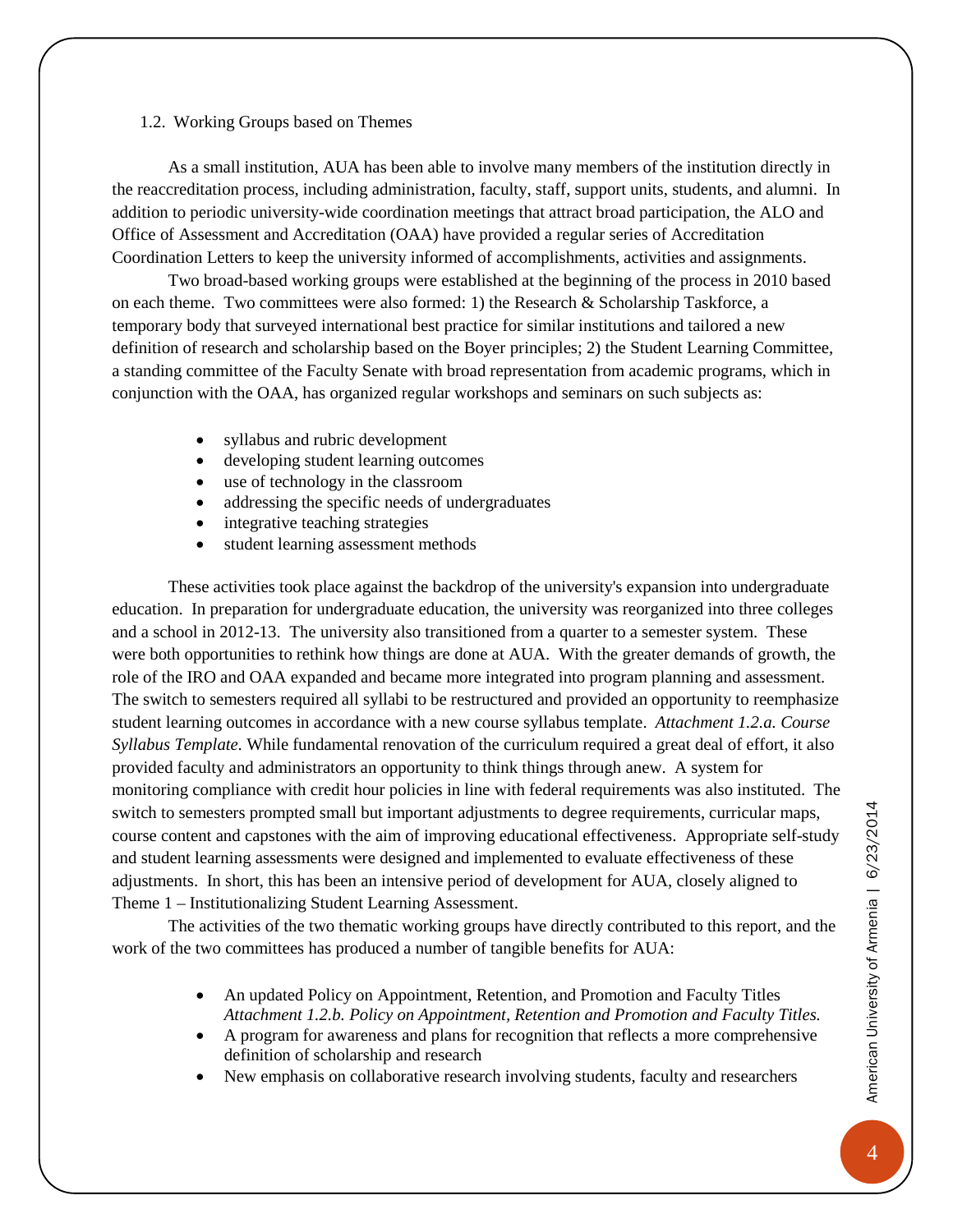- An enhanced teaching and learning page on the university's webpage, facilitating the sharing of institutional expertise across faculty of different programs
- Improved articulation and alignment of course-based student learning outcomes in syllabi supported with rubrics and other tools
- Renewed emphasis on annual student learning assessments by programs, with special attention to closing the loop
- More than 12 faculty development workshops and brown bag discussions, several led by outside experts

In the past two years, more than twelve steering committee, working group, and university-wide coordination meetings have been held for the reaffirmation of accreditation process. Three academic program reviews have taken place using the guidelines which were revised and then adjusted in 2012 and 2013. Eleven student learning assessment plans and eight student learning assessment reports have been prepared.

As AUA has grown, it has been necessary to make adjustments to existing university bodies. The main activities outlined in the IP, as updated through the CPR, were carried out and completed during the extended reaccreditation period. Adjustments involved rebalancing the Student Learning Committee and the Curriculum Committee and more fully integrating the IRO and the OAA into the student learning assessment process, significantly enhancing the capacity of AUA's faculty to handle the ongoing demands of the graduate programs while taking on the new responsibilities of developing and delivering the undergraduate program.

To assure the effectiveness of the General Education program, the university appointed an experienced faculty member with education specialization to serve as Associate Dean for General Education. A General Education Committee was also formed. Both measures underscored the importance of General Education, raising awareness of its value, and facilitating sharing of best practices in curriculum design, rubric use, and assessment across the university. The Associate Dean for General Education, like other AUA administrators, also has a part-time teaching load, which keeps her in close touch with the classroom. *[CFRs 2.4, 3.11, 4.5, 4.6, 4.8]*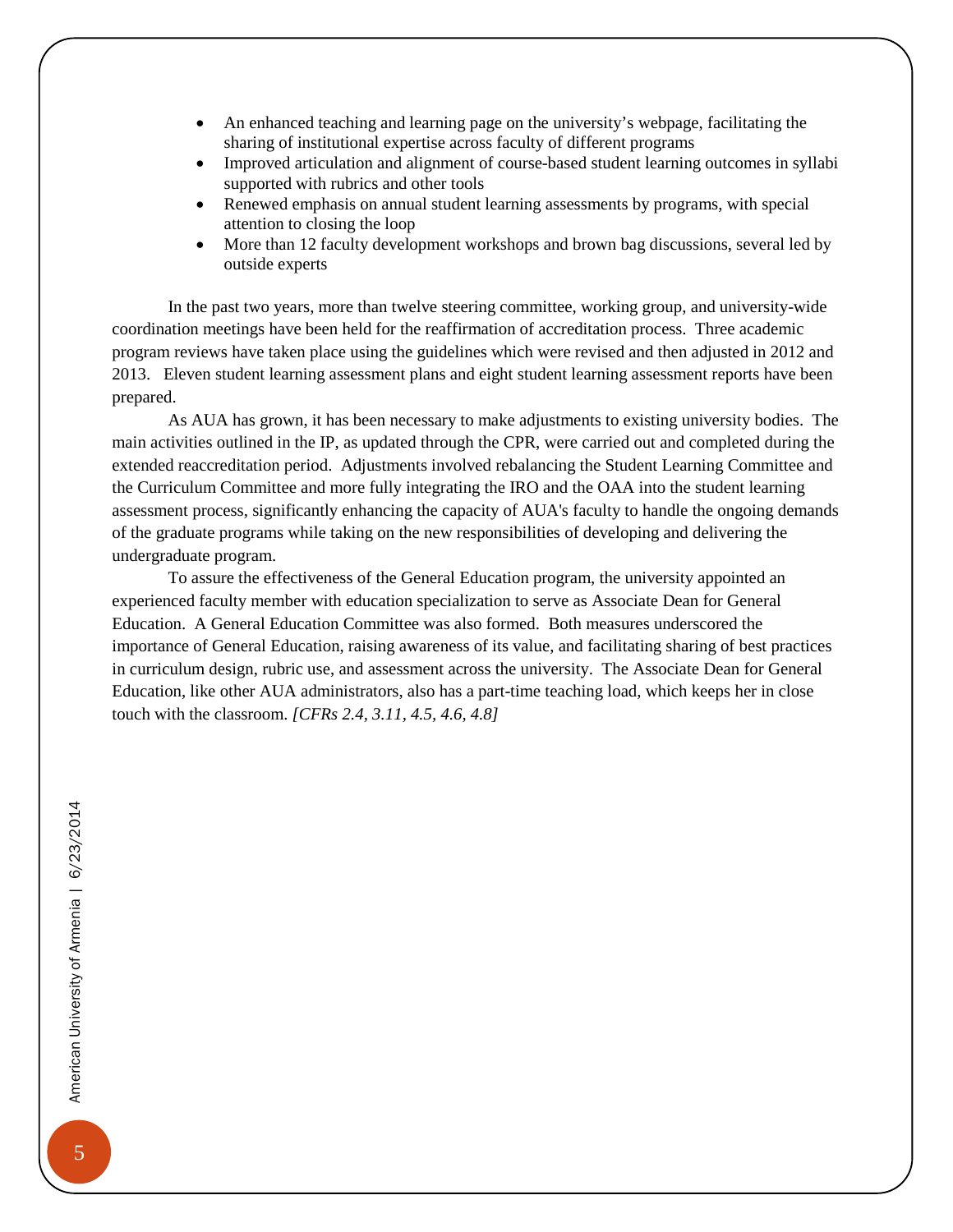#### <span id="page-9-0"></span>**2. Significant Engagement and Analysis of Educational Effectiveness**

The EER has been a university-wide effort coinciding with AUA's undergraduate launch and expansion. The confluence of these two major efforts was both a challenge and an opportunity. As a small, growing institution, structural and personnel changes were required as well as start-up funds for expansion. Because so much had to be designed anew for the undergraduate program, tools, processes and mechanisms to assure educational effectiveness were integrated into the university's daily operations in a way that would have been hard to achieve had the university remained solely a graduate institution. It was a period of frequent training, workshops, hands-on and continuous interaction between educational specialists in accreditation and assessment and faculty, especially, undergraduate faculty. Cultivating a community of scholars created numerous synergies between EER activities, undergraduate expansion and AUA's two EER themes. The extended period for the EER set by the WASC Commission also facilitated the dissemination of new practices in educational effectiveness across the university at the undergraduate as well as graduate level, by both individual faculty and degree program leadership.

The EER effort involved many core and adjunct faculty members and virtually all upper-level administrators. It engaged academic support units, as well as students, alumni, employers, external stakeholders, and AUA Extension. This effort had its roots in the broad-based strategic planning effort which coincided with the CPR in 2011 and the  $20<sup>th</sup>$  anniversary of the university's founding. It brought heightened interest from alumni, who made a major donation to the university in 2013, for their  $20<sup>th</sup>$ reunion. Since 2009, the university has engaged in regular reflection on how better to fulfill its mission. With a more stable and growing community of scholars and more institutionalized student learning assessment, reflection on educational effectiveness has begun to be a more organic part of the teaching and planning processes of the university.

The following is a description and analysis of the major activities for each theme. *Attachment 2. Timeline of EER Activities. [CFRs 4.1, 4.6, 4.8]*

#### <span id="page-9-1"></span>2.1. Theme 1 – Institutionalizing Student Learning Assessment

The major activities for Theme 1 – Institutionalizing Student Learning Assessment – have centered on two core processes already in place at AUA since the first accreditation cycle in 2006-7: academic program reviews and annual student learning assessment. In 2014, AUA added academic support unit reviews covering the library, Information & Communication Technologies Services, Center for Student Success, Office of Admissions, Office of the Registrar and Institutional Research Office.

#### 2.1.1. New Guidelines for the Review of Academic Programs

<span id="page-9-2"></span>In 2012, AUA completed its second cycle of Academic Program Reviews (APR), conducted in accordance with AUA's 2008 Guidelines. These guidelines were updated through a faculty-led process to reflect previous experience and the *WASC Resource Guide for 'Good Practices' in Academic Program Review* (*2009 WASC Good Practices Guide*) through a series of meetings with the Faculty Senate, the Curriculum Committee, academic program leadership, Student Learning Committee, Provost, IRO and OAA. As reflected in the CPR, updating the guidelines to align with the *2009 WASC Good Practices Guide* had been postponed until the full cycle of self-studies was completed in 2012 to assure fairness and commensurability of assessment results.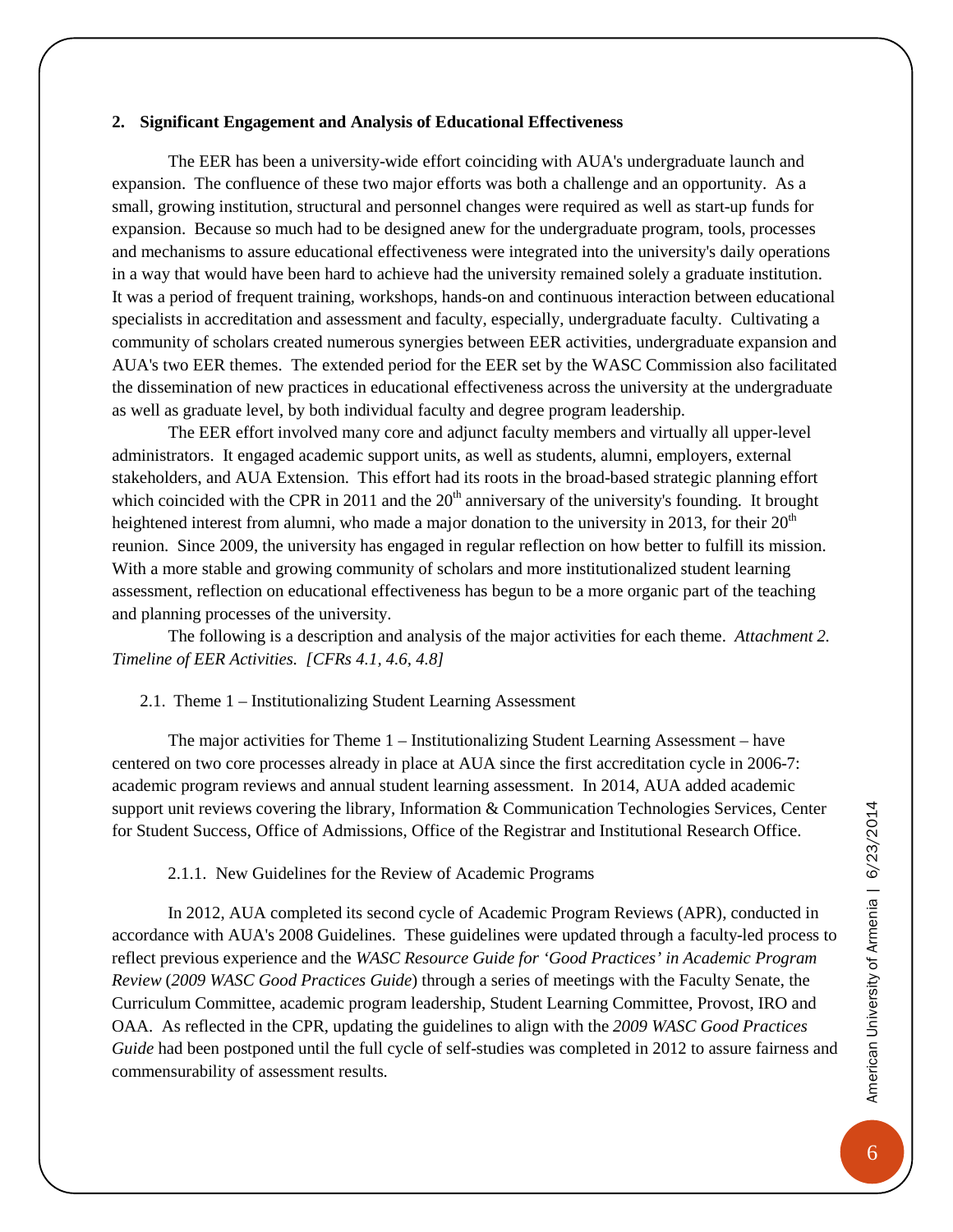The new guidelines were discussed and adopted by the Faculty Senate in June 2012 and approved by the Administration in July 2012. Incorporating the shift in emphasis from "input-based" to "outputbased" assessment outlined in the *2009 WASC Good Practices Guide*, the 2012 AUA Academic Program Review Process: Self-Study and Self-Study Audit Guidelines (APR Guidelines) were implemented for the first time in 2012-13. Based on feedback from the academic programs and external reviewers following the first two program reviews under the new guidelines various adjustments and improvements were made as further explained in Part 3.2. below. *Attachment 2.1.1. AUA Academic Program Review Process: Self-Study and Self-Study Audit Guidelines.[CFRs 2.2, 4.4, 4.8]*

#### 2.1.2. New SLA Materials

<span id="page-10-0"></span>New student learning assessment materials were developed through the collaborative efforts of the Curriculum Committee, Student Learning Committee, Associate Dean for General Education, IRO and OAA. This effort fostered sharing of best practices within AUA, clarification of methods and kinds of evidence and updating of skills and knowledge about current trends in student learning assessment. It also reemphasized the need to close the loop by implementing, monitoring and assessing results of improvements once implemented, and assembled a more useful set of definitions and tools to support academic programs in annual student learning assessments. *[CFRs 4.4, 4.6, 4.7]*

#### 2.1.3. Student Learning Assessment Plans

<span id="page-10-1"></span>In 2011, the graduate programs adopted multiyear student learning assessment plans (SLAP) to assure coherence and systematic assessment of key student learning outcomes for each program. These were developed with the help of the OAA for each program and designed to provide input into ongoing curriculum improvements and program reviews. The SLAPs also helped clarify the use of evidence, assure balance between indirect and direct evidence in annual assessments, and encourage broader participation by faculty in the process by breaking the annual student learning assessments into components and phases. The APR Guidelines were revised to include multiyear assessment plans as a part of the review process.*[CFRs 2.2, 2.3, 2.4, 2.6, 4.4, 4.6, 4.7]*

#### 2.1.4.Student Learning Assessment Reports Online

<span id="page-10-2"></span>Student Learning Assessment Reports (SLAR) along with the SLAPs produced by the academic programs are currently available on an internal online archive which facilitates use and reference to the reports by faculty and administration encouraging dissemination of best practices and cross-fertilization among programs. The online archive also assures continuity, orients new instructors to program goals, problems and recommendations, and helps focus faculty on the program's diagnoses and recommendations to better meet students' needs. *[CFRs 2.2, 2.3, 4.4]*

2.1.5. Curricular Maps – Updated and Accessible Online

<span id="page-10-3"></span>Degree programs have been developing and updating student learning outcomes and curricular maps periodically since AUA's 2006-7 accreditation effort. During this EER period, curricular maps were updated and adjusted in conjunction with (a) the transition from quarters to semesters, which required reallocation of content and skill instruction among courses, (b) the influence and demands of developing the undergraduate curriculum and preparing syllabi and instructors, particularly in General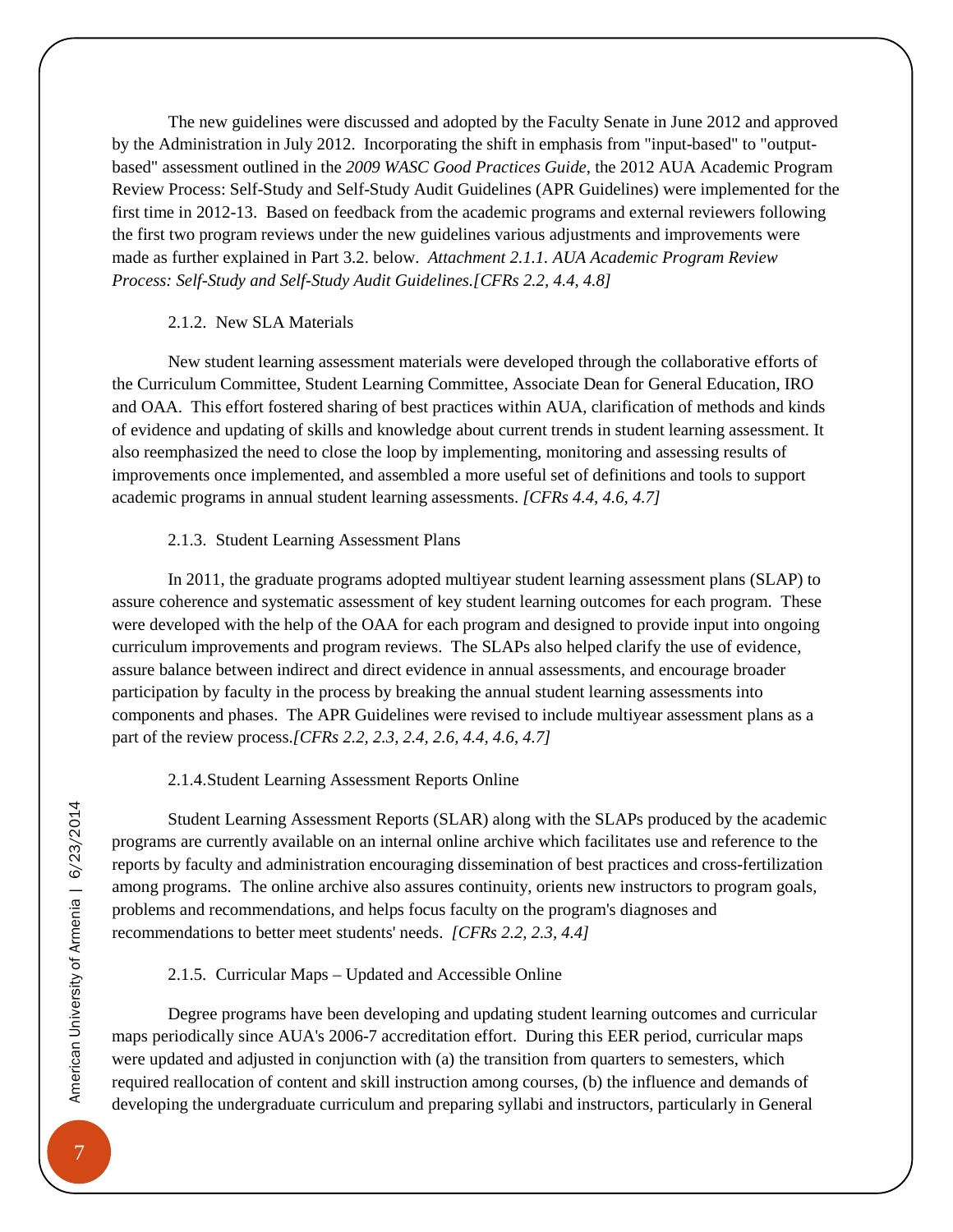Education, but also in the major courses, and (c) greater awareness of educational effectiveness as a concern of faculty and programs as a result of the EER and undergraduate program launch, including hiring new faculty and staff who are attuned to educational effectiveness.*[CFRs2.1, 2.2, 2.3, 2.6, 3.1, 3.2]* 

2.1.6. University-wide Undergraduate and Graduate SLOs – Alignment with Mission

<span id="page-11-0"></span>As the university developed the undergraduate program, university-wide program goals and student learning outcomes (SLO) were designed taking into account core competencies as well as student learning outcomes specific to the major. The university is moving toward alignment across all programs as to the following two overarching goals.

#### **University-wide Program Goals and Student Learning Outcomes**

#### **Goal 4: Develop articulate, conscientious leaders and problem solvers who are committed to contributing to their fields and society.**

4.1 Produce and deliver written and oral presentations, and communicate with specialists and nonspecialists using appropriate media and technology.

4.2 Think critically and creatively, conceptualizing real-world problems from different perspectives.

4.3 Work productively in diverse teams and solve problems collaboratively.

**Goal 5: Provide students with a broad foundation of knowledge and skills and cultivate a commitment to lifelong learning.** 

5.1 Use common software and information technology to pursue inquiry relevant to their academic and professional fields, and personal interests.

5.2 Weigh evidence and arguments, and appreciate and engage in diverse modes of inquiry characteristic of historical, cultural, political, economic, and quantitative disciplines.

5.3 Properly document and synthesize existing scholarship and data, keep current with developments in their field conduct independent research, and discover and learn new material on their own.

*Note: Goals 1 – 3 are reserved for program specific goals. Goals 4 and 5 are university-wide program goals.*

These program goals and student learning outcomes were formulated through a collaborative process which engaged faculty and staff, taking student, alumni, and employer views into account. A key concern has been aligning the university's mission with specific goals and learning outcomes applicable to both undergraduate and graduate students.

For AUA's graduate programs, with their distinctive disciplinary and professional orientations, formulating cross-cutting, university-wide student learning outcomes has been an incremental process. The graduate programs, following their academic program reviews, e.g., Political Science, LL.M., MPH, are adjusting their SLOs to converge with university-wide outcomes, e.g., written and spoken communication, critical thinking, problem-solving, social responsibility, environmental awareness, research and information literacy, life-long learning, team-work and sensitivity to diverse cultural and disciplinary perspectives. *[CFRs1.1, 1.2, 2.1, 2.2, 2.3, 2.6]*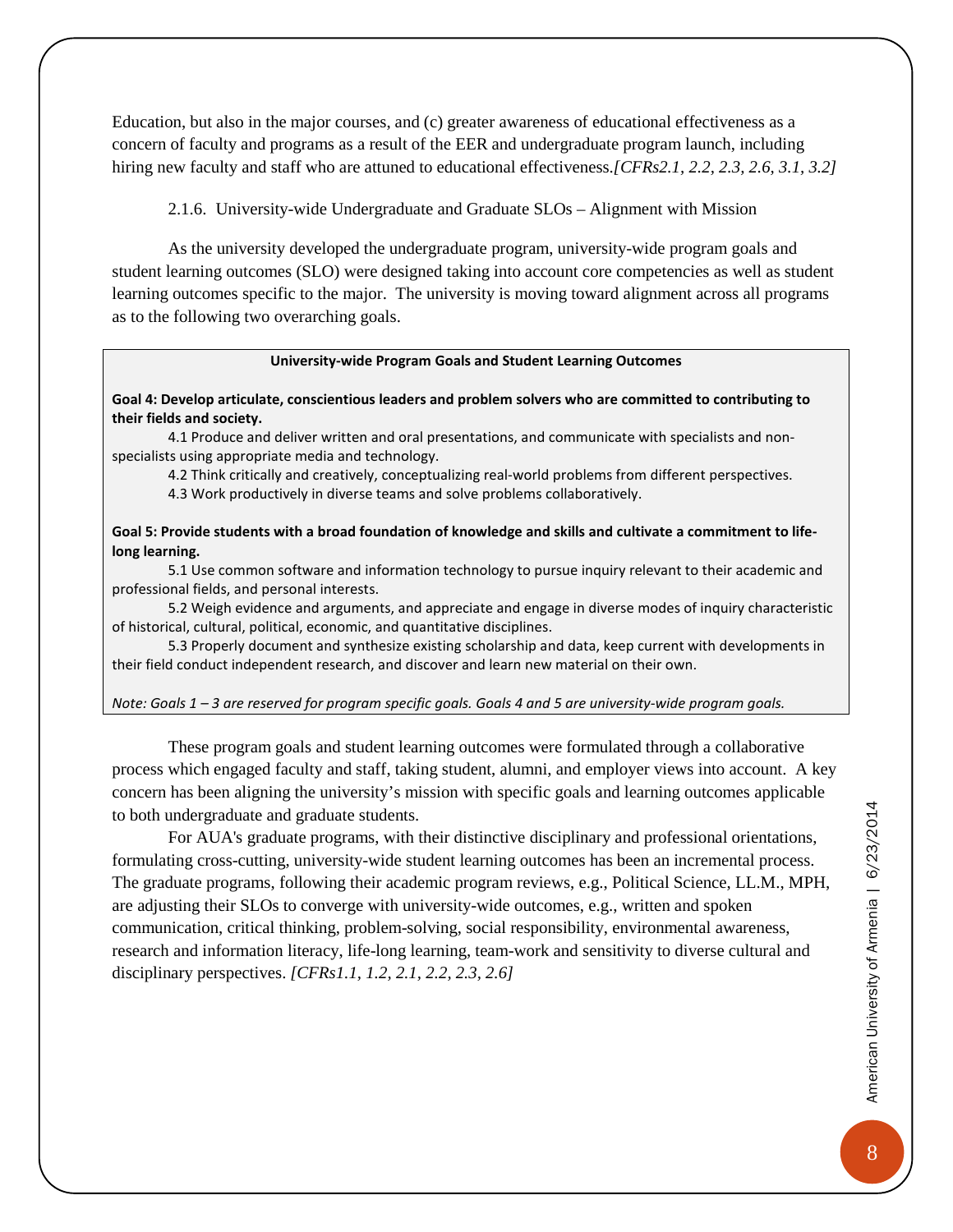2.1.7. Undergraduate – Assoc. Dean for General Education and General Education Committee

<span id="page-12-0"></span>The introduction of the undergraduate program has been a catalyst for many structural, policy, faculty, staff, and student learning assessment improvements at AUA. The wider range of course offerings and faculty for General Education in particular necessitated coordination among colleges. This has been accomplished through the appointment of the Associate Dean for General Education and the formation of the General Education Committee, whose work enhances and complements the Curriculum Committee. Since 2006 the main university body for developing policy and fostering good practices in student learning assessment has been the Curriculum Committee, joined more recently, by the Student Learning Committee, established in 2010, and the Office of Assessment and Accreditation in 2011. By stressing assessment and instructional methodology and applying integrative and interdisciplinary perspectives, General Education has influenced university curriculum, instruction, and assessment in various ways, especially in articulating course learning outcomes and better alignment of classroom and home assignments with course and program outcomes. The General Education Committee continues to evolve as the undergraduate program grows. In spring 2014, sub-committees were formed to coordinate and develop offerings in each of the three General Education sectors – Quantitative Sciences, Social Sciences, and Arts & Humanities. *[CFRs 2.2, 2.4, 2.6, 3.11, 4.4, 4.6, 4.7]*

2.1.8. More Resources on www.aua.am – Rubrics

The university substantially expanded and updated the resources available on its website in order to promote a common understanding of tools (e.g., rubrics, direct and indirect evidence evaluation, and portfolios of student work) and to service the larger number of courses, faculty and programs. An online repository of resources and information facilitated sharing institutional knowledge and promoted consistency and commensurability of evaluations. *[CFRs 2.2, 2.3, 2.5, 2.6, 4.4]*

- Teaching and Learning Resources, <http://iro.aua.am/teaching-and-learning-resources/>
- Materials and Resources from Trainings/Workshops,<http://iro.aua.am/faculty-workshops/>

### 2.1.9. Trainings/Workshops

<span id="page-12-1"></span>The OAA, in consultation with the Student Learning Committee, organized a series of trainings and workshops focusing on various aspects of teaching, learning and student learning assessment. A highlight of the series was an in-service workshop attended by almost all core faculty and many adjuncts in October 2013, led by Prof. Jim Lang, author of *On Course* and *Cheating Lessons*. Topics of trainings and workshops have included:

- Course syllabus design, rubric development and use
- Student learning outcomes
- Aligning activities, assignments and outcomes
- Student work portfolios as direct evidence
- University-wide survey data as indirect evidence
- Technology in the classroom
- Closing the Loop how to implement and monitor improvements
- Moodle and online resources in the classroom
- University resources to support learning and assessment (Center for Student Services, Library, Information and Communication Technologies Services, IRO)
- Integrated teaching strategies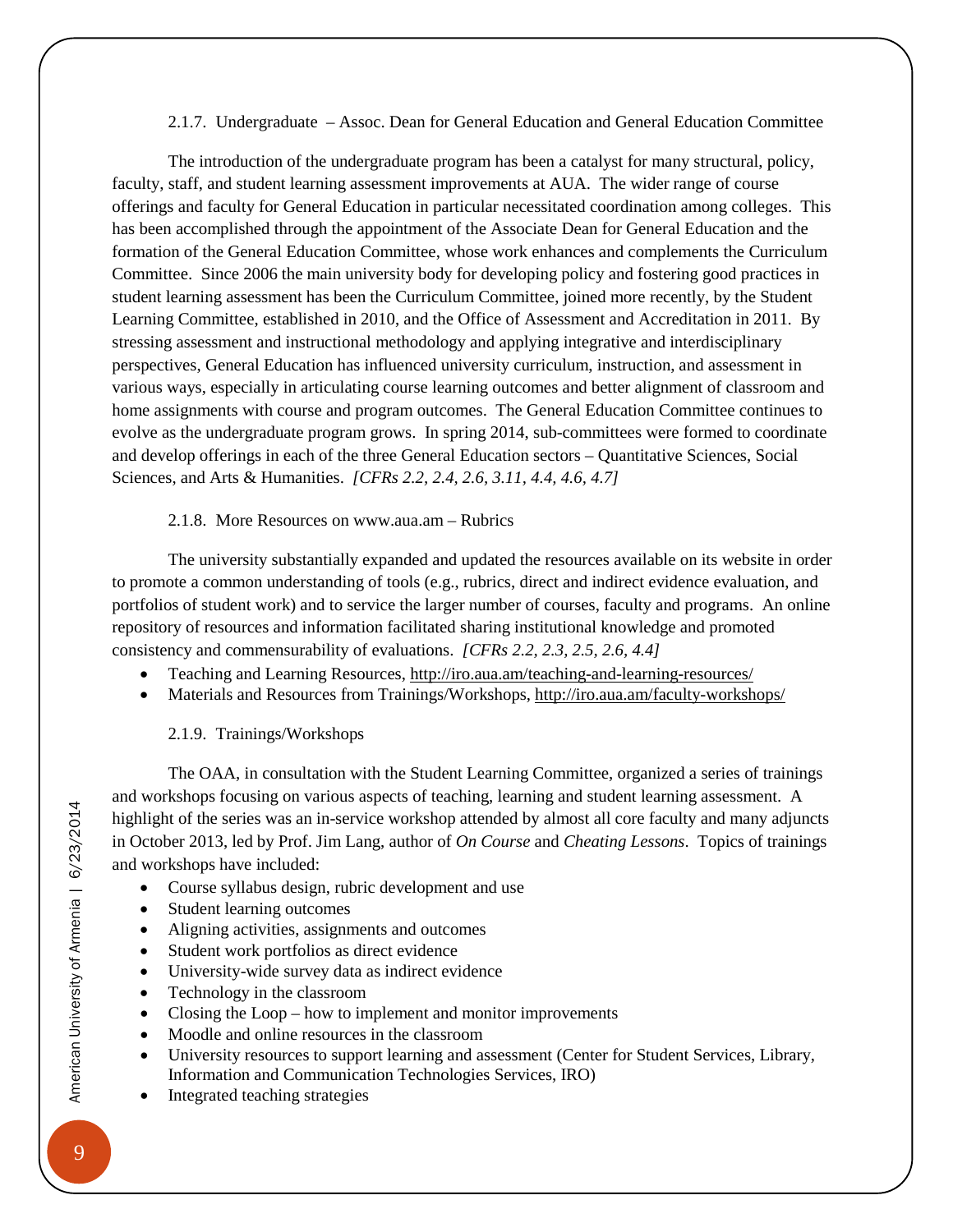To reach faculty who are not on campus, in 2012 the university began videotaping workshops. Video distribution was hampered by technical challenges and alternatives are being explored. *[CFRs 2.4, 3.4, 4.4]*

2.1.10. Improvements and Expansion of Ongoing University Evaluations and Surveys

<span id="page-13-0"></span>AUA includes stakeholder feedback as an integral part of activities and services. Since the university's founding, students have been encouraged to give feedback on instruction through anonymous course evaluations not only for regular degree courses, but also for most other training and workshops. Similarly, the opinions and suggestions of faculty have regularly been solicited through evaluations and surveys in connection with faculty trainings on such topics as student learning assessment, facilities, and support for AUA's educational mission. The undergraduate program implementation plan incorporated a number of supplementary evaluations at critical points in the first semester and first year to assure that problems could be identified and addressed early. The dean, program chair, and the faculty member teaching the course receive course evaluations including student comments, positive and negative, shortly after grades are submitted. These are used to diagnose and address problems including student learning, teaching methods and content, and inform ongoing mentoring for faculty.

Regular student exit surveys, alumni surveys, and employer surveys (and for the undergraduate program, entering student surveys) have provided a rich base of data that helps the university track trends and improve the educational effectiveness of its academic programs. To make this data more useful for student learning assessment, during this EER period, the Faculty Senate adopted a new course evaluation form designed to elicit more useful information for student learning assessment, and more learningoriented questions were added to student exit, alumni and employer surveys. Aligning data collection more closely with the needs of academic programs has produced more useful indirect evidence for student learning assessment.*[CFRs 1.2, 1.8, 3.4, 4.4, 4.5]*

#### 2.1.11. University Management System, Course Management System

<span id="page-13-1"></span>While AUA has used Moodle successfully as a course management system for nearly 7 years, in 2013-14, the university made a major investment in a new centralized information management system, which when fully implemented is expected to contribute to the university's educational effectiveness in a number of ways. After considering more expensive standard software packages, the university opted for specially commissioned software better suited to AUA's unique needs and resources. The university management system (UMS) is partially deployed for testing and should improve efficiency, transparency and tracking for a wide-range of considerations including real-time reports on grading, class scheduling, student interests and preferences, minimizing course conflicts, increasing student options, assisting the IRO in data collection and optimizing faculty and facility use. The university has subscribed to Turnitin, which is being used by both undergraduate and graduate courses as an enhancement to Moodle to help reduce plagiarism. Moodle is now used for nearly all undergraduate courses, facilitating classroom community building; frequent and tailored interaction between students and instructors; efficient distribution of new materials, sample answers and other useful content; automation of certain kinds of class preparation exercises; confidentiality in grading, and timely feedback delivery. *[CFRs 1.2, 1.8, 3.6]*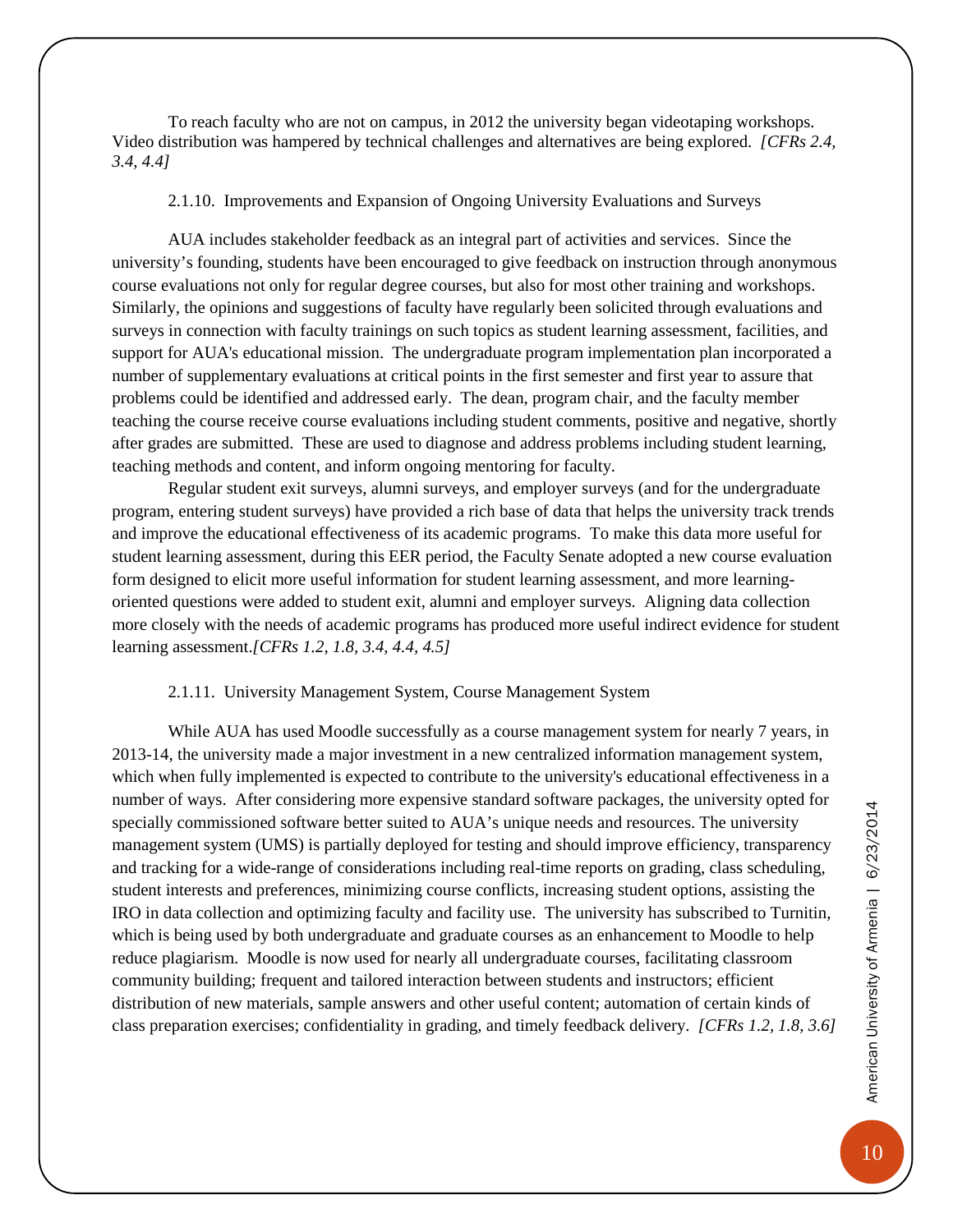#### <span id="page-14-0"></span>2.2. Theme 2 – Cultivating a Community of Scholars

AUA's growing community of scholars has been galvanized by the start of the undergraduate program. Not only has this given many faculty the opportunity to expand their commitment to the university through greater and more varied teaching opportunities, it has also attracted new faculty that complement existing faculty members' interests, skills and expertise, enhancing the community in the process. The increased diversity of subjects and perspectives has rejuvenated the institution. As the undergraduate program comes into full operation, the university expects to have a core faculty of approximately 120 in 2016-17, in comparison with the core faculty of approximately 50 in 2012-2013. *Attachment 2.2. Faculty Profile.*

With more core faculty it becomes easier to carry out the range of student learning and normal functions expected of a university. Gradually, workloads, especially for university committee work and service, are being spread and balanced, making for a more robust and engaged institution with broader awareness of university-wide concerns and goals. The experience of starting a new venture has brought its share of camaraderie, but has caused some growing pains as well. The faculty and administration expansion has required rebalancing roles and functions and a new model of shared governance which is evolving. Some roles formerly handled by faculty committees are gradually shifting to administrative functions, creating a more scalable institution. One of the key challenges in the coming several years will be orientating new faculty and administrators and teambuilding. To address this, the university will need to direct more attention to hiring, new faculty orientation, mentorship, support services for new faculty and accessibility of information and policies (e.g., newly adopted Policy on Policies and a new online comprehensive database of academic and administrative policies).<http://www.aua.am/policies2/> . *[CFRs 1.7, 2.1, 2.8, 2.9, 3.1, 3.2, 3.8]*

The main steps taken to cultivate a community of scholars are as follows:

#### 2.2.1. Multiyear Contracts

<span id="page-14-1"></span>In 2011, the university began to issue multiyear contracts by giving two-year contracts to some core faculty and academic administrators as an expression of the mutual commitment of the faculty member and the university to growing the institution together. Currently 12% of the faculty have such contracts with the longest term being 2 years, which is lower than was originally anticipated due to budgetary constraints and the need for flexibility to meet evolving student needs during this period of expansion. As of May 2014, the faculty population is skewed toward newly appointed faculty for the undergraduate program which roughly doubled the student body and courses offered in 2013-14. Starting July 2014, several three-year contracts are slated to be issued to core faculty. Currently, 21% of the faculty have been at AUA for at least five years and the percentage of long-term core faculty is expected to grow and stabilize once the undergraduate programs are in full operation in 2016-17, with a corresponding increase in the number of multi-year contracts. *[CFRs 3.2, 3.4]*

#### 2.2.2. New Definition of Scholarship

<span id="page-14-2"></span>As outlined in the Institutional Proposal, faculty had long identified the need for a definition of scholarship and research tailored to the realities of AUA and its developmental mission in a critical postsoviet region. In 2010-12, leading up to the CPR, the Research & Scholarship Task Force conducted discussions and investigations involving faculty, researchers and administrators. Student perspectives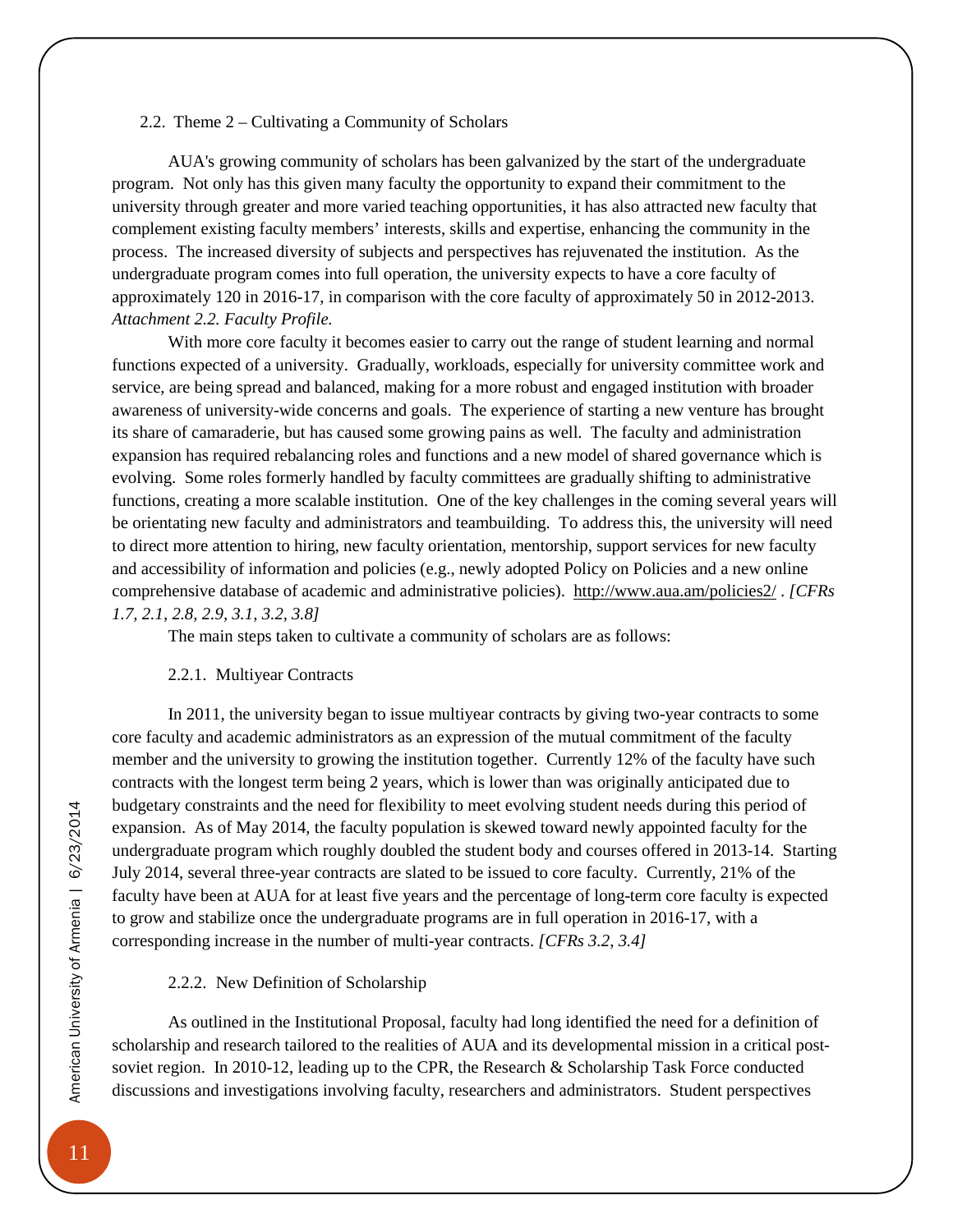were also solicited through meetings with the Student Council and student focus groups. The result was a new definition of scholarship and research based on the Boyer model (*Scholarship Reconsidered*) as further developed by the Carnegie Corporation and various WASC universities, whose experience was studied as a benchmark for AUA.

Creative scholarship is the substantive contribution to new knowledge or significant new applications of knowledge:

(1) scholarship of discovery,

(2) scholarship of integration,

(3) scholarship of application, and

(4) scholarship of teaching & learning.

This definition aims to value a broad spectrum of scholarship which allows for AUA to tailor recognition of faculty activities and efforts to match the unique qualities and strengths of the university and each academic program. Scholarship of discovery means the traditional concept of scholarship vetted in peer reviewed journals and monographs. Scholarship of integration values cross-disciplinary work which produces or presents new, creative and innovative perspectives, including textbooks and reference works. Scholarship of application values the application of theory to practice in a specific or novel context which results in a new, creative and innovative understanding of universal knowledge. Scholarship of teaching values creative and innovative pedagogical approaches to curriculum, instruction and assessment including curriculum design or other activities beyond routine teaching responsibilities. (From *Policy on Appointment, Retention, and Promotion and Faculty Titles*)

The new definition was approved by AUA's Faculty Senate in 2011 and adopted by the administration later that year. The implementation of the new definition has been multifaceted:

- updating of the Appointment, Retention, and Promotion and Faculty Titles policy
- updating of the Faculty Evaluation policy and related forms (in progress)
- awareness campaign about the new definition and the varieties of scholarship via posters, faculty meetings, faculty orientation
- recognition program is under consideration by the Faculty Senate to acknowledge various categories of scholarship

The new policy is still being absorbed by the faculty, students, research center staff and administration and will take some time to become rooted in AUA's culture, which had heretofore been held to the scholarship and research criteria of much larger, research universities in the United States. It is to be applied for the first time in the 2014-15 cycle of contract renewals for retention and salary increases. *[CFRs1.4, 1.5, 1.8, 2.1, 2.8, 2.9, 3.3]*

#### 2.2.3. Research

<span id="page-15-0"></span>Procedures for research grant approval and management have been formalized and are being equalized across colleges, schools and research centers. AUA continues to attract a range of research projects from public and private sponsors which engage faculty, dedicated researchers, and students. While administration and faculty identify and share information about grant opportunities, on the whole, grant writing and management are primarily carried out at the program level. As discussed further in Section 6.2.4 below, the creation of an office for sponsored research was considered, but deemed unviable at this time. With the undergraduate program and the growing need for institutional research, there have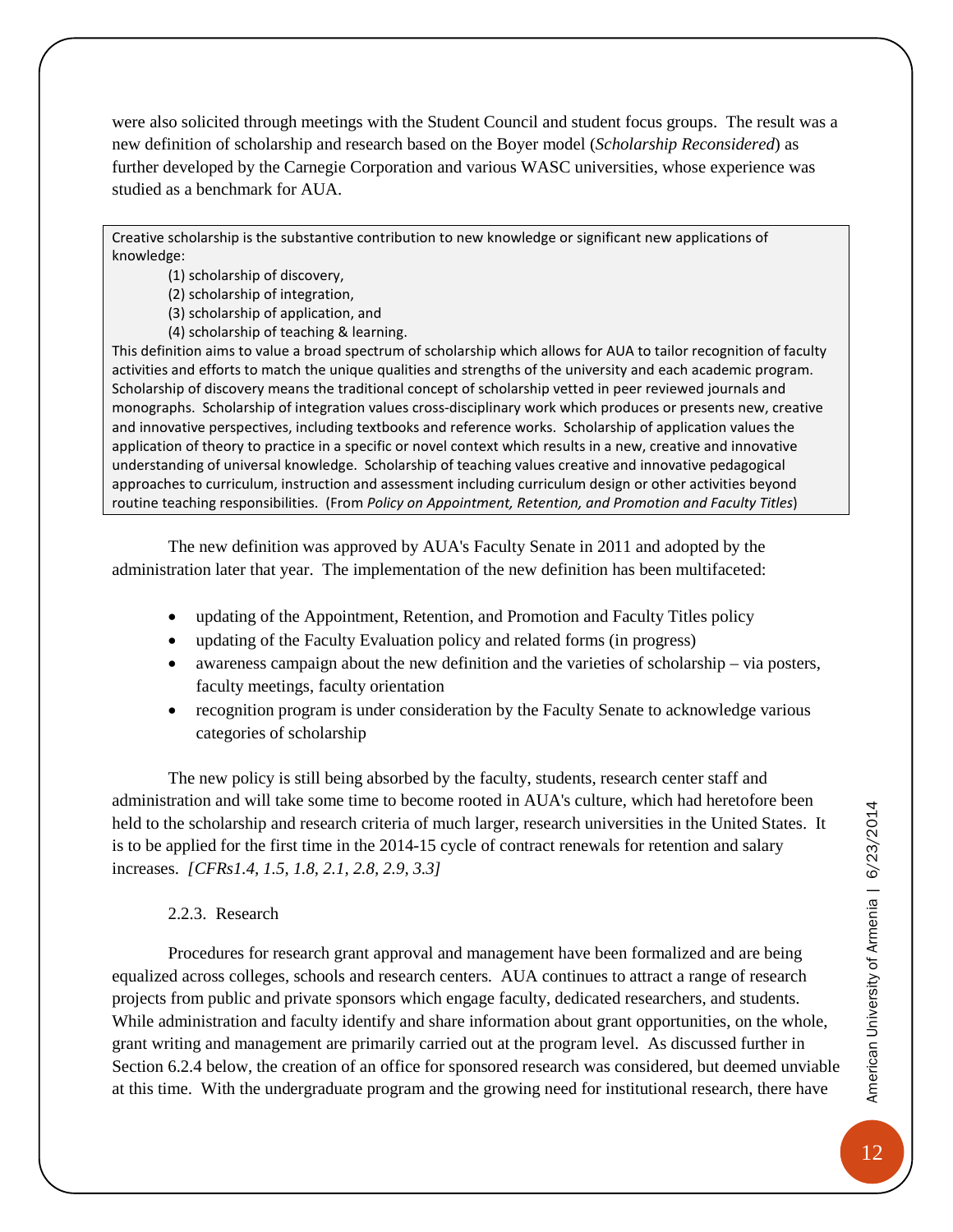been opportunities for graduate student and alumni involvement in university policy research (e.g., MA in Teaching English as a Foreign Language students' involvement in evaluating the impact of the prematriculation Academic Writing Course for graduate students). Capstones continue to provide the broadest opportunity for student-faculty research collaboration and are expected to grow with the undergraduate program. To assure sufficient support for AUA's research mission, the university has implemented more effective data collection for research activities including an online form. *[CFR 2.9]*

#### 2.2.4. Promotions

<span id="page-16-0"></span>During this EER period, promotions were discussed for several faculty members from Assistant to Associate Professor. While the policy is in place, it has not yet been fully incorporated into the faculty evaluation, promotion and salary increase processes for standardized decision-making. As a consequence, although there are a number of faculty members who are ready for consideration, only one promotion was successfully completed. In this instance, the Provost organized a committee to review the candidate's dossier, which included the evaluation and recommendation of peers as well as the supporting statements of the candidate's program. The process is still evolving and procedures still need to be adopted to facilitate faculty career paths. *[CFRs 1.8, 3.3]*

#### 2.2.5. Faculty Workload

<span id="page-16-1"></span>As AUA's course offerings expand for undergraduate study, more and more faculty members are expected to become full-time core faculty of the university. In connection with this expansion, the university adopted a standardized approach to workloads to assure that faculty members are able to balance their teaching, administrative and research responsibilities and bring clarity and equity to the faculty contracting and teaching assignment process. The concept of a Teaching Credit Point (TCP) was introduced in 2012. Full-time faculty members are expected to carry 18 TCPs annually (up to 21 TCPs for undergraduate instructors primarily engaged in teaching, in particular those with multiple sections of the same class). The adoption of the workload policy and its implementation in conjunction with multiyear contracts has brought clarity to the notion of core faculty and community of scholars, and helped quantify and recognize the significant contributions and commitment to the university made by those who perform essential university service through academic leadership. *[CFR 3.3]*

#### 2.2.6. Orientation

<span id="page-16-2"></span>While AUA has had many years' experience orienting short-term local and visiting adjuncts on an individual basis within its graduate programs, with the undergraduate expansion the need for a more systematic orientation program for new faculty and staff was deemed essential for the smooth operation of the university. The OAA in conjunction with deans, program chairs, faculty and academic support units, developed an orientation checklist for new staff and faculty. Orientation covers policies and procedures, facilities, introduction to co-workers, services, guidance on living in Armenia, as well as university history, practices, and expectations for new faculty and staff. Orientation has facilitated new faculty transition to AUA and helped foster a sense of community through a more informed welcome to the institution. The orientation checklist is reviewed periodically for adjustment. *[CFRs 2.4, 3.4]*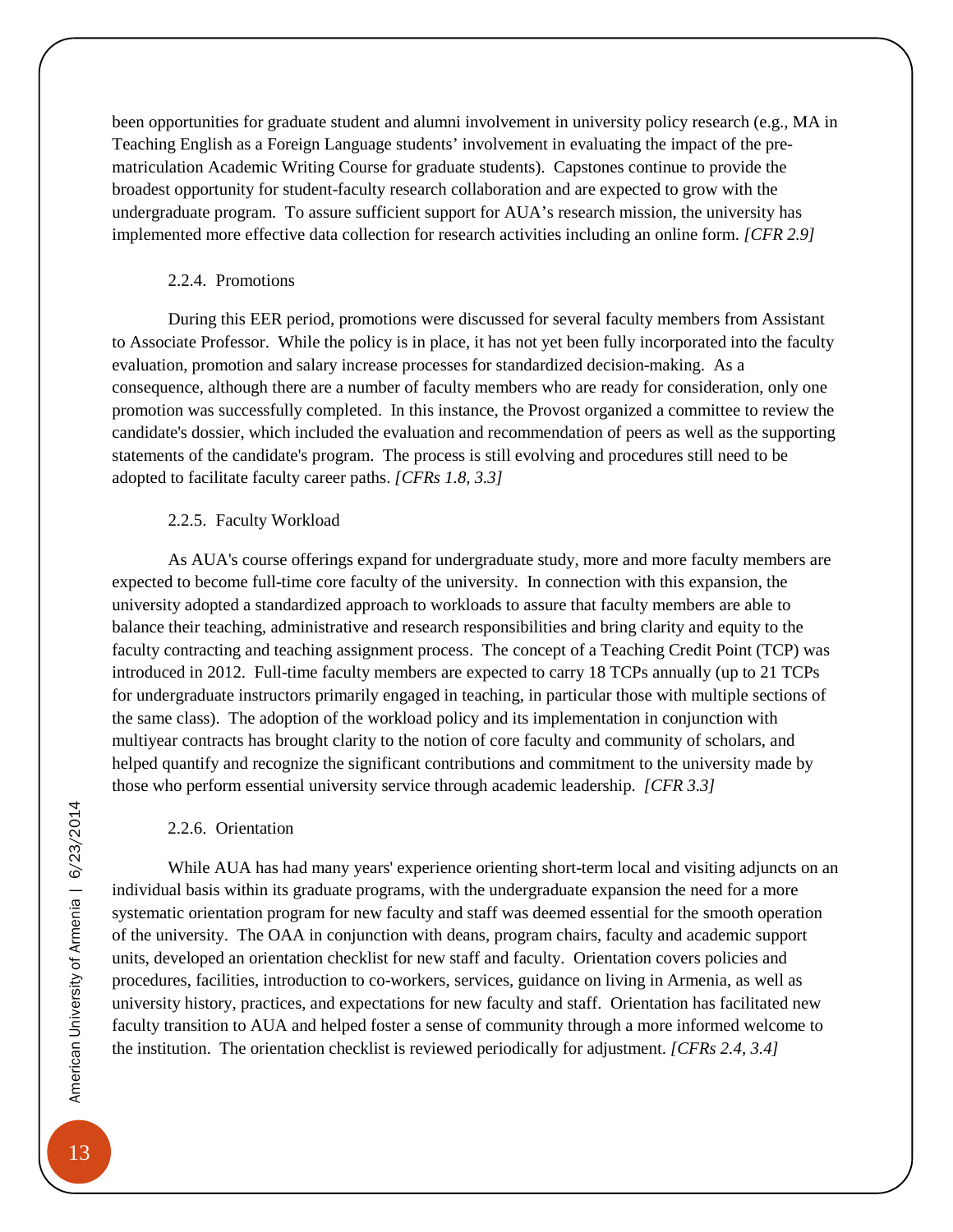#### 2.2.7. Community Meetings, Retreats, Coordination Meetings

<span id="page-17-0"></span>During the undergraduate expansion, the administration held university-wide meetings to apprise faculty and staff of developments and solicit feedback. In addition, in fall 2013 the university held a faculty retreat and some programs hold regular faculty retreats. These foster team building as does the long tradition of university holiday gatherings and the annual summer picnic. The periodic coordination meetings for the reaffirmation of accreditation held by the ALO and OAA have also helped facilitate the development of a culture of consultation and conferral in university decision-making and implementation of new policies. *[CFRs 2.4, 3.4]*

#### 2.2.8. E-bulletin, Website Upgrade, Social Media

<span id="page-17-1"></span>Another innovation in the sphere of community and communication has been the regularization of the *AUA Insider*--the university's e-bulletin--and the news/upcoming events sections of AUA's redesigned website, both of which raise awareness of accomplishments and activities of programs and help create collegiality and shared institutional memory by breaking down barriers that sometimes arise when people are too busy and focused on their own work. The university as well as various subunits also engages in Facebook and other social media.

#### 2.2.9. University-wide Public Lecture Series

<span id="page-17-2"></span>A series of lectures was initiated in 2012 by President Boghosian to celebrate the kinds of innovative thinking and attitudes valued at AUA. The university hosted speakers from diverse spheres such as MIT Media Lab to Innovations Lab Kosovo to International Human Rights, enriching intellectual life for students, faculty, staff and the broader community. These lectures also gave the university the opportunity to collaborate with other local institutions such as the Luys Foundation and the British Council. These public forums helped AUA project its vision of intellectual vitality and to encourage a new spirit of scholarship in the community. This series complemented the public lectures, seminars and conferences in which academic programs and research centers regularly engage, including the conference held on the occasion of AUA's 20<sup>th</sup> anniversary dedicated to trends in higher education featuring speakers such as Jud King, Director of Center for Higher Education at UC Berkeley. *[CFRs, 2.8, 2.9, 4.6]*

#### 2.2.10. Co-curricular Activities

<span id="page-17-3"></span>With the inauguration of the undergraduate program, there are many more opportunities for students, faculty and staff to interact and engage in group activities in spheres ranging from tree planting and park clean-up to sports, music, debate, and other kinds of collegiate clubs based on student interest. In addition to giving students the opportunity to develop leadership and teamwork skills, these also provide faculty and staff a venue to act as role models and to mentor students, sharing interests outside of the classroom and promoting the AUA goal of well-rounded student-citizens. In this regard, the Center for Student Success, established to support the undergraduate program, has played an important role in helping to organize co-curricular activities. This poses a challenge for a commuter campus in a country that does not have a strong tradition of co-curricular activities as part of university life. The role of the faculty as a community of scholars in helping to model and shape an American university environment has been rewarding for faculty, reinforcing the sense of community on campus. In the first year of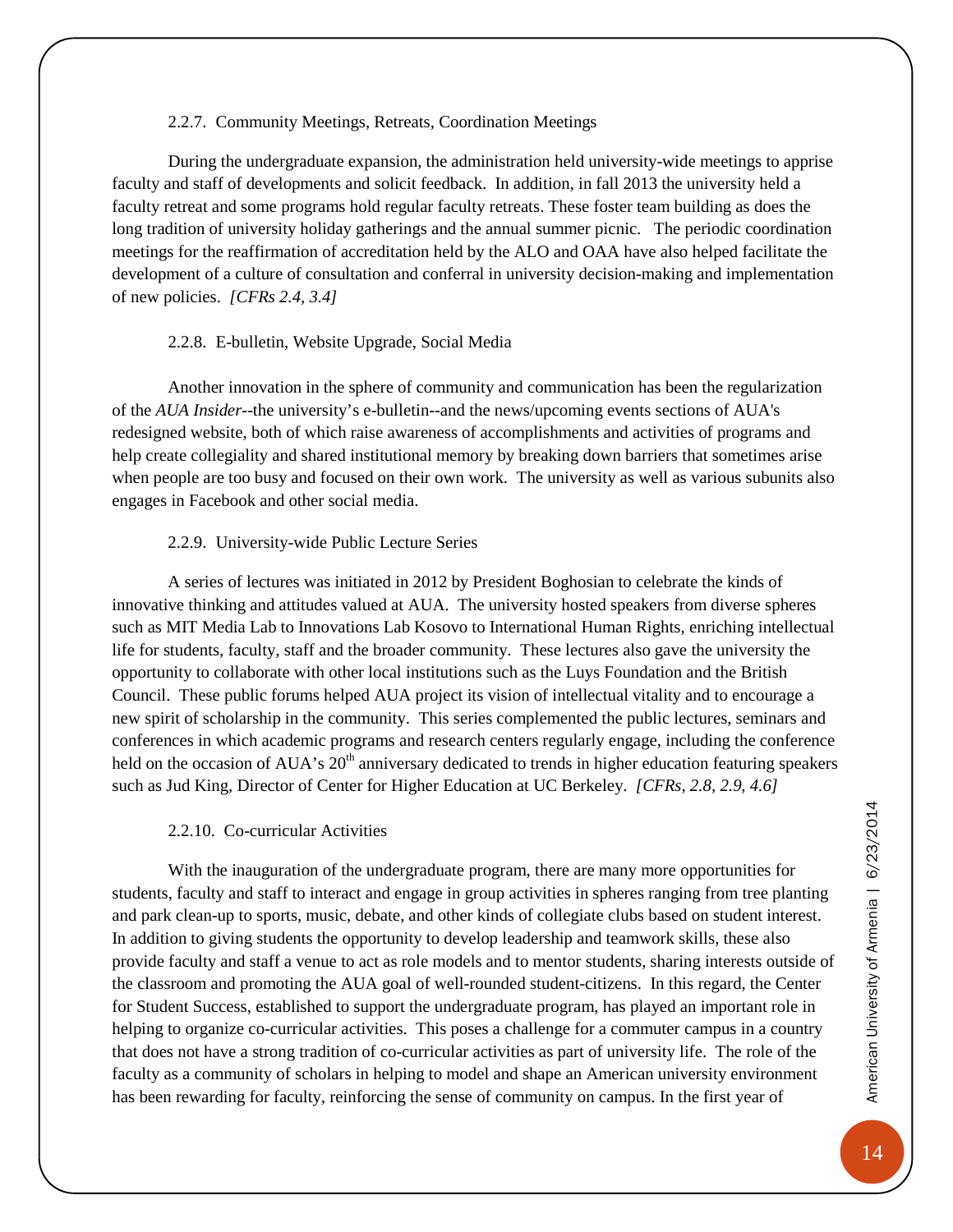undergraduate education at AUA, there were nine student-founded clubs that engaged faculty advisers and which also received modest financial support from the university. In addition to the sports clubs, the university fielded several intercollegiate teams through its physical education program. The Center for Student Success also organized several events such as Student Orientation, Welcome Week, International Education Week, and National Youth HIV/AIDS Awareness Day. The Center for Student Success is further discussed in Section 4.4. below. *[CFRs 2.9, 2.13]*

#### 2.2.11. The Changing Profile of AUA's Community of Scholars

<span id="page-18-0"></span>Over the course of AUA's 23-year history, the community of scholars has gone through a significant transformation from mostly long-distance academic leadership and visiting faculty to a fulltime resident president, provost and academic leadership, with a solid core of resident faculty, many of whom are full-time or on trajectory for full-time work as the university expands. Much has changed in this EER period. In 2007, the university had a part-time non-resident president, a resident provost, 2 resident and 4 non-resident deans, 21 full-time faculty, and 58 part-time faculty. In 2014, the picture is remarkably different: a full-time resident president, a resident provost, a resident chief operating officer, resident chief financial officer, 2 resident deans (out of 4), 2 resident associate deans, 9 resident program chairs, 30 full-time faculty, and 81 part-time faculty. This profile is expected to evolve even more dramatically in the coming two years as the full range of instructors and courses are phased in for the undergraduate program. This is a rare opportunity to build a community. The challenge will be to grow, attract and select the kinds of faculty and academic leaders who are suited to this stage in the institution's development and are able to grow with the institution as it stabilizes and matures. As evidenced by the long vacancies in some of its programs (MBA, Bachelor in Business), there are still gaps in academic leadership which have impeded the cultivation of a community of scholars in these disciplines. This has resulted in unevenness in faculty development and participation in assessment and other university processes such as student advising and committee work. At present, the university is concluding its search for a College of Business and Economics Dean. *[CFRs1.5, 2.1, 3.1, 3.2, 3.10, 4.2]*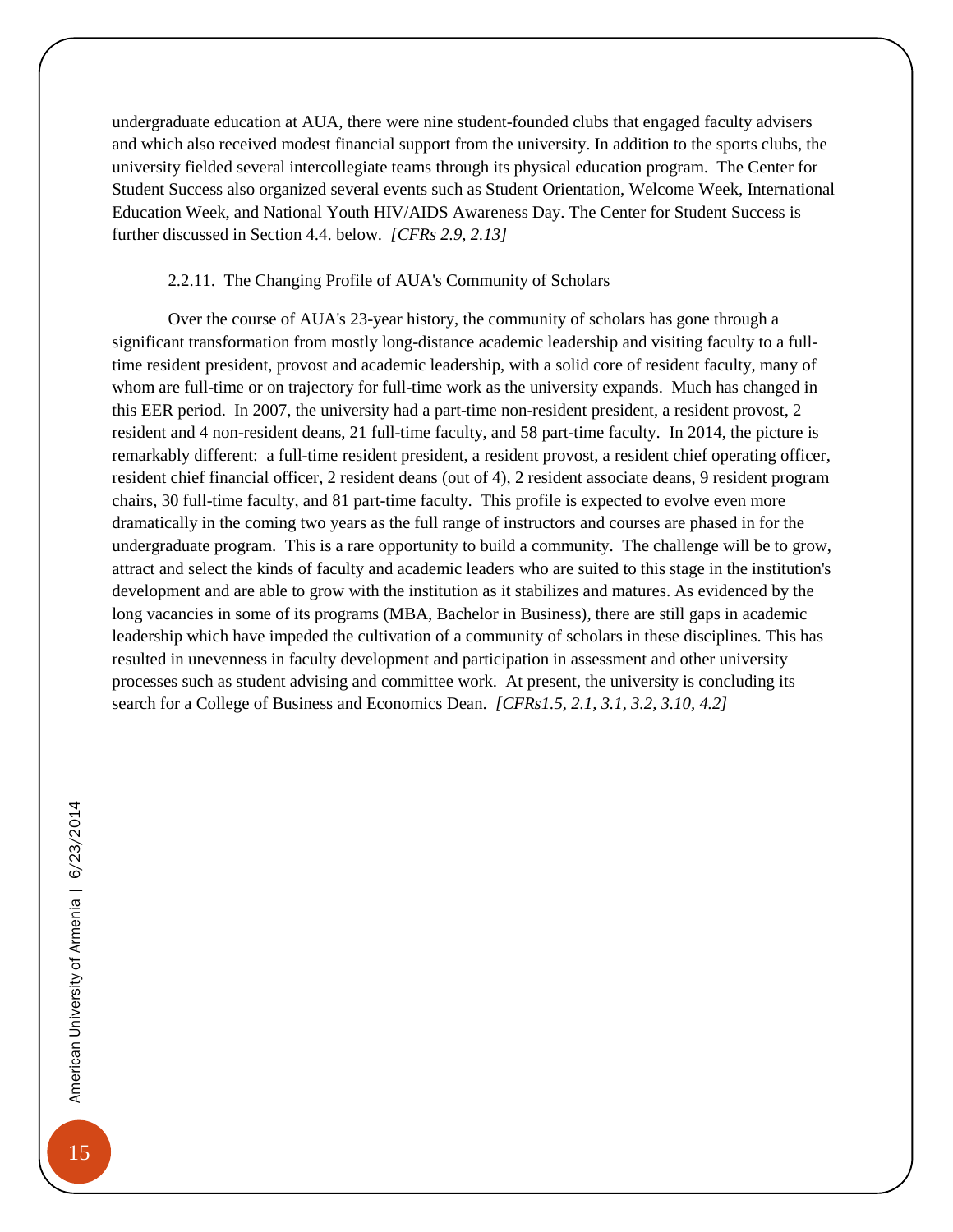#### <span id="page-19-0"></span>**3. An Analysis of the Effectiveness of the Program Review Process**

#### *History of Program Review at AUA*

Academic Program Reviews are in their third cycle at AUA. The process has evolved significantly since the first self-studies in 2006, as has the capacity of the faculty and the institution to use evidence (direct and indirect) to diagnose the strong and weak points of programs, to formulate recommendations to build on strengths and remedy weaknesses, to monitor the effectiveness of the improvements implemented, and to make additional adjustments as required. Building institutional capacity and accruing institutional memory, AUA has now embarked on its third cycle of academic program reviews and its first cycle of academic support unit reviews.

Through this maturation process, self-study has become part of the vocabulary and day-to-day management of AUA programs, systematically guiding and focusing efforts at continuous improvement, as the emphasis shifted from input-based to an output-based approach to evaluation outlined in the *2009 WASC Good Practices Guide*.

#### 3.1. Three Cycles – 2006, 2008-12, 2012-present

<span id="page-19-1"></span>AUA's first cycle of self-studies in 2006 predated AUA's WASC accreditation and was the preparatory baseline for later self-studies. This cycle covered all graduate programs. The process was newly established and the institution had little experience with such evidence-based evaluation methods. Reviews were conducted by the program deans/associate deans in conjunction with the faculty. There was some support from the administration and the newly formed IRO. The format was input-based, and audit/external review was done primarily by colleagues from other AUA graduate programs.

The second cycle, from 2008-2012, post-WASC accreditation, falls within the current reaffirmation of accreditation and includes not only the graduate degree programs, but also AUA Extension and the instructional programs for the university-wide, mandatory environmental course offered by AUA's Acopian Center for the Environment (ACE). During this period the process was organized by the Curriculum Committee, a standing committee of the Faculty Senate, with oversight by the Provost. The review consisted of three phases:

- Self-Study
- Audit (External Review) (with the participation of an extramural reviewer)
- Wrap-Up Session with the Provost and President, during which the baseline recommendations for the coming five years were agreed.

The process drew on the university's Factbook and more extensive data collected by IRO and included a number of opportunities for stakeholders to be heard on the record, including a right of response for the program under review, if the program deemed it necessary to clarify or otherwise document concerns regarding the review or wrap up recommendations. The third cycle of self-studies commenced in 2012- 13, as further described below. *[CFRs 2.1, 2.7, 3.11]*

#### 3.2. Self-Study Guidelines Evolution and Development

<span id="page-19-2"></span>The academic review guidelines in force for the period covered by this reaffirmation of accreditation were adopted in 2008 and remained in force through 2012. These guidelines were adapted by the Provost for the self-studies of AUA's two non-degree instructional programs, the Acopian Center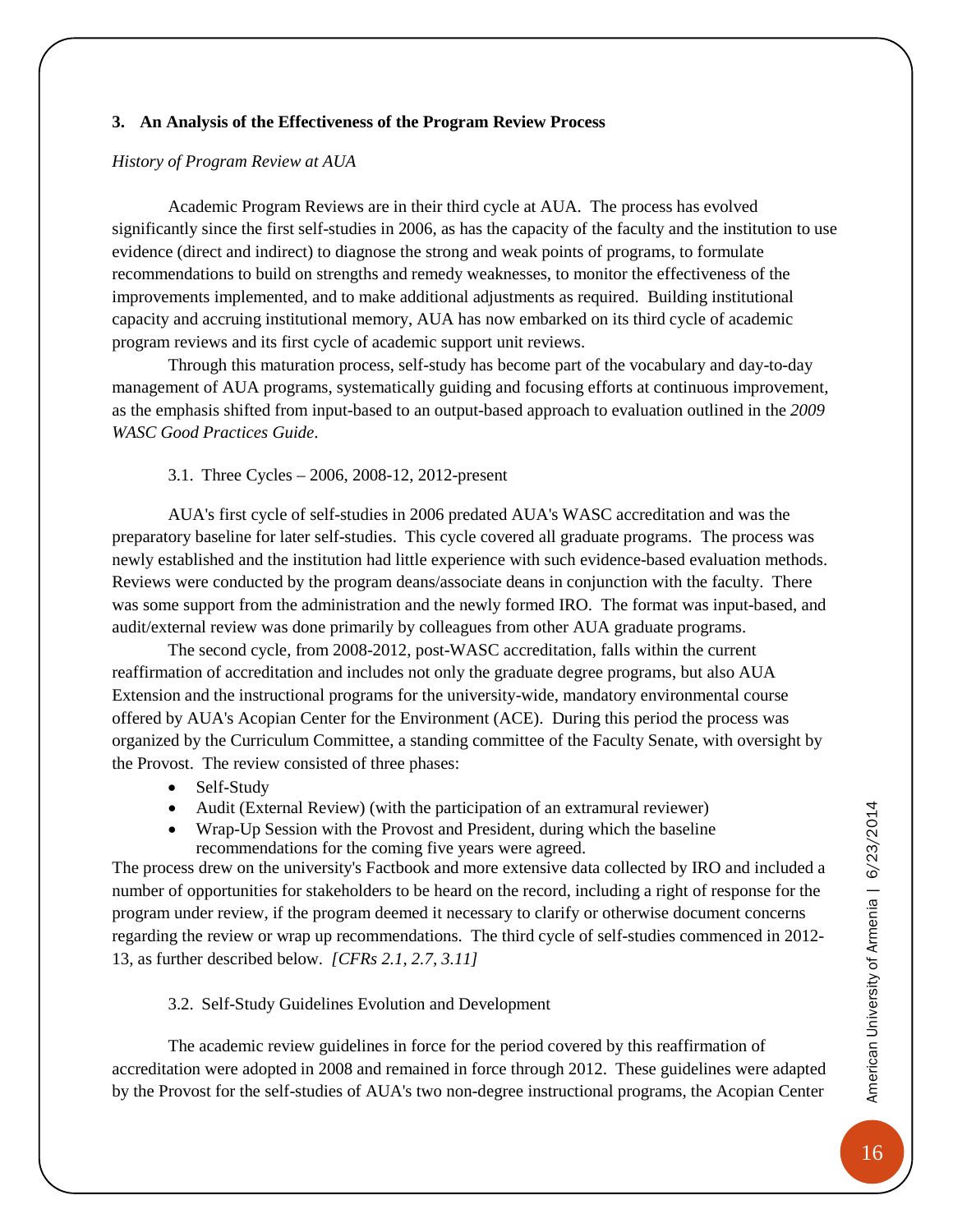for the Environment and AUA Extension, in 2010-11. In the midst of the 2008-2012 self-study cycle WASC issued the *2009 WASC Good Practices Guide* signaling a change in emphasis from input-based to output-based evaluation.

After considering how to adapt AUA's existing Guidelines to the *2009 WASC Good Practices Guide*, the Curriculum Committee, in consultation with the Provost, determined that it would be more consistent if AUA completed the 2008-2012 cycle of academic program reviews with the existing guidelines rather than change the guidelines mid-stream; thus, revisions to the AUA guidelines on the basis of AUA's experience with the first cycle and with the *2009 WASC Good Practices Guide* were postponed until 2012, as explained in more detail below.

Although external reviewers have always been part of AUA's review process, the university's resources had not always allowed site visits by external reviewers. In 2010, with the appointment of AUA's new President, site visits were conducted for two of the three academic program reviews underway at the time. This gave AUA the opportunity to determine whether the added expense and logistics of a site visit for external reviewers resulted in benefits to AUA and improvements in educational effectiveness. In addition, based on their collective experience, the AUA Board of Trustees Educational Policies Committee in 2013 recommended that two external reviewers be engaged in academic program reviews.

With the conclusion of the second cycle of academic program reviews, the university embarked on a broad discussion of how to improve the self-study process taking into account the *2009 WASC Good Practices Guide*, the university's experience, and the feedback received during the WASC CPR Site Visit in February 2012. This was a two-staged process: the initial revisions (2012) and adjustments to the revisions (2013) after the first two reviews. The initial revisions drew upon feedback from academic programs, external reviewers, administrators, and extensive benchmarking.

| 2012 Revision of Academic Program Review Guidelines-Timeline |                                                                                                                                                                           |  |
|--------------------------------------------------------------|---------------------------------------------------------------------------------------------------------------------------------------------------------------------------|--|
| April 18, 2012                                               | Distribution of memo to deans. Request program faculty discuss existing<br>Guidelines, solicit feedback                                                                   |  |
| April 18, 2012                                               | Solicitation and comments from previous extramural reviewers                                                                                                              |  |
| April 25, 2012                                               | Initial /facilitated brainstorming session during Curriculum Committee meeting.<br>Faculty asked to send additional comments, suggestions by end of first week of<br>May. |  |
| Through end of May                                           | One on one follow up as needed                                                                                                                                            |  |
| April 25 - May                                               | Draft revisions prepared and circulated taking into account:                                                                                                              |  |
|                                                              | 2009 WASC Good Practices Guide                                                                                                                                            |  |
|                                                              | Benchmarks with other universities                                                                                                                                        |  |
|                                                              | Feedback from faculty and Administration                                                                                                                                  |  |
| May 16, 2012                                                 | Draft revisions presented and discussed at Curriculum Committee                                                                                                           |  |
| May 16, 2012                                                 | Adjustments made based on Curriculum Committee input                                                                                                                      |  |
| May 18, 2012                                                 | Approved by Curriculum Committee                                                                                                                                          |  |
| May 23, 2012                                                 | Presented to and Approved by Faculty Senate                                                                                                                               |  |
| May 23, 2012                                                 | Present to Administration (Faculty Senate sent to Provost)                                                                                                                |  |
| May 29, 2012                                                 | Provost input and approval                                                                                                                                                |  |
| June 6, 2012                                                 | Redistributed to Faculty Senate for e-vote                                                                                                                                |  |
| June 13, 2012                                                | Additional E-vote of Faculty Senate Based on Provost's Recommendations                                                                                                    |  |
| September 7, 2012                                            | Approved (again) by Administration                                                                                                                                        |  |

17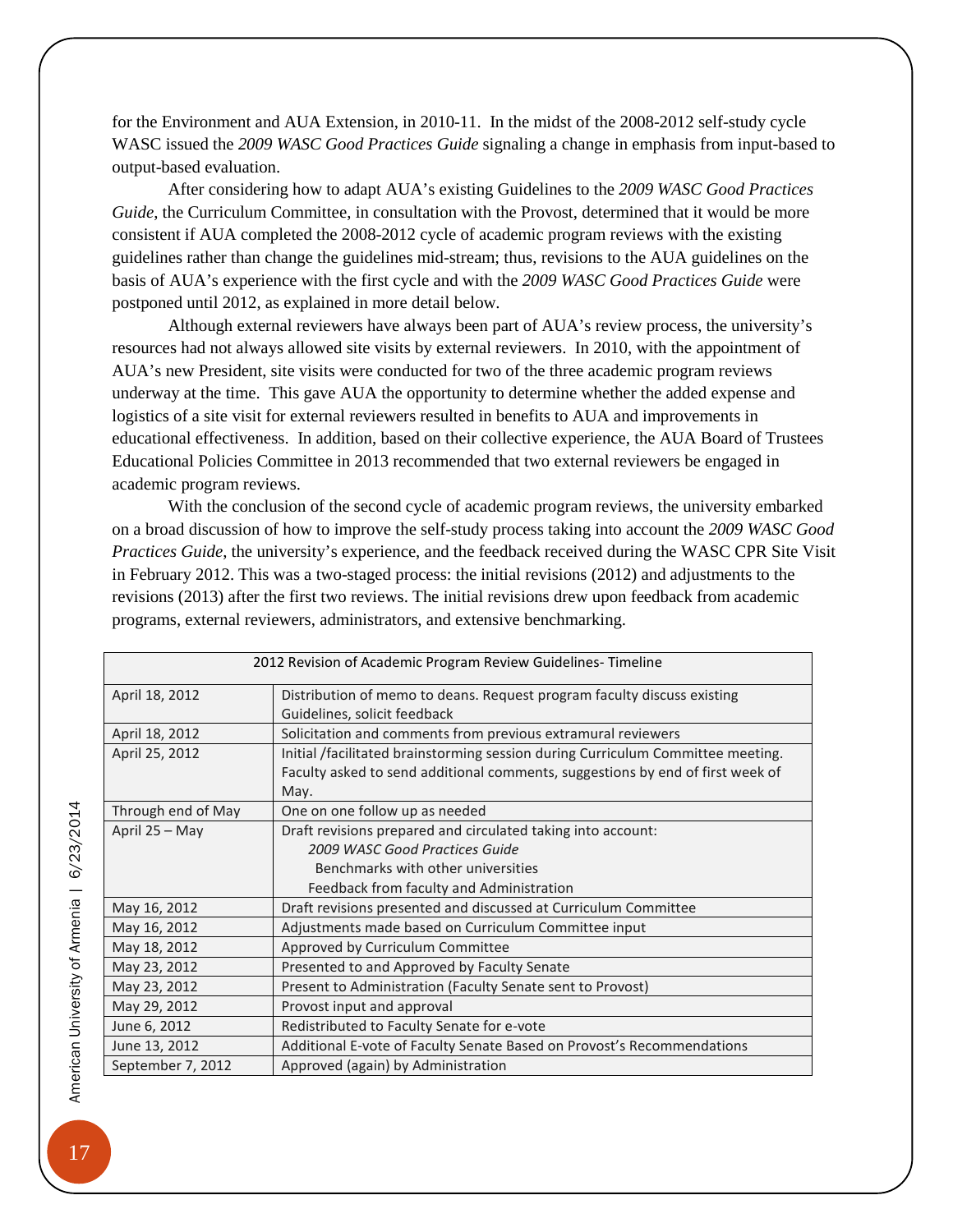The newly adopted Guidelines were put into effect with the 2012-13 LL.M. and MPH reviews, launching the third cycle of reviews as described further below, with the intention of making adjustments, if needed, based on feedback from these programs, reviewers, and others.

Starting in November 2012, feedback was gathered and analyzed resulting in adjustments to the Guidelines for the remaining reviews in the third cycle as approved by the Administration in 2014. The process was broad-based, drawing on on-campus experience and expertise as well as the recommendations from the Board of Trustees Educational Policies Committee as outlined in the attached Timeline. *Attachment 3.2.Timeline: Revisions of Guidelines for the Review of Academic Programs 2013. [CFRs2.7, 3.11, 4.4]*

<span id="page-21-0"></span>3.3. Preparedness/Support for Self-Study

3.3.1. Faculty Development – Workshops in Student Learning Assessment

<span id="page-21-1"></span>AUA's capacity for self-study has grown significantly since the university's last EER in 2007. Faculty development has played a large part in this growth. New faculty members have been hired with educational assessment in mind. Moreover, existing faculty have enhanced their skills and knowledge of educational assessment both from working on self-studies and student learning assessment reports and through university-organized workshops in student learning assessment.

During the second cycle of reviews (2008-2012), each review involved approximately 10 faculty and administrators and many stakeholders. For the current cycle (2012-20), each review involves approximately 15 faculty and administrators and scores of stakeholders through surveys and focus groups and dissemination of recommendations. *[CFRs 2.1, 2.4, 3.4, 4.4]*

#### 3.3.2. Institutional Support

<span id="page-21-2"></span>In addition to enhancing faculty skills and capacity, AUA has expanded the IRO, improved databases, created more standard procedures for conducting academic program reviews, and established a new Faculty Senate committee–the Student Learning Committee which works closely with the IRO and the Office of Assessment and Accreditation. The Administration has also provided funds for site visits by external reviewers. Starting with the 2014 amended Guidelines, the Provost's Office has assumed coordination responsibility for academic program reviews. The IRO has also made the entire process more efficient by assembling the data packet for the program, including in-depth, program-specific information on student performance, putting on line all the self-studies, student learning assessments, and additional assessment resource links, and regularizing the data in the AUA Factbook for more reliable longitudinal and trend analysis. *Attachment 3.3.2.IRO Data Packet for Academic Program Reviews. [CFRs 1.7, 4.4, 4.5]*

3.3.3. Policies & Processes – Syllabus Template, SLA Plans, Credit Hour Monitoring

<span id="page-21-3"></span>In conjunction with training and new institutional resources, AUA has significantly upgraded its policies and processes in the area of assessment and curriculum design. Policies and guidelines are now better organized and more easily accessible on the redesigned AUA website. Moreover, spurred by the WASC CPR recommendations, the demands of the undergraduate program, and the transition from a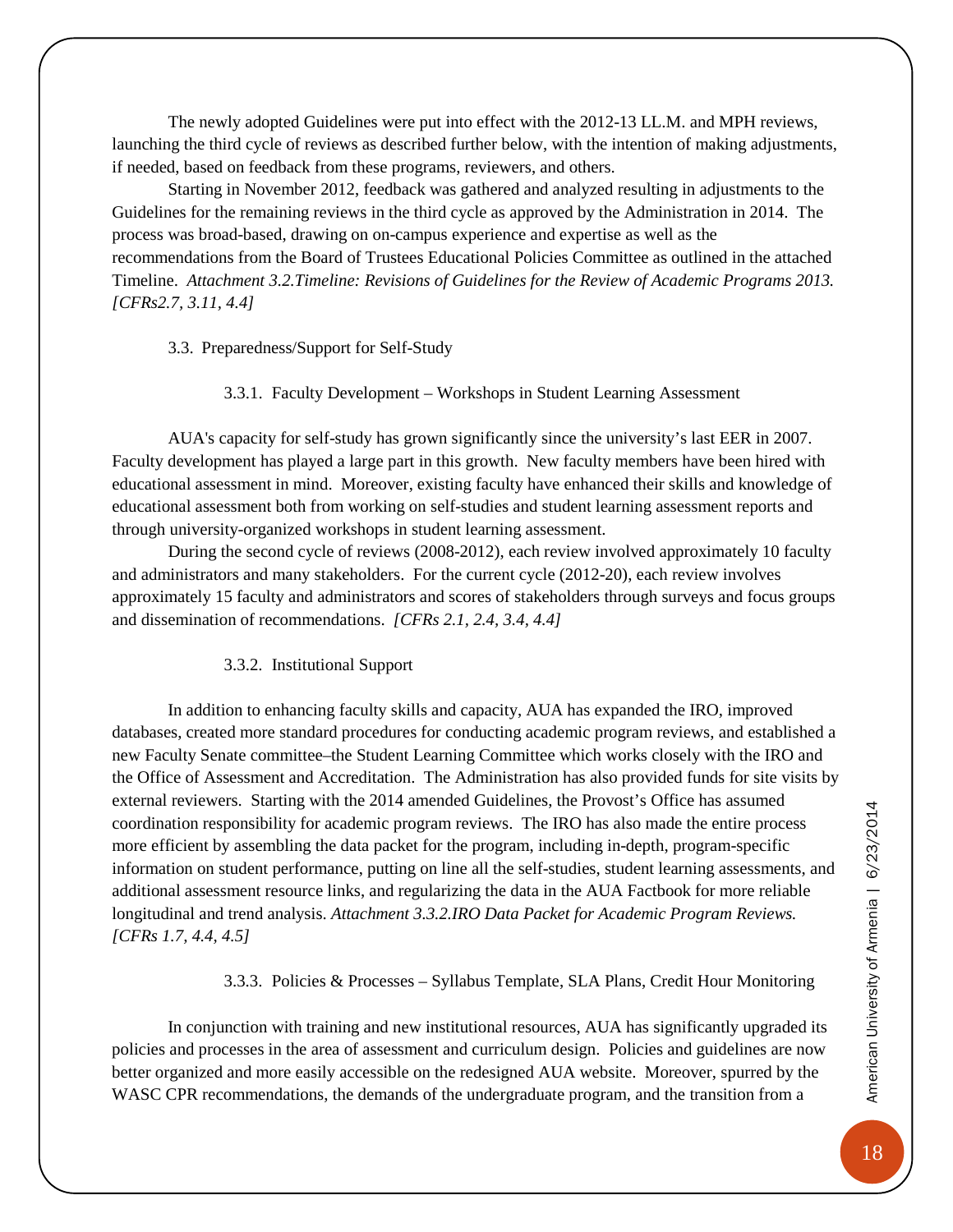quarter to a semester system, a new syllabus template was developed that emphasizes program and student learning outcomes and rubrics, in order to help faculty and students track progress and assure alignment of the goals of the course and program. *See Attachment 1.2.a. Course Syllabus Template.*

Multiyear student learning assessment plans for all instructional programs was introduced calling for annual student learning assessments as part of ongoing academic program review. SLAP and SLAR templates were also developed to facilitate the process. Finally, OAA consultations are now a regular feature of both self-study and student learning assessment, providing hands-on guidance to programs, improving efficiency and fostering skill development and dissemination of know-how.

A syllabus review process was introduced, addressing both content and compliance with policies (e.g., credit hour policy). *Attachment 3.3.3.a. Credit Hour Policy.* When the 2012 CPR Site Visit took place, AUA was in transition from a quarter to a semester calendar adopted in anticipation of the undergraduate program. Since that transition, compliance with the credit hour policy has been more rigorous and easier to monitor. Within the context of course and syllabus development, the university has implemented a credit hour compliance monitoring system. *Attachment 3.3.3.b. Credit Hour Compliance Monitoring including Course Syllabus Checklist.* 

The introduction of University Management System software is expected to facilitate monitoring, course scheduling and credit-hour policy oversight. In the meantime, the Course Schedule Builder with standard blocks, introduced by the Provost and administered by Registrar's Office, has led to scheduling standardization. *[CFRs 2.6, 3.7, 4.4]*

#### 3.4. Application

<span id="page-22-0"></span>As Cycle 3 has just begun, for the purposes of reaffirmation of accreditation the educational effectiveness analysis of AUA's APRs focuses on Cycle 2.

#### 3.4.1.Cycle 2 – Post-Accreditation APR – Full Cycle of Instructional Programs

<span id="page-22-1"></span>The second cycle of academic program reviews (2008-2012) was significantly more rigorous and benefited from the advice and recommendations of the WASC accreditation visit and review leading up to AUA's accreditation in 2006. A plan was established to review each instructional program once every 5 years, roughly 2 programs per year. The plan included the Acopian Center for the Environment (ACE), which delivers courses in environmental studies mandatory for all graduate degrees, and AUA Extension, which does not deliver degree courses but affects thousands of students and potential applicants to AUA's degree programs. The Guidelines were developed based on the parameters in force in 2007 for WASC academic self-studies. The first self-studies were performed on time, but there were delays in some later self-studies. The last of the second cycle of self-studies was completed in 2012, two years behind schedule, in part due to the intervening changes in AUA's administrative leadership and the demands of the undergraduate launch.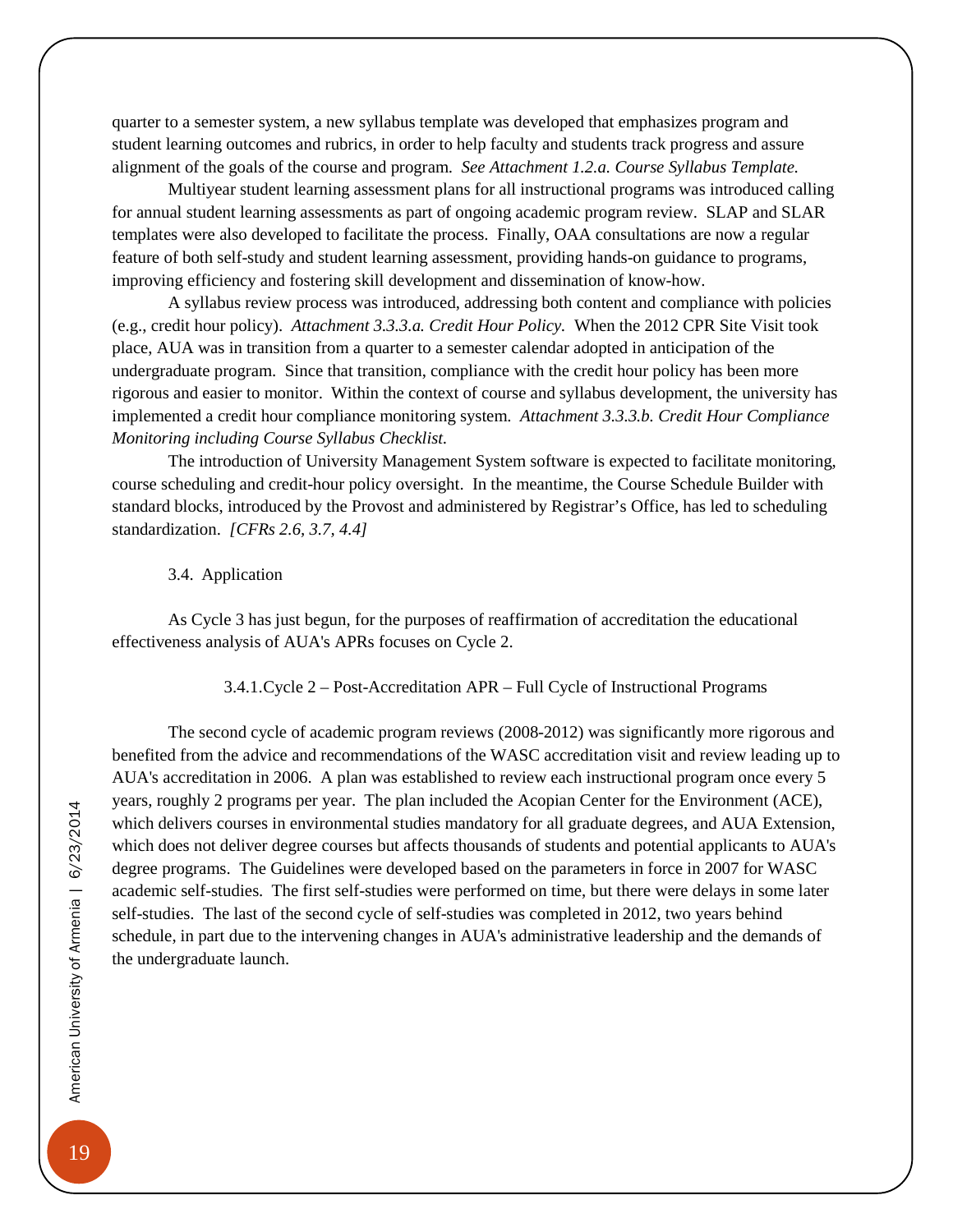| <b>Academic Program Review Schedule Cycle 2</b> |                                                                        |  |
|-------------------------------------------------|------------------------------------------------------------------------|--|
| 2008                                            | Master of Laws                                                         |  |
|                                                 | Master of Public Health                                                |  |
| 2009                                            | Master of Arts in Teaching English as a Foreign Language               |  |
|                                                 | Master of Engineering in Industrial Engineering and Systems Management |  |
|                                                 | Master of Science in Computer and Information Science                  |  |
| 2010                                            | Master of Business Administration                                      |  |
|                                                 | <b>AUA Extension</b>                                                   |  |
| 2011                                            | Master of Political Science and International Affairs                  |  |

External review (Audit) was conducted through a mix of auditors from the university but external to the program and from outside the university ("extramural" auditors). The Audit Committee was appointed by the Curriculum Committee and the entire self-study and audit was submitted to the Curriculum Committee, which then made a presentation together with the Program to the Provost and President for the Wrap-Up session. One of the main challenges was to find an extramural reviewer from a similarly situated institution, whose frame of reference and perspective would produce relevant and useful audit recommendations. To address this challenge and to work within the university's resource constraints, the extramural reviewers selected for the first six audits were familiar with AUA, but not directly engaged at AUA during the review period. The extramural reviewer typically had visited AUA, but not contemporaneously with the audit. The review was conducted based on a document packet and several video-conferences/conference calls. The extramural reviewers were required to give their recommendations on the discipline-specific aspects of the program – primarily curriculum, instruction and assessment – and encouraged to comment on any other aspect of the program as they saw fit. As this cycle was largely an input-based review, it was more suitable for the external reviewers from the university to address those issues specific to AUA policy, market, and local conditions.

This process produced eight reviews which the programs and administration found useful and which the 2012 CPR Site Visit team commended.

3.4.2.Cycle 3 – 2012-2017

<span id="page-23-0"></span>The third cycle of academic program reviews is currently underway and covers the graduate programs as well as the new undergraduate programs over a slightly longer cycle. Based on the experience of the prior cycle and to complete the next cycle before the next strategic planning, two academic program reviews per year are scheduled. As further discussed in Section 3.6.2., academic support units will also be included in the review process for the first time starting in 2014-15.

| Academic Program Review Cycle 3: 2012-2017 |                                                                                                       |  |
|--------------------------------------------|-------------------------------------------------------------------------------------------------------|--|
|                                            |                                                                                                       |  |
| 2012-2013                                  | Master of Public Health (MPH), Master of Laws (LL.M.)                                                 |  |
| 2013-2014                                  | Master of Arts in Teaching English as a Foreign Language (MA TEFL) / AUA Extension - in progress      |  |
| 2014-2015                                  | Master of Science in Computer and Information Sciences (MS CIS)                                       |  |
|                                            | Master of Engineering in Industrial Engineering and Systems Management (ME IESM)                      |  |
| 2015-2016                                  | Master of Business Administration (MBA) / Acopian Center for the Environment (ACE)                    |  |
| 2016-2017                                  | Master of Political Science and International Affairs (MPSIA) / Master of Science in Economics (MS E) |  |
| 2017-2018                                  | Strategic Plan                                                                                        |  |
|                                            | http://iro.aua.am/self-study-guidelines/                                                              |  |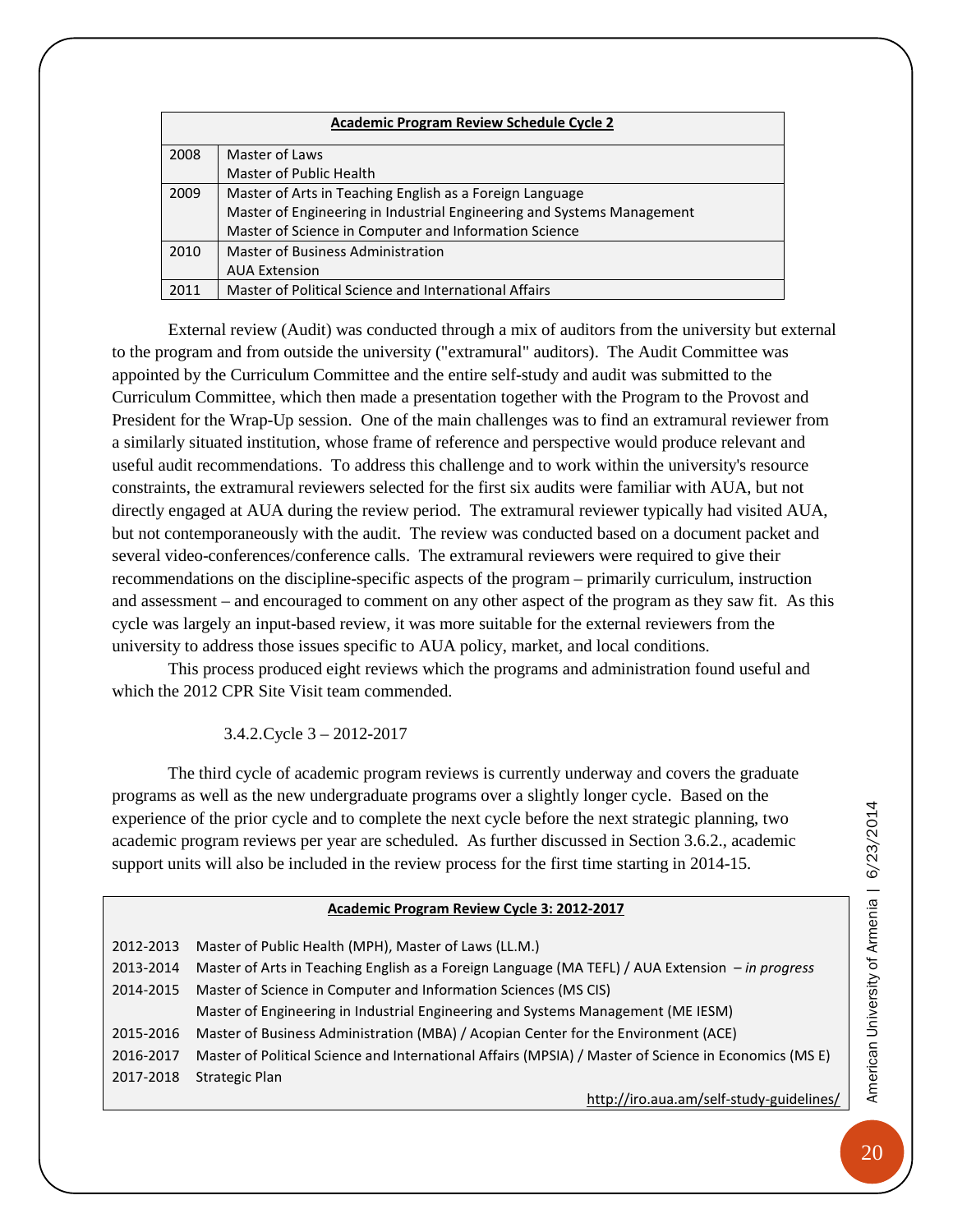The first of the graduate program self-studies in the third cycle took place in 2012-13, after which, as planned, the new 2012 Guidelines were adjusted based on broad-based feedback. Further program reviews under this cycle are underway as this report is being written. For the undergraduate program, academic program reviews are scheduled for 2017-2018 after the first graduating class. In the meantime, various components of the undergraduate program will be subject to rigorous and frequent student learning assessment to identify and correct problems early. The aim is to have all the program reviews completed in time to provide useful input to the university's next Strategic Planning effort in 2018, when the current strategic plan concludes.

<span id="page-24-0"></span>3.5. Case Studies in Closing the Loop

*[CFRs 2.3, 2.4, 2.5, 2.6, 2.7, 4.4, 4.7]*

#### **Closing the Loop Case Study 1: Industrial Engineering and Systems Management (IESM)**

As a recommendation of the Academic Program Review (2011), the IESM program devoted the 2011-2012 SLAP to revising and recalibrating its Program Goals and Student Learning Outcomes (SLOs), and the 2012-2013 SLAP to an initial assessment of the resulting changes.

The 2011-2012 SLAR found that the existing SLOs were too vague, difficult to measure, and not well tailored to the discipline. As a consequence, SLOs were not very helpful to faculty or students. They were not effectively integrated into the teaching and learning process or useful for curricular and instructional adjustments. As a result of the SLAR, the IESM program developed SLOs which were applied across the curriculum with special emphasis on the Capstone experience, previously identified by both faculty and students as a problem area. Subsequently, the SLOs were translated into measurable rubrics for the Capstone experience.

In fall 2012, the new SLOs and rubrics were implemented and applied to the Capstones and the impact of the new approach was reviewed in the 2012-2013 SLAR. The SLAR drew upon both direct and indirect evidence. The direct evidence involved review of Capstones based on the new SLOs by a committee of faculty and alumni. The indirect evidence involved student survey responses.

The SLAR found that the rubrics based on the new SLOs provided

- 1. more effective guidance to students and faculty as students engaged in the Capstone process in regards to topic selection, work planning, timely submission and overall quality,
- 2. a more useful framework for feedback and assessment,

In addition, the SLAR identified issues regarding the Non-Thesis Option Capstone Experience which will merit further investigation.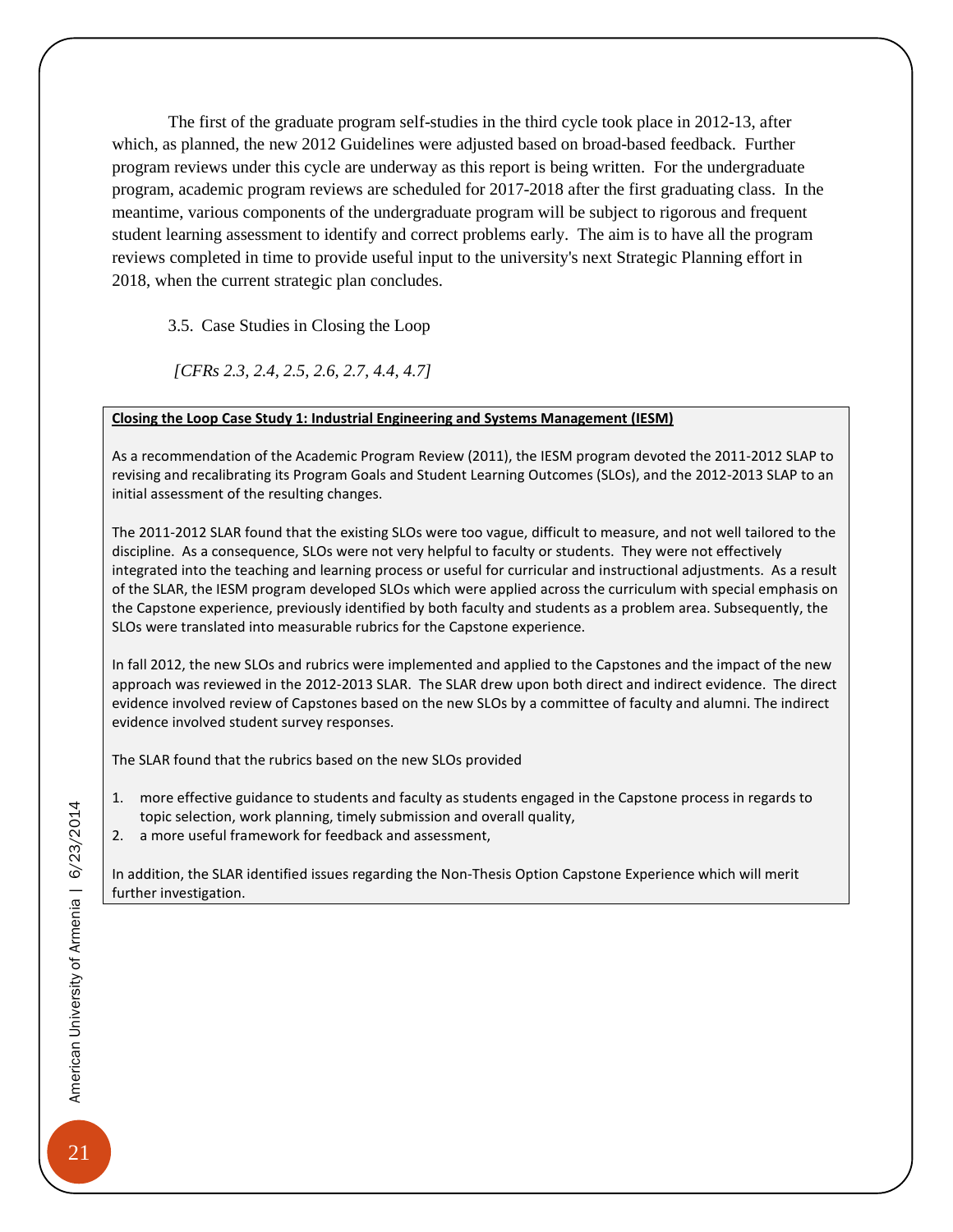#### **Closing the Loop Case Study 2: LL.M.**

Written and oral advocacy are core skills for legal professionals. It is difficult to develop these in one's native language, let alone in a second or third language. These skills have posed a challenge for AUA's LL.M. program, from which students, alumni and employers have demanded better English skills, particularly written legal English.

To this end, since 2007, the program has tried and evaluated various measures focusing on English language advocacy, particularly written legal English. At the same time, the English language proficiency of entering students has continued to rise. Some have found legal English classes useful, while others think they should be an elective, preferring to devote more time to substance or other lawyering skills. The transition from quarters to semesters entailed a reduction in the number of courses from 18 quarter courses to 10 semester courses, resulting in consolidation of some content and an elimination of some overlaps.

During this EER period, the program has devoted three annual Student Learning Assessment Reports specifically to written legal English or closely related advocacy skills:

2007 – International Legal English introduced as a required introductory courses for LL.M. students 2008 – SLAR – Graduate Exit Interviews – "More Emphasis on English" requested by "most, but not all" respondents

2009 – SLAR – Investigation of Advocacy, SLO 3.2

2010 – SLAR – Legal Writing and Advocacy – Revision of SLO 3.4

2011 – SLAR – Recommending, among other things, more emphasis on legal writing, based on Student Exit and Alumni Survey results

2012 – LL.M. Program Self-Study – recommending writing, advocacy, legal research and analysis skills across the curriculum, phase-out of International Legal English as a separate course

2013 – SLAR – "Graded Writing Assignments" – Introducing writing across the curriculum

2014 – Introducing 1<sup>st</sup> Year Legal Career and Skills Seminar – A focus of which is writing (non-credit)

2015 – Revised Student Learning Assessment Plan – "Evaluating the Legal Career and Skills"

From 2007-2012, the program offered separate skills courses, including International Legal English and Legal Research & Analysis. The impact of these courses was reviewed in the 2009-2011 SLARs, culminating in the 2012 Program Self-Study, which recommended integration of writing, advocacy, legal research and analytical skills across the curriculum. In response to this curriculum adjustment, graded writing assignments and legal analysis tools (such as IRAC – Issue-Rule-Analysis-Conclusion) were introduced into courses, as appropriate. In addition, a new 1<sup>st</sup> Year Legal Career and Skills seminar is being introduced in 2013-14 to supplement and orient students to the habit of continuing legal educations including advocacy skills. This dovetails with the Armenian Bar requirement of 24 hours of continuing legal education annually for all licensed attorneys. The 2013-15 LL.M. SLAPs call for evaluation of these curriculum changes in the 2013-14 and 2014-15 SLARs.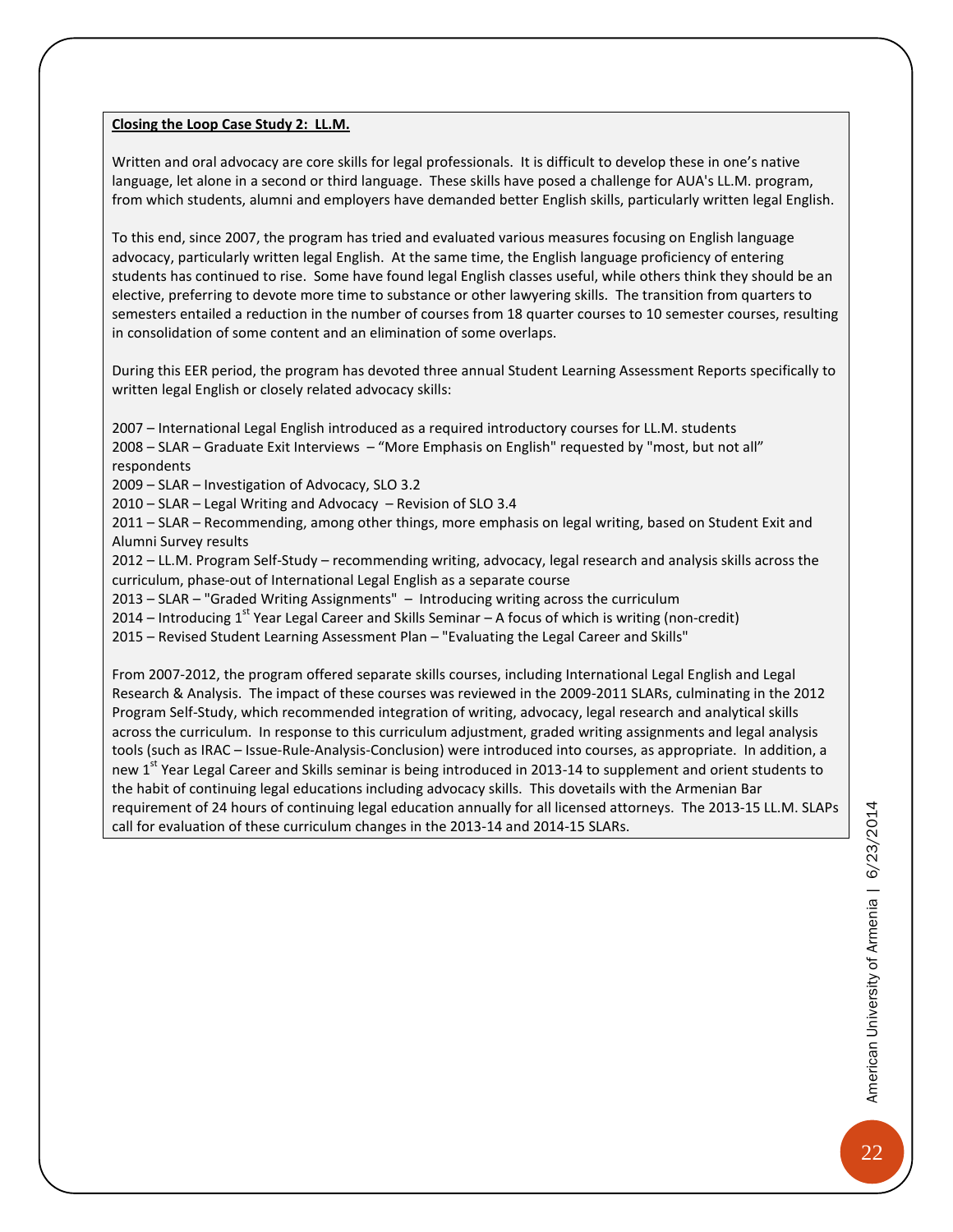#### **Closing the Loop Case Study 3: Development of Freshman English 1**

Freshman English (FE), part of the university's General Education program, is one of three two-course sequenced signature foundation courses required of all students. FE is grounded in AUA's Mission and provides an especially appropriate domain for assessment of student learning across programs.

In line with the university-wide student learning outcomes, the Freshman English Program aims to:

- Introduce students to AUA's core values through the university's mission and academic standards.
- $\triangleright$  Develop oral and written communication skills through engagement in a rigorous learning community.
- $\triangleright$  Empower students with the skills necessary to address the needs of Armenia and the region through ongoing inquiry, critical thinking, problem solving and collaboration.
- $\triangleright$  Inspire and support students to be life-long learners and contributing members of society through selfreflection, research, mentorship, and access to university resources.

Freshman English was developed through a collaborative iterative process – a series of university-wide meetings, discussions, and feedback & assessment opportunities which included:

- Reviewing AUA Mission, Program Goals, and Curriculum Map (June 2012)
- Determining Structure and Overarching Theme of Freshman English (summer 2012)
- Brainstorming Expected Population (summer 2012)
- Benchmarking and Brainstorming Content and Course-based Student Learning Outcomes (fall 2012)
- Developing Assignments Aligned with Course-based Student Learning Outcomes (fall 2012)
- Designing Syllabi and Course Outlines (fall 2012 winter 2013)
- Administering and assessing a "pilot" Freshman English 1 course in spring 2013
- $\triangleright$  Adjusting course based on information gathered from students, instructor, and pilot team (summer 2013)
- $\triangleright$  Administering Freshman English 1 in fall 2013
- $\triangleright$  Engaging in weekly Freshman English faculty meetings (fall 2013)
- $\triangleright$  Diagnostic and Exit Writing (fall 2013)
- Administering a Mid-Term and End-of-Term Student Survey (fall 2013)
- $\triangleright$  Administering signature assignments (fall 2013)
- $\triangleright$  Administering course evaluation (end of fall 2013)
- $\triangleright$  Administering Instructor survey on course content and materials (end of fall 2013)
- $\triangleright$  Adjusting course based on information gathered from students and instructors

A similar process was used for developing and adjusting Freshman English 2.

What was learned and adjusted?

- a. During the spring 2013 Pilot, student and instructor feedback indicated that the syllabus was too burdensome in terms of assignments, instructor feedback, and student learning outcomes; that there was not enough time for appropriate scaffolding; and that rubrics were too cumbersome.
- b. Adjustments were made to the syllabus, course content, assignments, and rubrics prior to fall 2013.
- c. During fall 2013, entrance and exit writing, student surveys, course evaluations, instructor surveys, and instructor feedback provided direct and indirect evidence indicating that the newly revised rubrics still needed minor adjustment but were more effective and useful, scaffolding was adequate, minor adjustments to readings and other course material were called for.

#### What's next?

- Set up a faculty working group to revise the course syllabus for Freshman English 1 for fall 2014, in particular to adjust the rubrics and readings – *in progress.*
- Thorough review of surveys, course evaluations, student portfolios as part of assessment process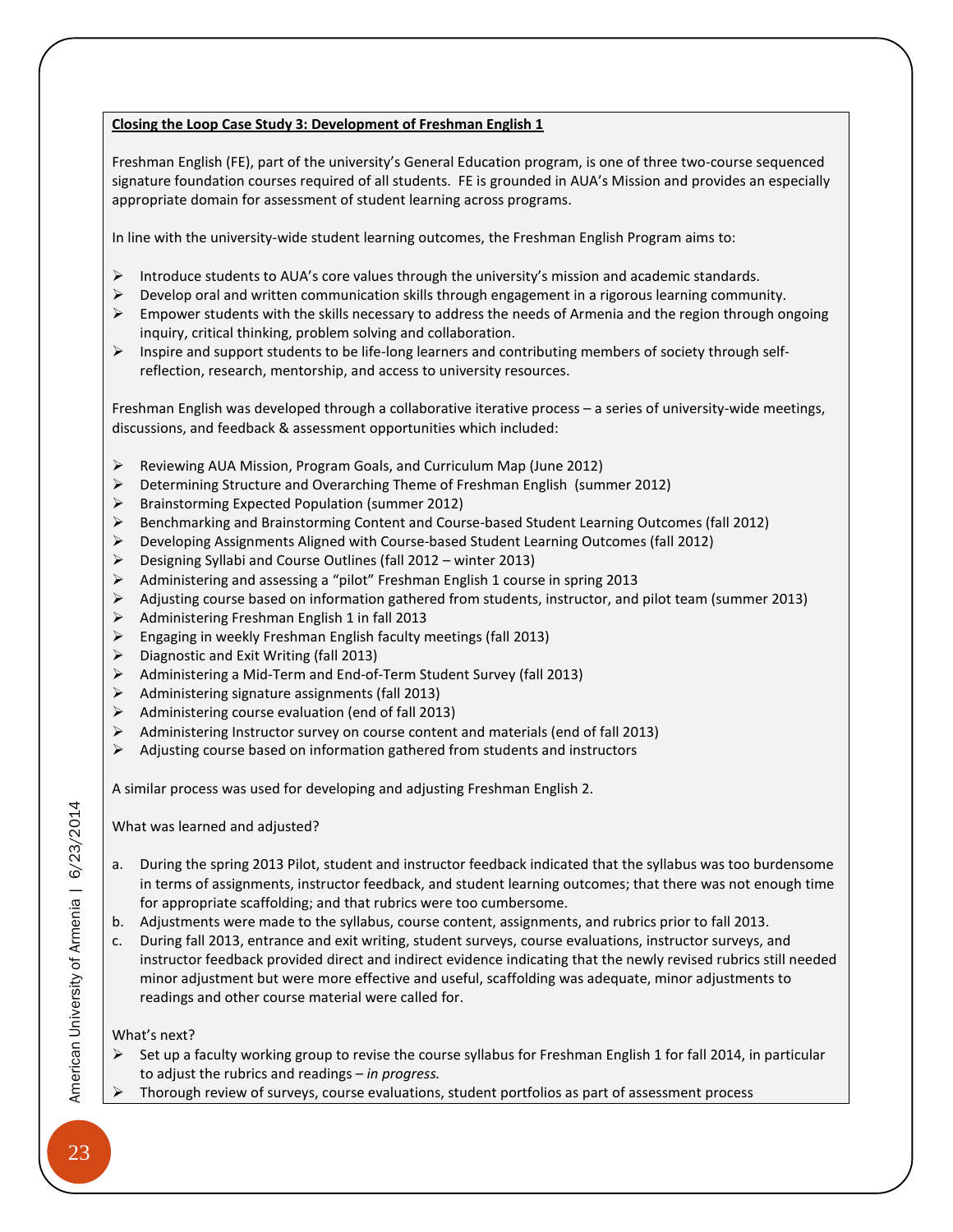#### 3.6. Continuing Efforts at Integration of Student Learning Assessment

<span id="page-27-0"></span>AUA is engaged in continuing efforts to assure the effectiveness of program review processes and to integrate them into the institution's day-to-day management and operations. Self-studies and reviews, in particular the recommendations agreed upon at the Wrap-up Session, are regularly used to guide programs and make program improvements. They are also reconsidered from time to time to respond to changing circumstances and program needs.

#### 3.6.1. More Frequent SLA during Undergraduate Ramp-up

<span id="page-27-1"></span>A key feature of AUA's undergraduate program ramp up is more frequent student learning assessment during the critical first years to assure that programs are properly designed and timely adjusted. Especially since undergraduate education is new terrain for AUA, it was deemed essential to obtain feedback early and often to permit effective intervention. The following is the current revised seven-year Student Learning Assessment Plan for undergraduate programs:

Year 0 (2012-2013): Building Capacity for Undergraduate Assessment Year 1 (2013-2014): Student Preparedness for English as Language of Instruction Year 2 (2014-2015): Lower-Division General Education Courses Year 3 (2015-2016): Lower-Division Major Courses Year 4 (2016-2017): Upper-Division General Education Courses Year 5 (2017-2018): Capstone Course Year 6 (2018-2019): Academic Program Review / Self-Study Year 7 (2019-2020): Graduate Preparedness

Most AUA programs begin each year with a faculty meeting to review the student learning assessment plan and adjust it accordingly. This practice encourages faculty, students and staff to engage in educational effectiveness as a shared responsibility and high priority. Anticipating the need for timely adjustments also helps to keep academic leadership and faculty agile and alert to the need for special care in the early stages of the undergraduate programs' development. *[CFRs 2.3, 2.4, 2.7, 4.4, 4.7]*

#### 3.6.2. Academic Support Units

<span id="page-27-2"></span>Academic support units include Library, Information & Communications Technology Services, Center for Student Success, Office of Admissions, Office of the Registrar, Office of Alumni Relations and Career Development, and the Institutional Research Office. Although strategic planning, stakeholder satisfaction surveys, and other evidence-based management techniques have been a part of the university's processes for many years, AUA's academic support units did not have a formal review process. In 2013-2014, in collaboration with the heads of academic support units, guidelines were developed for their review. Through the guideline development process, academic support units also had an opportunity to review and revise, as appropriate, their own unit mission statements and objectives. The development of review guidelines was a broad-based, iterative process, informed by best practices benchmarking and involving not only the unit leadership and administrative supervisors, but also stakeholders. *Attachment 3.6.2.Guidelines for the Review of Academic Support Units, also at*  <http://iro.aua.am/self-study-guidelines/>.These annual reviews will focus on one key aspect of the unit's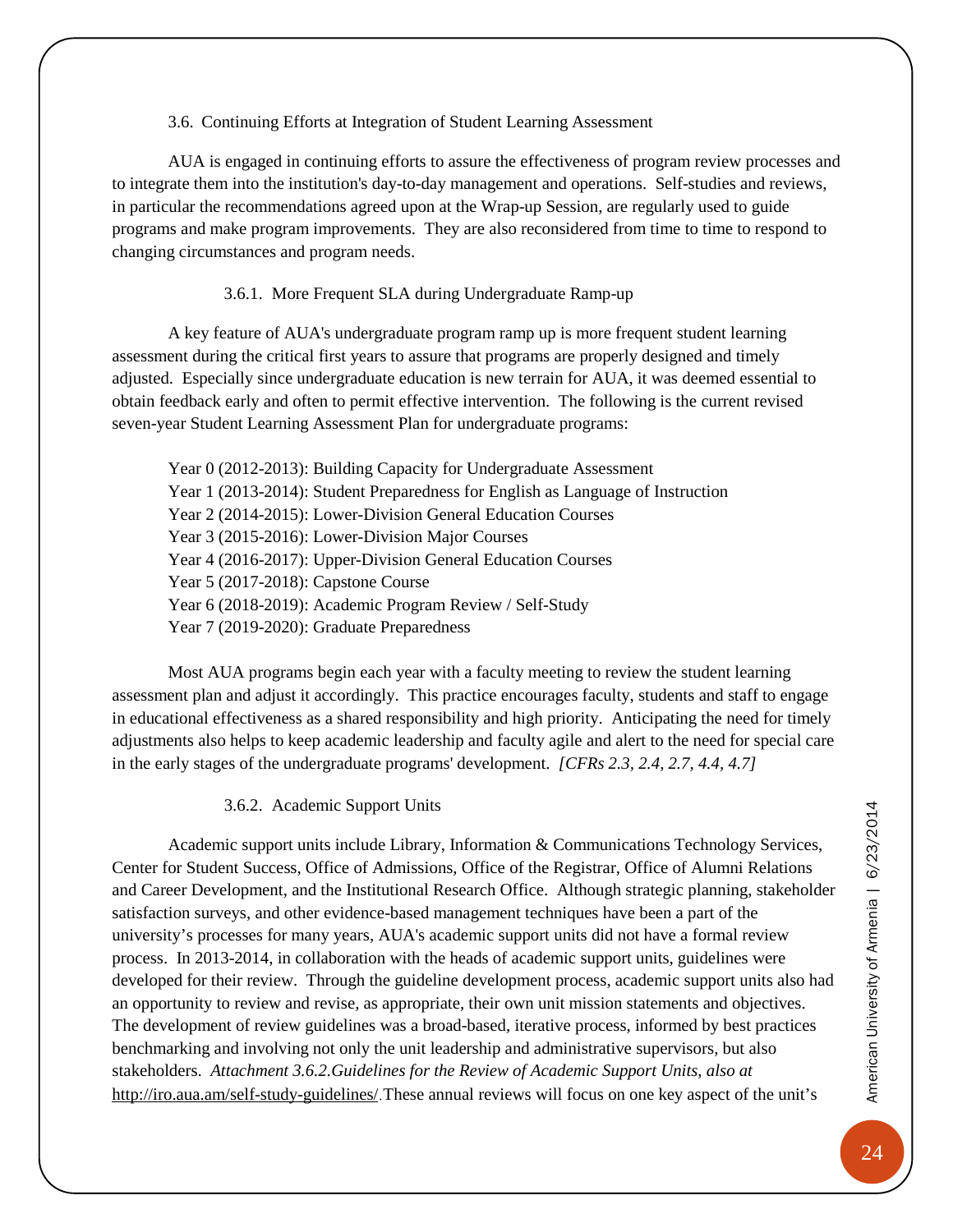operation with the goal of comprehensive review every few years. The OAA is charged with assisting academic support units with this process.

Although identified as a need in the 2011 strategic planning process, the formalization of the review process for academic support units was delayed due to preparations for the undergraduate launch and only took place after the restructuring of the university with a full-time Chief Operating Officer.

In addition, beginning in 2011, the university initiated 360° performance reviews of senior administration covering the President, Provost, and Vice Presidents. *[CFRs 1.3, 1.8, 2.11, 2.13, 3.1, 3.6, 3.9, 3.10, 4.1, 4.5, 4.6]*

#### 3.6.3. Annual Student Learning Assessment

<span id="page-28-0"></span>Student Learning Assessment Plans (SLAP) are designed to ensure systematic, continuous and comprehensive assessment of all program outcomes. Except for the undergraduate student learning assessments, which are more frequent, each academic program selects one topic for investigation each year, drawing on issues identified in program reviews, prior student learning assessments, and ongoing deliberations among the program faculty about educational effectiveness.

SLAPs are subject to adjustment based on documented justification if a program's faculty determines that another topic requires more urgent investigation. An example is the LL.M. program's 2012-13 SLAP, which, as a result of the 2012-13 academic program review, was amended to address the new capstone design, introduced the prior fall. This amendment permitted the LL.M. program to make timely adjustments to its capstone syllabus to improve the educational effectiveness of the LL.M. capstone, based on student and faculty feedback. Student Learning Assessment Plans and Reports are accessible to the AUA community through the internal webpage [\(http://iro.aua.am/student-learning](http://iro.aua.am/student-learning-committee/)[committee/\)](http://iro.aua.am/student-learning-committee/) helping faculty share experience and expertise although not all faculty are equally engaged. *Attachment 3.6.3. Annual Student Learning Assessment– Current Status as of May 31, 2014.*

The Student Learning Committee (SLC) of the Faculty Senate provides a forum for discussion and sharing of experience and expertise and helps to set expectations and standards for assessment. The entire process is supported by OAA through workshops and presentations, individual consultation and periodic follow-up. See also Section 2.1 above. The role of the SLC has evolved, as several of its functions are now better served through other mechanisms, e.g., institution-wide workshops, OAA consultation, monitoring and reporting, and less frequent committee meetings. Thus, in line with a general trend at AUA as it expands, these functions have been institutionalized and professionalized, permitting the faculty and programs to focus on student learning assessment and decision-making relating to improving educational effectiveness.

A number of measures have been implemented to foster good practices in student learning assessment including:

- Regular meetings among deans, program chairs, IRO, OAA
- Faculty professional development workshops and brown bag discussions
- Teaching and Learning resources online
- Newly opened Moodle page for faculty with student learning resources (under construction)
- Syllabi Template and course design support
- Annual Student Learning Assessment Plan and Report templates
- Academic Program Review schedule cycle established, published and underway
- Development of Guidelines for Review of Academic Support Units
- Improved monitoring website and follow up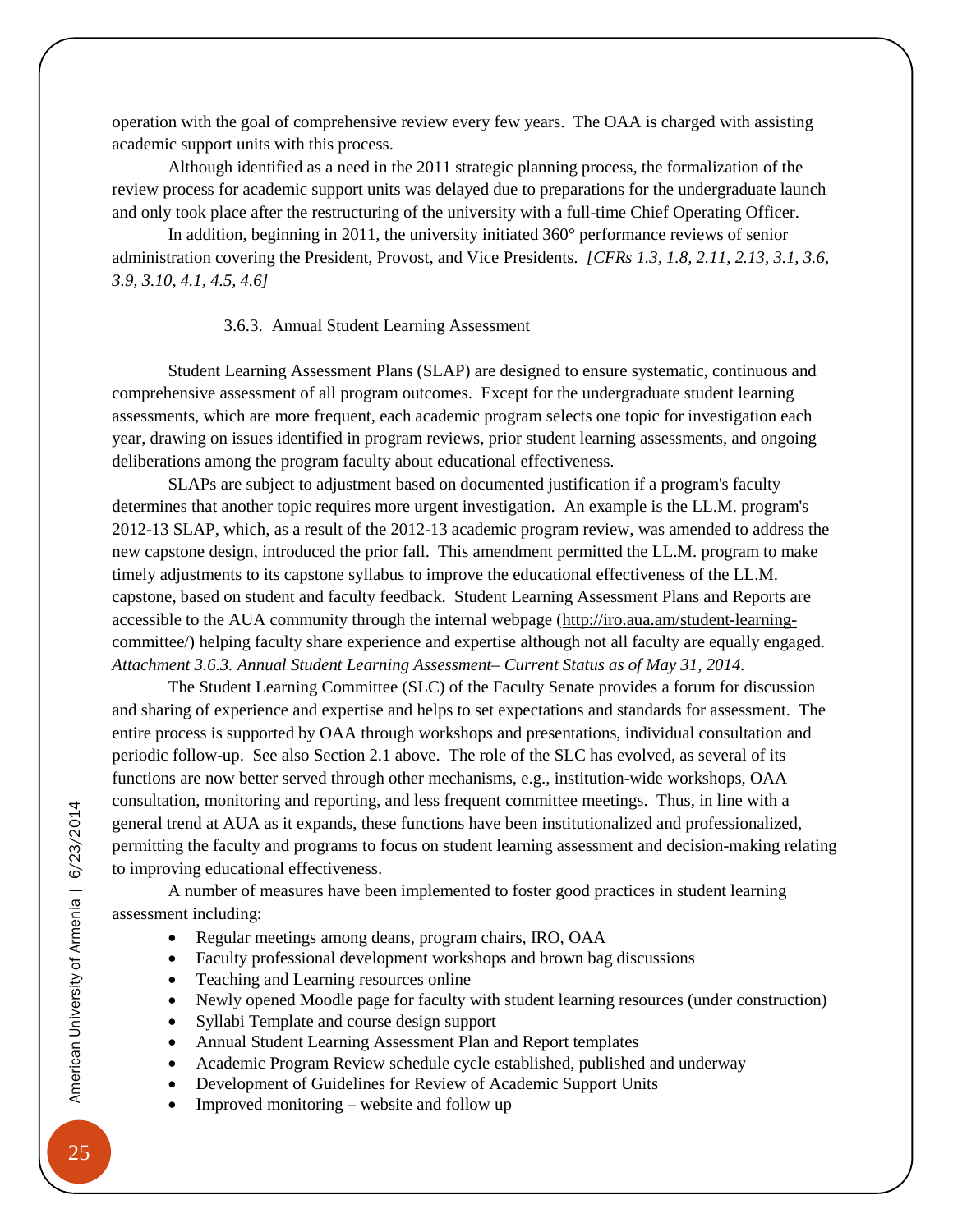Improving skills and raising awareness of student learning assessment have been a priority of the OAA and IRO. With more core resident faculty resulting from undergraduate launch, a critical mass of faculty has developed these skills and awareness. To reach visiting faculty who are not on campus, in 2012 the university began videotaping workshops. Due to technical challenges and limited resources, video distribution was not entirely effective. Moving forward, the university is exploring alternatives for distribution of materials.

The number of faculty members who are versed in student learning assessment practices is growing and program chairs are better attuned to the integral role that assessment plays in ongoing curriculum development and adjustments to degree requirements, as well as improved teaching, learning and evaluation methods in the classroom. Nevertheless, progress is uneven and some programs have fallen behind in annual assessment.

Greater efficiency in collection, presentation and distribution of information and data has also improved AUA's assessment processes. The IRO created several new data collection and analytic templates and processes to more efficiently track student success. Enhanced data reporting provides programs and academic support units with program-specific information including retention and graduation rates disaggregated by variables such as gender, citizenship, and region of residency (for Republic of Armenia citizens). The university's IRO office presents data both in publication form (online and in print) and in university-wide presentations geared to academic programs and academic support units. In 2013, the university began the implementation of an integrated university management system (UMS) which is expected to provide more systematic access to student data from admission through graduation and facilitate institution-wide investigations and analyses. The UMS implementation process is still underway.*[CFRs 1.2, 2.2, 2.3, 2.4, 2.6, 2.7,3.6, 4.4, 4.5, 4.6, 4.7]*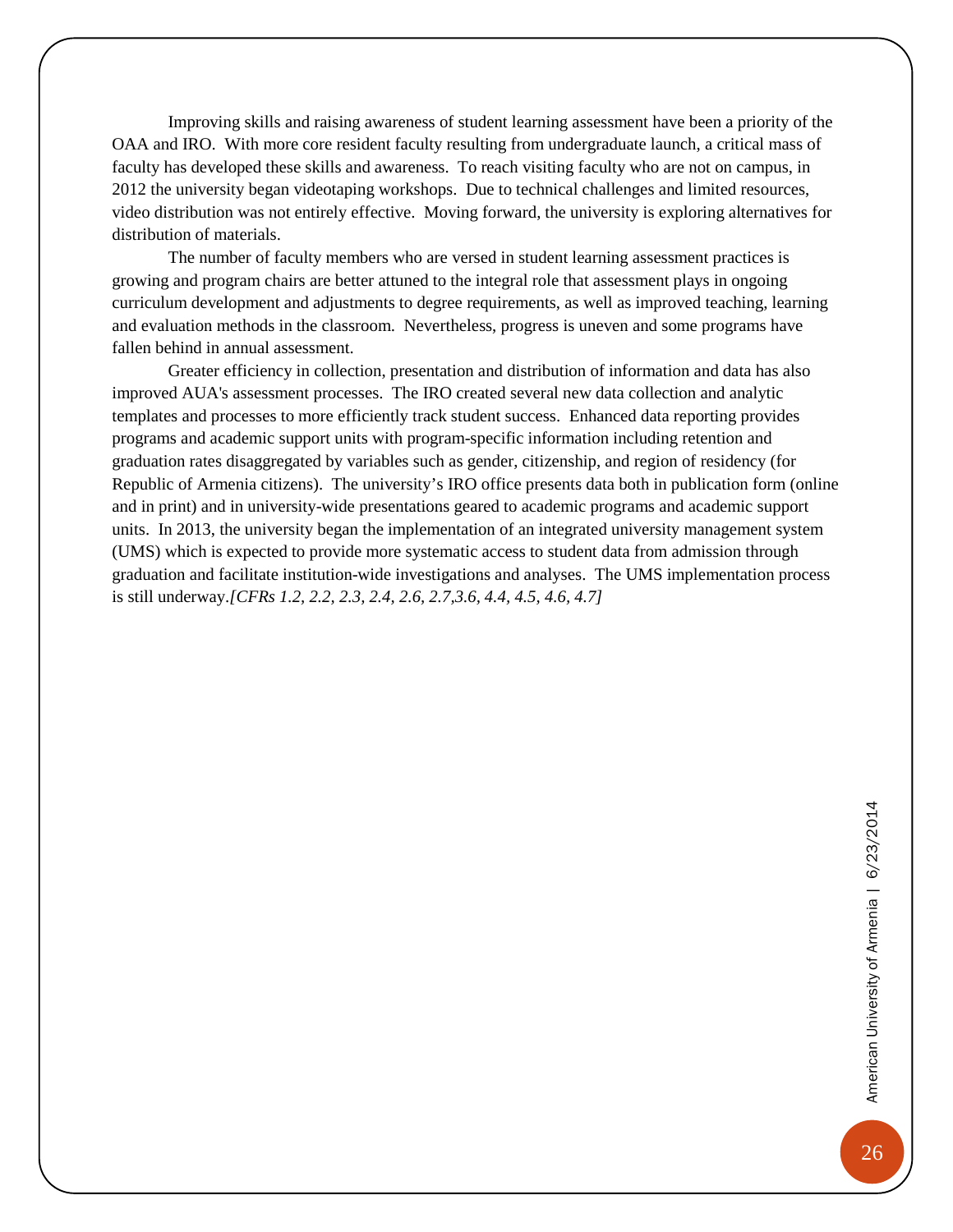#### <span id="page-30-0"></span>4. **Further Development of Student Success Efforts**

#### <span id="page-30-1"></span>4.1. Defining Student Success and Challenges

As part of the university's design of the undergraduate program, University-wide Program Goals and Student Learning Outcomes were developed to foster student success inside and outside of the academic program. Program Goals and Student Learning Outcomes were formulated through a collaborative process which engaged faculty, staff, students and alumni in thinking strategically about the university's mission and determining how best to align the university's mission with specific goals and learning outcomes applicable to AUA graduates. These university-wide Program Goals and Student Learning Outcomes *(See Section 2.1.6. above)* are an explicit component of each undergraduate program and are being integrated into the Program Goals and Student Learning Outcomes of graduate programs.

For discussion of academic support units see Section 3.6.2. above. While academic support units have formulated or revised mission statements and objectives, they are just beginning their reviews in 2014.

Student Success is further defined by student and alumni satisfaction with achieving career advancement and further education goals. This is measured through student, exit, and alumni surveys, and focus groups. It is further corroborated by employer satisfaction with AUA graduates as measured through surveys and academic program reviews. Data show high student and alumni satisfaction rates. While academic program reviews draw on employer feedback, more frequent and systematic feedback from employers as well as alumni is necessary and is on the IRO agenda.

For the graduate programs, alumni continue to report high levels of satisfaction with the education they received at AUA, noting that their AUA degree helped them to achieve their career and further educational goals (see 2012 AUA Alumni Survey, [http://iro.aua.am/files/2012/03/Alumni-survey](http://iro.aua.am/files/2012/03/Alumni-survey-for-the-web2012.pdf)[for-the-web2012.pdf,](http://iro.aua.am/files/2012/03/Alumni-survey-for-the-web2012.pdf) page 20). Similarly, on exit surveys, graduating students are overwhelmingly satisfied with their education (see [http://iro.aua.am/files/2012/03/2013-GSES-report.pdf,](http://iro.aua.am/files/2012/03/2013-GSES-report.pdf) page 14). Feedback from the marketplace, both in terms of applicants to the graduate program and employer satisfaction with AUA graduates, is positive. With the undergraduate program the Alumni Relations and Career Development Office is expanding with additional capacity for more frequent monitoring.

More generally, AUA pays special attention to retention rates, and advisers work with students who are on academic probation to help them regain good standing. The Factbook contains disaggregated data (by gender and citizenship) on graduation and retention rates which aims to help monitor trends and formulate appropriate learning support. (For more information on graduation and retention rates, see Section 4.3 below.) For undergraduates, the prominently located Center for Student Success provides a range of study-skills workshops as well as individual guidance and its services have been integrated into the Freshman English curriculum and other first-year courses to encourage students to familiarize and avail themselves of the Center's services (See Section 4.4 below).The relatively small number of faculty who are able to provide sufficient student advising for the BA in Business posed a challenge in this first year and will be addressed as the faculty grows.*[CFRs 1.7, 2.4, 2.10, 2.11, 2.12, 2.13, 4.8]*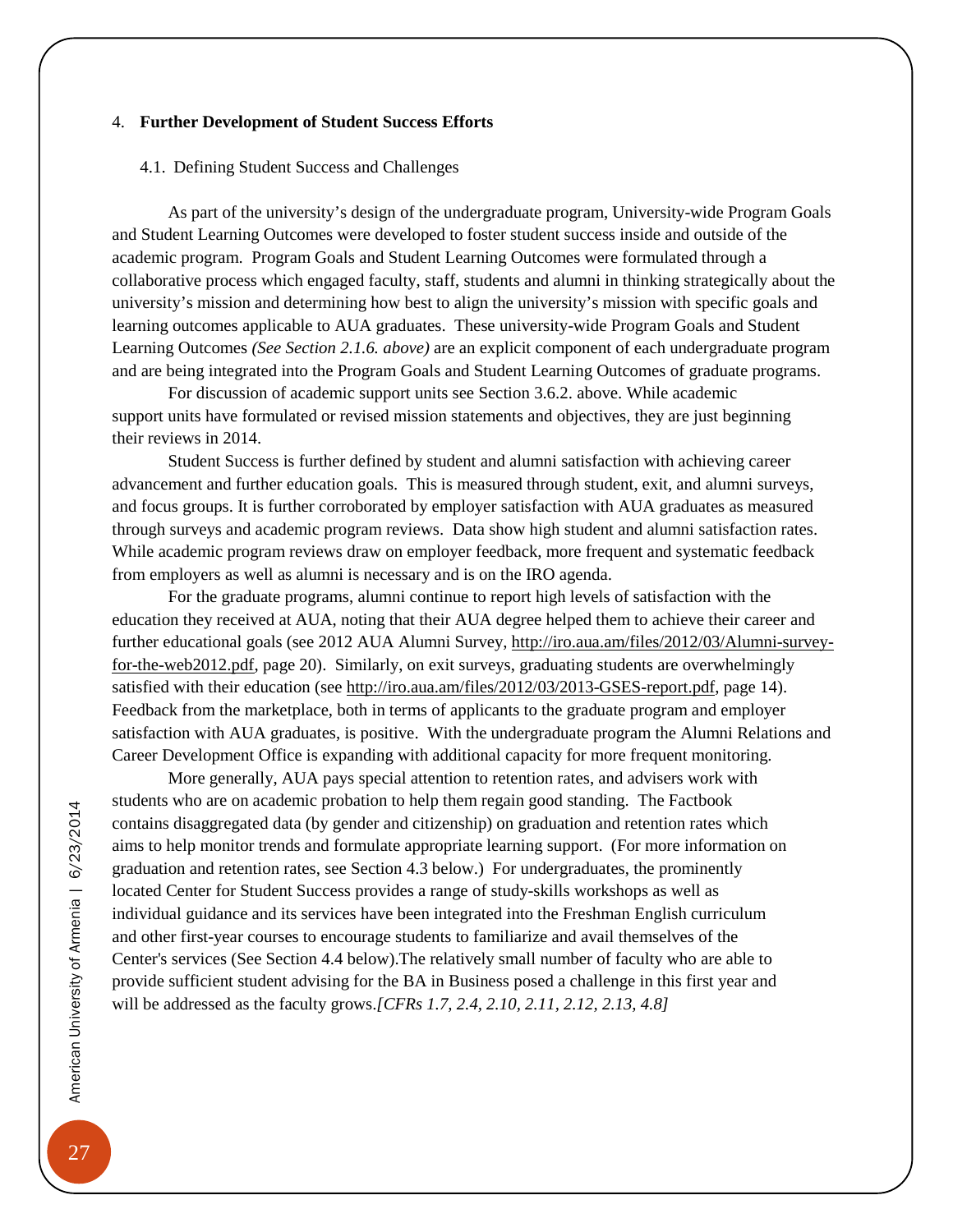<span id="page-31-0"></span>4.2. Institutional Research Office (IRO)

The IRO is responsible for collecting, compiling, presenting and disseminating institutional research for analysis and strategic planning and assessment and has recently expanded with the growth of the university.

The IRO maintains a page on the university's website to publish reports, surveys, data, and other institutional information and research. [http://iro.aua.am/.](http://iro.aua.am/) In addition to the public space, an internal page is allocated to faculty and staff for annual Student Learning Assessment Plans and Reports, Academic Program Reviews, and other material.

The IRO regularly conducts surveys related to academic programs and support services, including

- Graduate Student Exit Survey (annual)
- Periodic Alumni Survey (2007, 2012)
- Employer Satisfaction Survey (2010)
- Staff Survey (2013), and
- Entering Freshman Survey (2013, annual thereafter)

In addition, the IRO compiles and reports institutional data in an annual Factbook, posted and publicly available on the AUA website: http://iro.aua.am/factbook/.

In an effort to make data and information more readily available to faculty and staff, survey reports are published on the university's website and presented at faculty and staff meetings for discussion. Program-specific reports are provided to academic programs highlighting relevant information and comparisons. As a follow-up to the survey and report presentations, Academic Programs and academic support units are asked to complete a data/report usage form indicating how data and information is utilized in assessment, what information is most useful, and what additional information and/or data would be helpful in future surveys and reports. *Attachment 4.2. Report on Use of Report Data and Information Form.* Presentation of reports as well as feedback has helped improve reporting.

The IRO prepares a data packet for academic program reviews and responds to program requests for additional data information as well as feedback to improve the process and contents of the data packet. One continuing challenge for the IRO is presenting the information in accessible ways so that programs and units will more effectively utilize the information in their efforts to improve programs and services.

*[CFRs 1.2, 2.5, 2.10, 4.1, 4.3, 4.4, 4.5]*

<span id="page-31-1"></span>4.3. Graduation and Retention Rates

In order to identify potential support needs and manage resources, Graduation and Retention Rates are disaggregated by program, gender, and citizenship. Efforts are under way to further report rates by time to degree and disaggregate rates by geographic area within the Republic of Armenia. This information, when available, will be particularly useful to the Center for Student Success, academic advisers, faculty, staff, and students in efforts to overcome regional development and other differences and their potential impact on student success. The first-year attrition rate for the first undergraduate class is projected to be higher than originally expected, close to 15%, which varies from the graduate programs. Approximately 83% of graduate students complete their degrees within 3 years of matriculation.

AUA includes in its Factbook, aggregated and disaggregated (by gender, citizenship, and degree program) retention and graduation rates for its graduate programs and plans to do the same for the new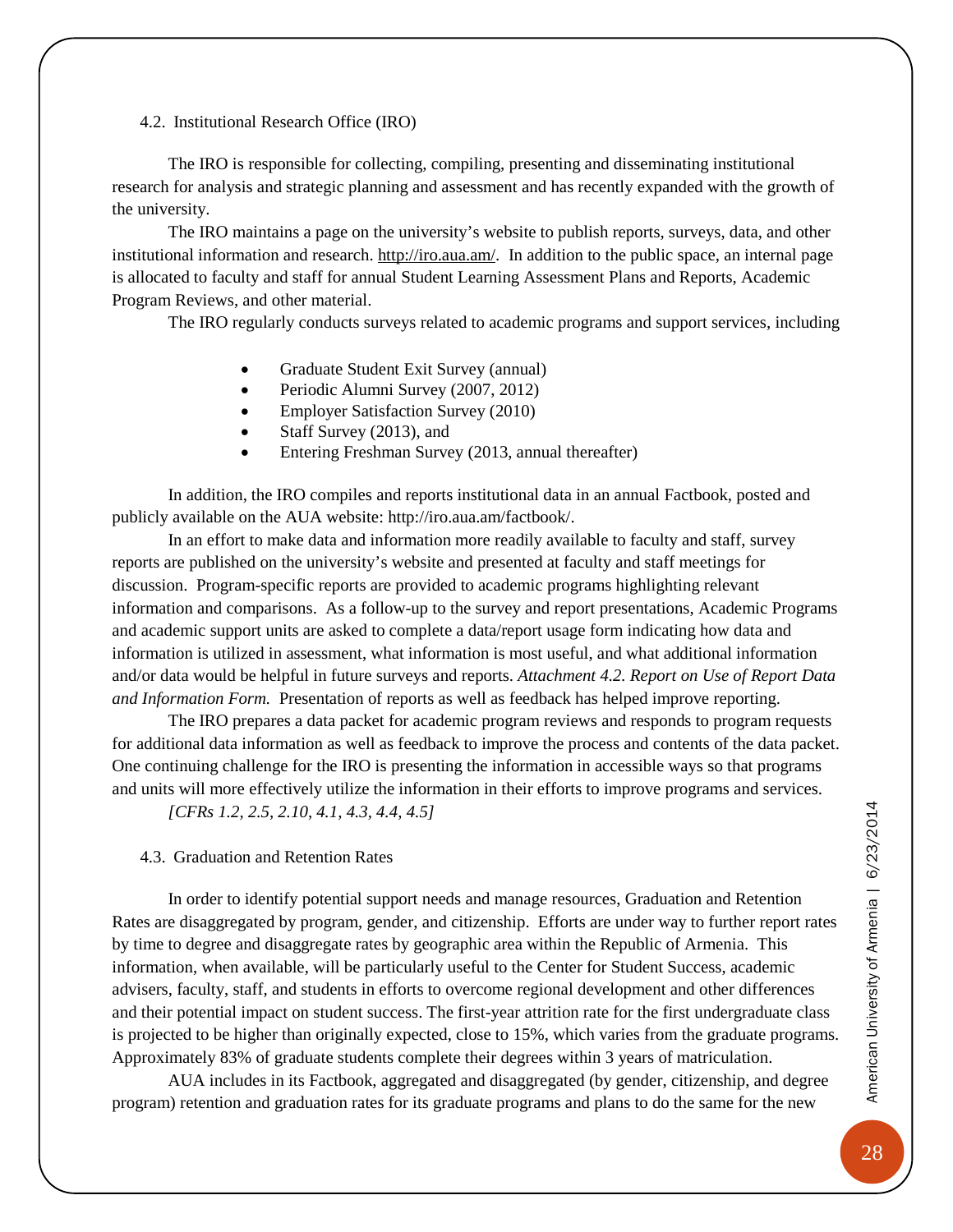undergraduate degree programs, as data become available, as well as expand reporting to include time-todegree for all degree programs. *Attachment 4.3. Graduation and Retention Rates, excerpted from 2012- 2013 Factbook. [CFRs 1.2, 1.5, 1.7, 4.4, 4.5]*

#### <span id="page-32-0"></span>4.4. Undergraduate Student Success Efforts

In fall 2013, AUA administered its first Entering Freshman Survey collecting information about the high school experience and expected first-year university experience of AUA's first freshman class. The information was reported to undergraduate program chairs, faculty, and student support staff. Further, in some courses such as the mandatory Freshman English courses, students complete mid-term and end-of-term surveys. The surveys aim to solicit feedback to improve teaching and learning while identifying support needs. Moving forward, longitudinal data from these surveys should assist in planning.

In summer 2012, the university engaged a program development fellow to evaluate the university's current capacity and needs for effective student success support, particularly in preparation for the launch of the undergraduate program.

In early 2013, the university hired a Student Services Coordinator who was charged with launching the university's Center for Student Success. The Center, the first of its kind in Armenia, opened in July 2013 and provides academic advising, disability support services, learning and well-being workshops, math and writing center, and student clubs. In 2013-2014, more than 30 workshops were organized including:

- Understanding the writing process
- How to use a syllabus
- Time management
- Healthy lifestyles
- Citing sources avoiding plagiarism
- Active listening
- Note taking
- Public speaking tips
- Starting student clubs including constitution writing
- Reading tips
- Presentation skills

In addition to ongoing support services, workshops, and presentations, the Center for Student Success also organizes events such as Welcome Week and International Education Week. The Center for Student Success also maintains a virtual space on the university's website with resources and information. In coming years, the Center for Student Success is expected to add guidance on summer, study abroad programs, and further education.

In addition to the Entering Freshman Survey the university also collects, compiles and reports information about its new undergraduate experience in others ways including

- Freshman English Mid-Term Survey
- Freshman English End-of-Term Survey
- Freshman Exit Survey, and
- Course evaluations. *[CFRs 2.5, 2.10, 2.13]*

American University of Armenia | 6/23/2014 American University of Armenia | 6/23/2014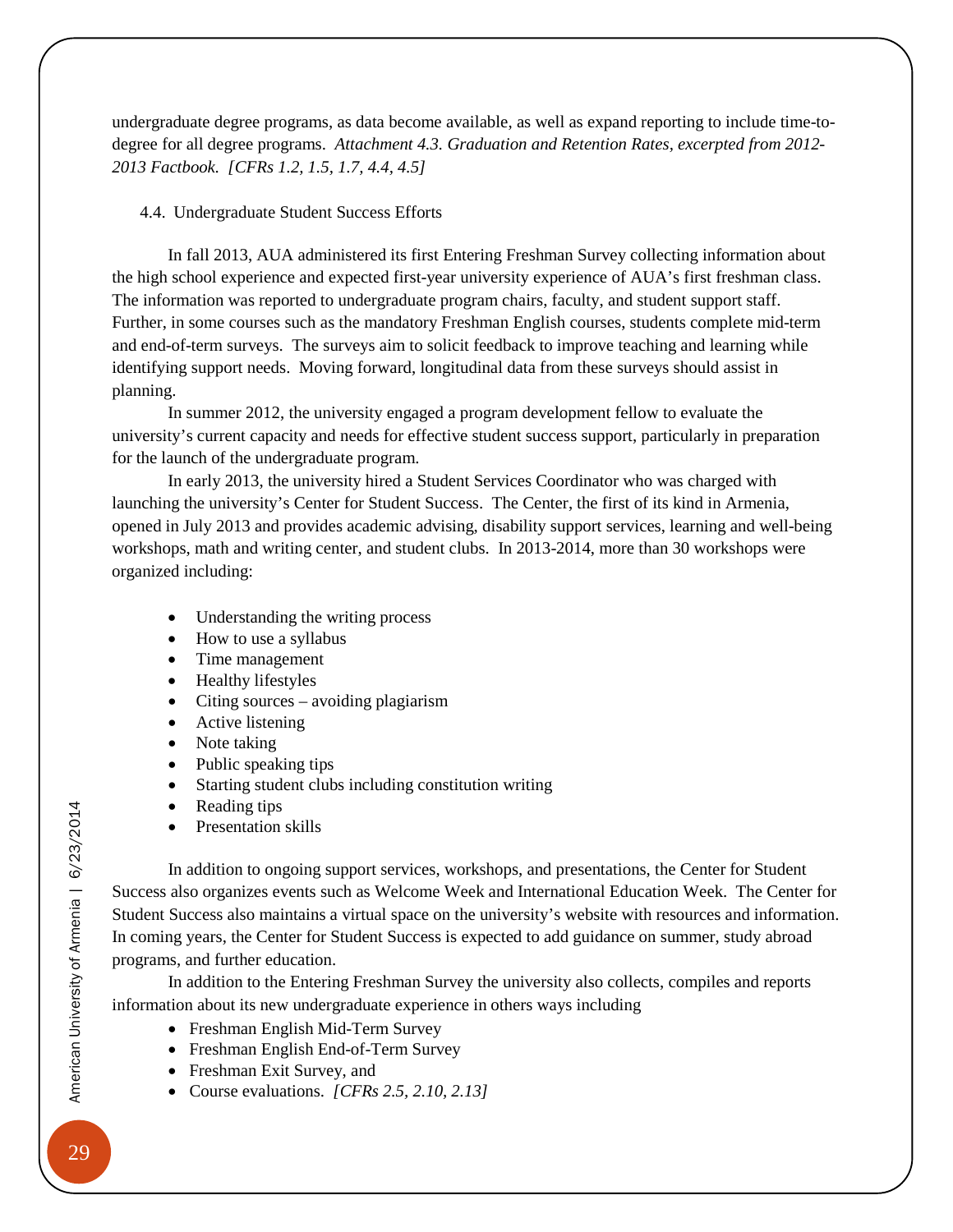#### <span id="page-33-0"></span>4.5. Alumni Relations and Career Development Office (ARCDO)

The university's Alumni Relations and Career Development Office was restructured in 2013 to better respond to the needs of alumni and students. The alumni relations function aims to develop, coordinate and promote programs to engage alumni with the university and with one another, and to create a culture of philanthropy by encouraging alumni to contribute their time, talent and resources to the advancement of the university. Toward this end, the ARCDO launched an annual summer reunion program, the first of which was held in 2013 for the  $20<sup>th</sup>$  anniversary of the first graduating class. This brought together alumni from around the world who expressed their appreciation for the university's contribution to their career success by launching an Alumni Scholarship Fund. Plans are under way for regular 5-, 10-, and 20-year class reunions. As the first alumni of the undergraduate program enter the work force and/or pursue further education in 2017, the ARCDO expects to expand its career development function to provide services and support and gather data and information about alumni success and challenges. *[CFRs 2.10, 2.11, 4.6, 4.8]*

#### <span id="page-33-1"></span>4.6. Further Education and Life-Long Learning

Many students come to AUA with the goal of further education upon graduation. Faculty members are the first line of support for students, providing guidance and contacts to help them reach their goals. AUA also organizes guidance sessions for students interested in further study. Alumni surveys show that 36% of students pursue further education, of whom 75% study abroad and 28% pursue PhDs. For many students, satisfaction with their AUA education is measured by success in attaining further education goals. As students advance through the undergraduate program to their junior and senior years, AUA anticipates expanding guidance for those interested in pursuing further education.

Alumni report high degrees of satisfaction with the educational foundation they received at AUA for life-long learning and their ability to adapt to changing workplace demands. Some pursue continuing education at AUA Extension, take part in university workshops, collaborate with faculty members on research, and utilize the university's library resources. The 2012 alumni survey provided feedback to academic programs and AUA Extension on skills and courses graduates deemed most valuable. *[CFRs 4.4, 4.8]*

#### <span id="page-33-2"></span>4.7. Faculty Professional Development

In 2011, the university began a series of workshops, presentations and brown bag discussions on assessment, teaching methods, and learning strategies. Presentations and materials from workshops are available on the university's website facilitating accessibility for off-campus faculty or those unable to attend.

As part of its commitment to faculty professional development, in 2013 and 2014, the university arranged for recognized international specialists to present professional development workshops. Well received by faculty, similar workshops are planned at least annually. In 2014, in response to faculty demand to increase opportunities for sharing ideas, the university organized more frequent faculty brown bag discussions on teaching and learning. The university's increased emphasis on hiring faculty with expertise in curriculum, instruction and assessment has expanded capacity for in-house workshops and training. In addition, a faculty Teaching and Learning Moodle page is under construction. *[CFRs 2.4, 2.6, 3.4, 4.6]*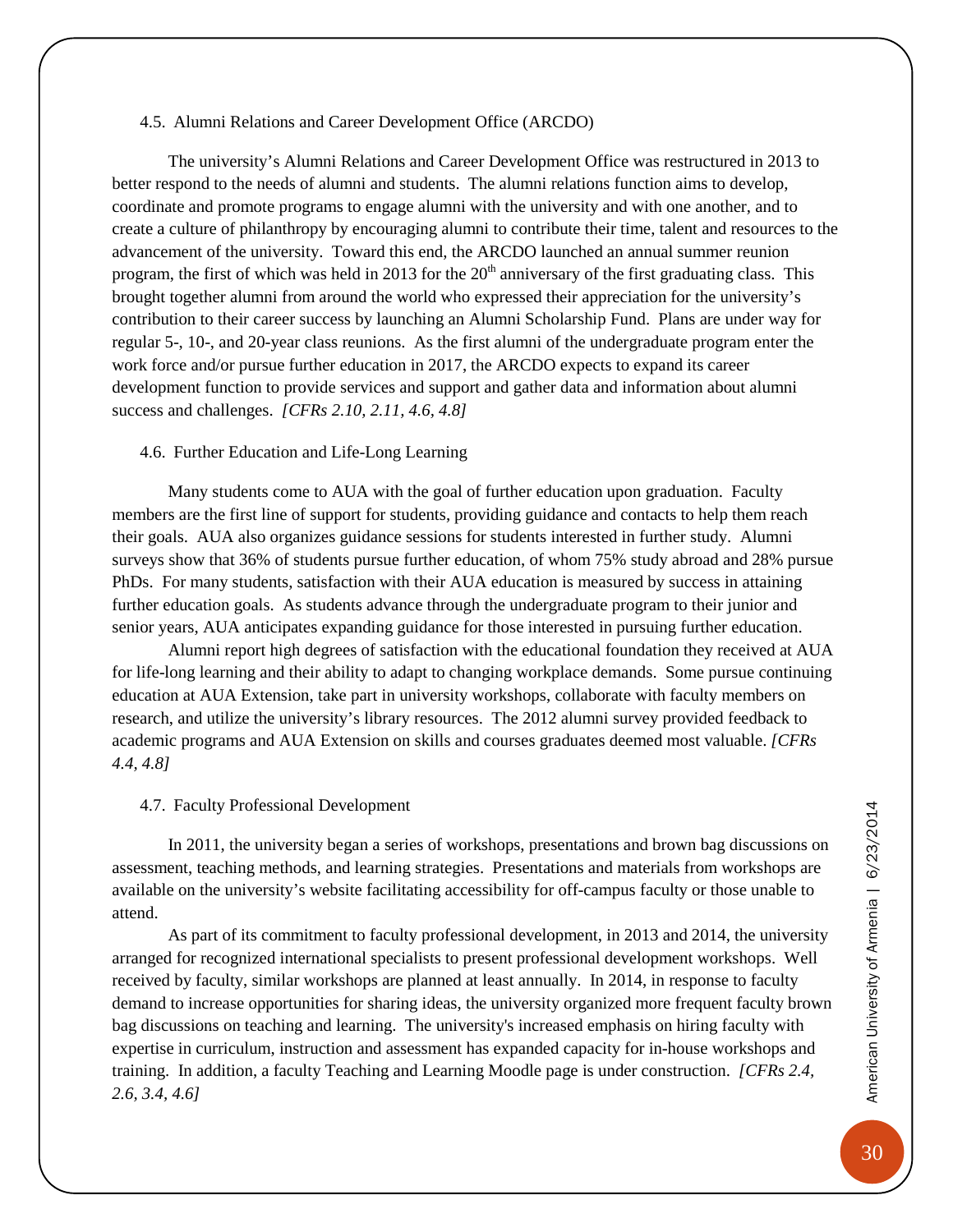<span id="page-34-0"></span>4.8. Integration of SLOs, CLOs into Syllabus Template

The new, more detailed syllabus template adopted in 2012 as part of the undergraduate launch has had an impact across both undergraduate and graduate programs. *See Attachment 1.2.a. Course Syllabus Template.* The template, as shown in the excerpt below, provides specific guidance on aligning (a) program goals, program learning outcomes, and course-based learning outcomes, (b) assessment methods with outcomes, and (c) course delivery methods with substance and skills.

**Learning Outcomes:** The following chart shows alignment between course-specific and program learning outcomes and goals as identified in Program Curriculum Map. *[Note: in determining course*specific outcomes, it is important to review the curriculum map to relate the appropriate skill level if *specified (e.g. beginner, intermediate, and advanced. Outcomes should be clear, attainable, and measurable.)* 

| <b>Course-Based Student Outcomes</b> | <b>Program Student Learning Outcomes</b> | <b>Program Goal</b> |
|--------------------------------------|------------------------------------------|---------------------|
|                                      | Students will be able to:                |                     |
| [For example: Identify the basic     | [For example: 2.4 Identify and           | [For example: 2.    |
| methods used to study the            | describe the nature and function         | Equip student with  |
| interrelations among language,       | of language as a human                   | analytical skill in |
| culture and social interaction,      | attribute, including language            | linguistics,        |
| including ethnography of             | acquisition, language and                | communications      |
| communication, conversation and      | society, language and culture,           | and literary        |
| discourse analysis, and              | language and thought. (Beginner          | criticism].         |
| dialectology.]                       | Level)]                                  |                     |
|                                      |                                          |                     |

With the undergraduate expansion in particular, many new courses are being developed. This is a multilayered process which involves deans, program chairs, faculty, Associate Dean for General Education, the General Education Committee, Curriculum Committee, OAA, and students. As part of course-delivery, syllabi are updated every year and are reviewed through an iterative process. Faculty members are encouraged to seek advice and support from the program chair and the OAA, as well as from colleagues who have taught the same, similar and related courses, and to take into account course evaluations and international benchmarking. A teaching and learning webpage provides faculty with resources and ideas, and is a means for sharing institutional experience. Because of the cross-cutting nature of its offerings, the General Education program has played a major role in the dissemination of institutional best practices in course development and syllabus design. The appointment of an Associate Dean for General Education with background in educational methodology has further enhanced the impact of the General Education program on promoting best practices.

The OAA hosts periodic meetings with program chairs to facilitate the sharing of ideas, experiences, and resources. In addition, the OAA organizes workshops and presentations on various aspects of course and syllabus development. *[CFRs2.3, 2.4, 2.6, 4.5]*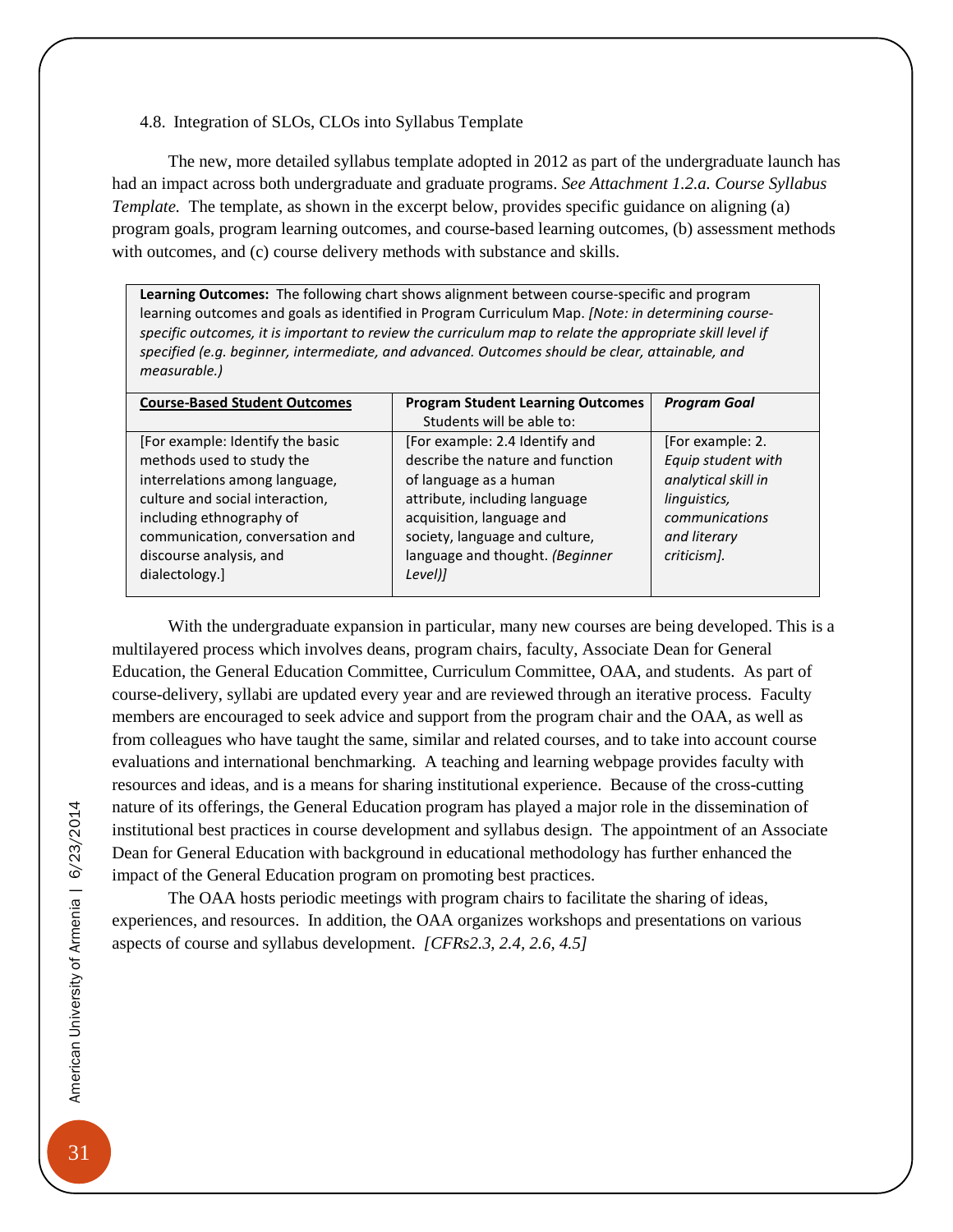#### <span id="page-35-0"></span>**5. Undergraduate Expansion**

The realization of the long-time aspiration to expand into undergraduate study has had a major impact on all aspects of the university, from academic offerings, to faculty hiring, facilities, policies, processes, co-curricular activities, library resources and administrative staffing.

The undergraduate program required upgrading of capacity across the university including expansion of the Offices of the Registrar, Admissions, and Information and Communication Technologies Services, renovation of the Library and Cafeteria, and the opening of an on-campus fitness center and a new Center for Student Success. There were structural changes as well: the re-organization of the academic programs into three colleges and a school, the separation of the admissions and registrar's functions, the enhancement of development and communication functions, and expansion of the executive committee.

At the same time, university policies, handbooks and catalogs required tailoring to an undergraduate student population. Policies relating to probation, grading, academic integrity, and ethics needed review to assure institutional capacity to handle a growing institution. Course development processes and capacity also improved in connection with the curriculum demands of the undergraduate programs as described in Section 2.1.7. above. Some of these new situations demanded more human and financial resources than originally expected, prompting adjustments in planned activities such as the review of academic support units and the implementation of the faculty evaluation policy.

General Education was an innovation for AUA, Armenia and our students. In line with typical U.S. undergraduate programs, in the first two years, students take many General Education courses. All undergraduate students take three year-long foundation courses (Freshman English I & II, Armenian Language & Literature I & II in the sophomore year, and Armenian History I & II in the junior year, the latter two required by Republic of Armenia law). These three courses are particularly well suited for assessing student learning at three distinct stages across the undergraduate program. The foundation courses are complemented by a wide range of General Education electives, in three broad disciplinary sectors (Arts & Humanities, Social Sciences and Quantitative Sciences). The first class of 280 students was offered 25 different General Education courses, covering a wide range of disciplines, balanced among the three sectors. The variety of offerings will increase each year as the university grows. This effort called for the appointment of an Associate Dean for General Education and the establishment of a General Education Committee to oversee this important component of the undergraduate program.

Special attention has been placed on recruiting qualified students and providing guidance and academic support to ensure student success. As mentioned in Section 4.3. above, first-year attrition in the undergraduate program is projected to be higher than expected. Although a single year's performance is not conclusive, preliminary analysis indicates several factors that affected undergraduate, more than graduate programs, and may account for the higher attrition rate: Armenia's universal conscription for 18 year-old males, maturity and seriousness of purpose, unevenness of high school preparation, and misaligned expectations as to academic demands due to differences between AUA and other local universities. As attrition rates are related to admission processes, the quality and size of the admissions pool, and the university's effectiveness in supporting student success, all factors will continue to be reviewed. The situation may adjust itself after a few years of operation through enculturation, reenrollment of conscripts upon completion of service, evolving expectations and seriousness of purpose. The number of applicants for this year is currently 32% higher than last year. The university is studying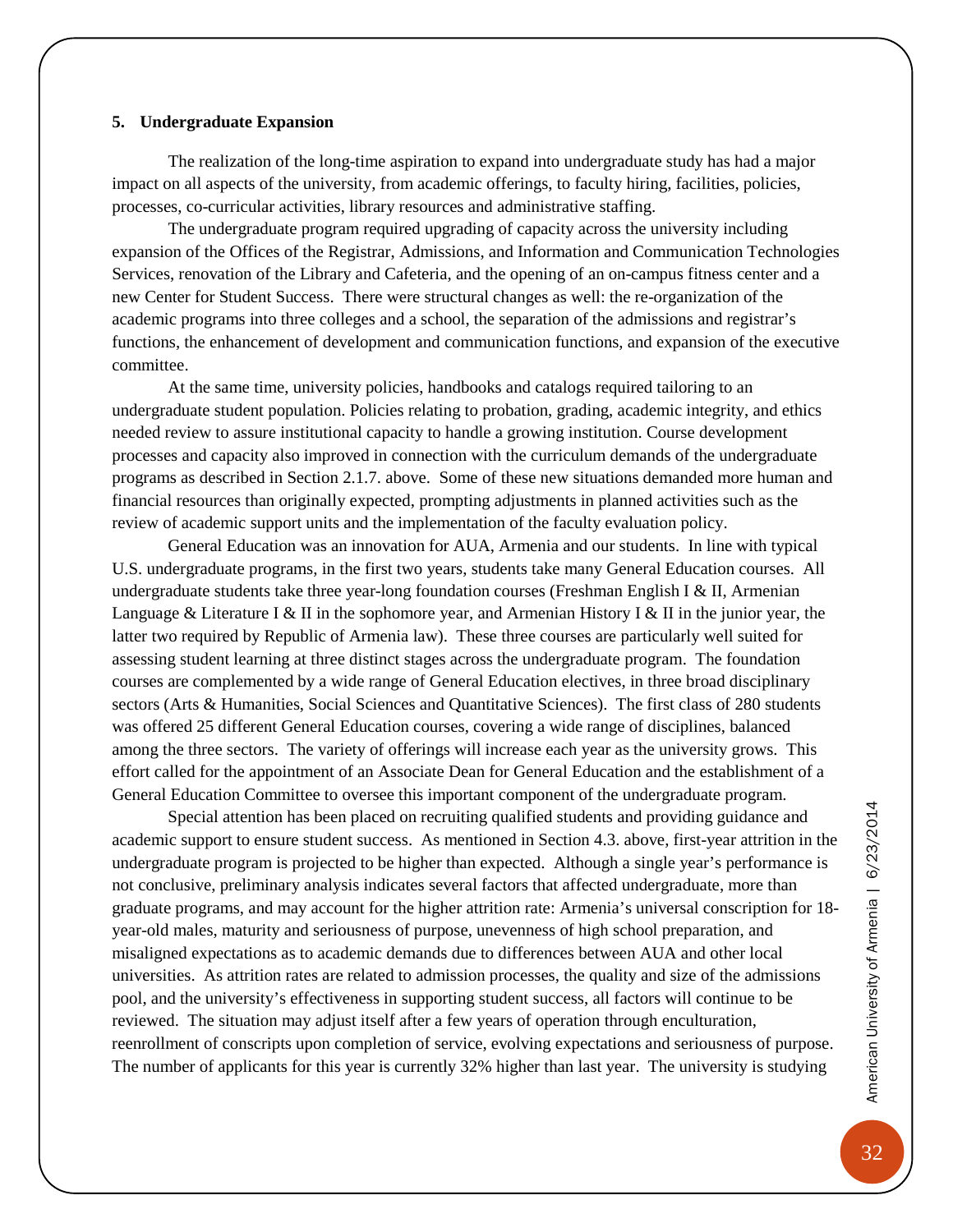the factors affecting attrition in order to adjust support services including those for returning conscripts, and admissions standards.

In addition to formal annual student learning assessment as described in Section 3.6.3., the undergraduate program was a catalyst for faculty, staff and students to offer feedback and contribute to the success of this new undertaking. Entry and exit surveys were conducted for all freshmen to gather additional evidence to make improvements for the next entering class. Ongoing data collection was complemented by informal consultations and discussions throughout the first year. General Education faculty met monthly to coordinate assignments and discuss student progress, challenges and effective teaching methods. Freshman English instructors met weekly to review current progress, brainstorm ideas and share resources for the coming week's assignments, calibrate grading, and discuss adjustments to the course delivery. In addition to university-wide course evaluations which take place at the end of the semester, the Freshman English program has incorporated course reflections, mid-term course feedback forms, and pre- and post- diagnostic and progress writing. Based on that feedback and evaluation, a number of adjustments have been made to the course with regard to timing of assignments, number and selection of readings, rubrics and approaches to grading.

Such opportunities for frequent review permitted timely adjustments and interventions to address problems as they arose. For example, to support students who experienced difficulty in Calculus I, instructors and the Center for Student Success provided extra instruction through the problem-solving sessions and the Math Center. Nevertheless, a number of freshmen still had problems in their first term due to many factors including inadequate high school math background, adjustment to the rigor of university courses, methods and contents of the course, and the fact that classes mixed Business and Computational Sciences students, the latter of which in general fared better in their math classes, as might be expected. As a result, starting in fall 2014, BA in Business students will take Calculus I in their second term using a curriculum with more business-oriented problem sets.

The development and implementation of the undergraduate program resulted in further institutionalization of student learning assessment at the university through:

- more faculty involvement,
- more frequent assessment,
- more frequent evidence-based adjustment and follow up on adjustments to curriculum,
- adjustments to admissions criteria, and
- more targeted academic support for students both from instructors, advisers, and the Center for Student Success

To assure the success of the undergraduate program, faculty and staff have identified several areas which will require ongoing attention and resources: student advising, more effective dissemination and awareness of policies, delivery of teaching materials, onsite leadership in the BA in Business program, and further development of the Quantitative Sciences sector of the General Education program. *[CFRs 1.6, 1.8, 2.2, 2.4, 2.5, 2.10, 2.12, 2.13, 3.1, 3.3, 3.5, 3.6, 3.7, 3.8, 4.1, 4.2, 4.3, 4.4, 4.8]*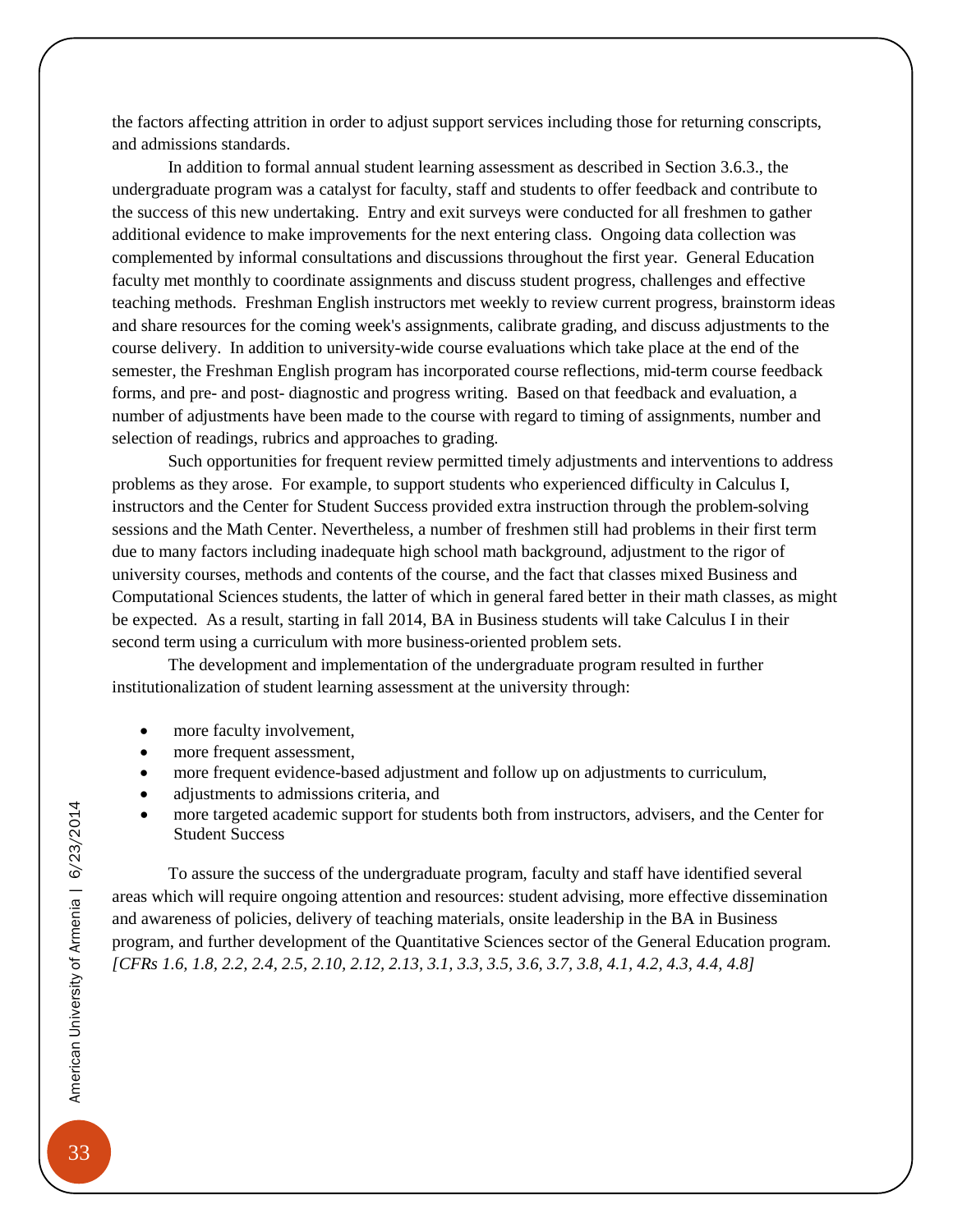#### <span id="page-37-0"></span>**6. An Integrative Component**

AUA selected 2 themes for its EER in 2009-10, before the institution had made the decision to expand into undergraduate education. Nevertheless, the EER and the expansion into undergraduate education produced synergies that enhanced both processes.

<span id="page-37-1"></span>6.1. Theme 1: Institutionalizing the Assessment of Student Learning

For Theme 1, Institutionalizing the Assessment of Student Learning, AUA set three specific, observable objectives and substantially realized all three:

#### *Theme 1: Institutionalizing the Assessment of Student Learning*

- 1) The Student Learning Committee will be institutionalized and be an integral part of teaching, curriculum review, and academic program review.
- 2) The faculty, including visiting faculty, will integrate the assessment of student learning on a regular basis in teaching.
- 3) The faculty of the academic programs will use the results of the ongoing assessment of student learning to improve teaching, courses and the curriculum in order to meet the mission of the University.

*(CFRs 1.2, 2.1, 2.2, 2.2b, 2.3, 2.4, 2.5, 2.6, 2.7, 2.10, 2.12, 2.13, 3.4 3.8, 4.4, 4.5, 4.6, 4.7, 4.8)*

#### <span id="page-37-2"></span>6.1.1. Theme 1 Objective 1: The Student Learning Committee will be institutionalized and be an integral part of teaching, curriculum review, and academic program review

The Student Learning Committee (SLC) was established in 2010. Its role has evolved with the institutionalizing of assessment at the institutional level and in the programs. With the addition of the Accreditation and Assessment Director in 2011 and expansion of the IRO, student learning assessment was integrated into syllabus development, curriculum review, teaching methodology and academic program review through workshops, resources, and hands-on consultation. In spring 2014 it undertook a review of its charge to better reflect the needs and growth of the institution which had made constituencybased member unwieldy. The SLC was redefined as a standing Faculty Senate committee and charged with coordination on issues of student learning, such as planning, identifying resource and training needs to support faculty assessment efforts, and sharing of experience and expertise. *Attachment 6.1.1.Student Learning Committee Charge.* Together with the OAA and IRO, the SLC organized over a dozen workshops in the course of the past two academic years, attended by both core and visiting faculty from across programs, and oversaw the preparation of student learning assessments.

The SLC provides support for various assessment activities. However, the assessment activities themselves are the primary responsibility of various university bodies. Annual Student Learning Assessment is a core function of academic programs. The academic program review process is overseen by the Provost. New curriculum proposals are handled by the Faculty Senate Curriculum Committee. Faculty training in assessment and teaching and learning as well as oversight of annual student learning assessments are handled by the OAA. As AUA grows, it is expected that the SLC will have a vital role in sharing information and faculty development and the Curriculum Committee will remain a consultative body focused on curriculum design and development. *[CFRs 4.5, 4.6, 4.7, 4.8]*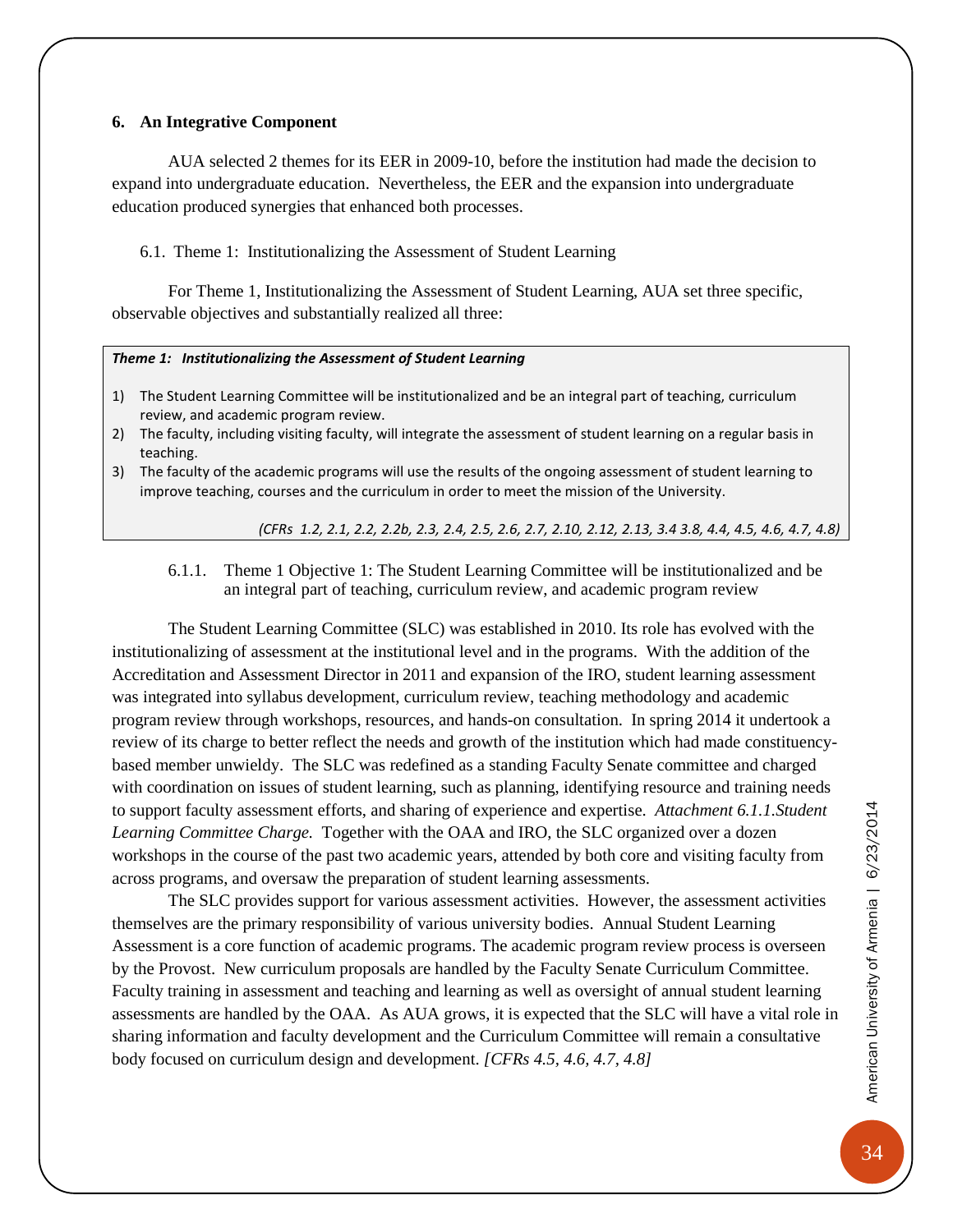<span id="page-38-0"></span>6.1.2. Theme 1 Objective 2: The faculty, including visiting faculty, will integrate the assessment of student learning on a regular basis in teaching

Through the concerted efforts of the college and school deans, associate deans, program chairs, Student Learning Committee, Curriculum Committee, OAA, the General Education Committee and Associate Dean for General Education, almost all syllabi at AUA now contain a statement demonstrating alignment of course-based student learning outcomes with program goals and student learning outcomes, as well as rubrics to help students and faculty measure student performance and track student progress. The transition from quarters to semesters and the new syllabus format, adopted for the undergraduate program and further developed after the CPR visit, helped spur a university-wide rewriting of syllabi. With the new syllabi, student learning assessments became more systematically connected to the curriculum, as the outcomes were now fully articulated in the primary document, faculty, students and program chairs use as a point of reference when thinking and talking about courses. At the same time, curricular maps for programs have been made more accessible and have been adjusted for the semester system and the new syllabi.

This is an ongoing, iterative process, especially for the undergraduate program which is in its early stages. Each instructor and program chair is refining and adjusting course content and outcomes to assure balance and proper sequencing of courses. Adjuncts and visiting professors are contacted months in advance about syllabi and student learning outcomes for the program and courses they are to teach. The program chair, OAA and Associate Dean for General Education work closely with faculty members to assure that student learning outcomes and assessment are integrated into course design and instruction. As the undergraduate program grows, the number of visiting professors is expected to decrease. Some will become core faculty, who will, of course, have more institutional knowledge and understanding of how their courses and teaching fit into the mission of the university, the goals of the program, and the contents and coherence of the overall curriculum. This growth of core faculty dovetails with the second theme of cultivating a community of scholars more fully described below. [CFR*s 4.6, 4.7]*

<span id="page-38-1"></span>6.1.3. Theme 1 Objective 3: The faculty of the academic programs will use the results of the ongoing assessment of student learning to improve teaching, courses and the curriculum in order to meet the mission of the University

The EER and undergraduate expansion have engaged more faculty in student learning assessment although as with any institution some faculty are more receptive than others to outcome-oriented approach to teaching and learning. Thus, some programs have progressed further than others in integrating assessment into course development and delivery. Faculty and programs design their offerings with the expectation that they will be reviewing the results and using that review as a basis for refining and adjusting teaching methods, courses and curriculum. Virtually every program, graduate and undergraduate, has used evidence-based assessment to systematically improve teaching, and these improvements are monitored on an ongoing basis by program chairs and college deans, and periodically studied in depth through annual student learning assessments and academic program reviews. Over the last two years, many courses have been adjusted based on course evaluations and evidence-based student learning assessment. Improvement of courses, especially allocation of course content, is handled through direct, ongoing interaction among students, instructors and the program chair. In courses with multiple sections, a special effort is made to assure basic uniformity of content and outcomes, coordination and mutual enrichment of sections drawing on instructors' experience and perspectives. Based on the first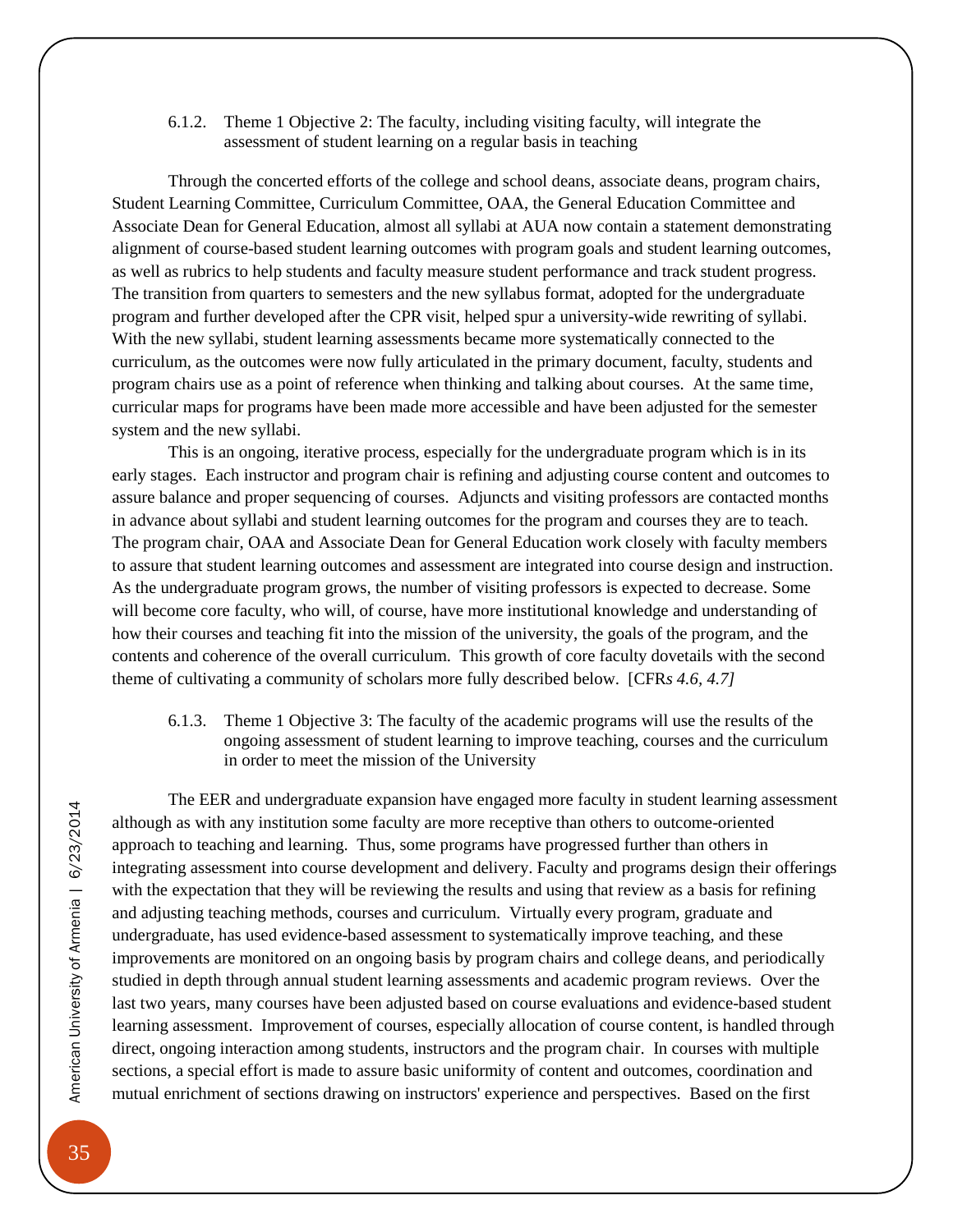year of undergraduate operation, a guideline was developed to address the specific challenges of multiplesection course assessment. *Attachment 6.1.3.Methods of Evaluation for Multiple-Section Courses. [CFRs 2.4, 4.4, 4.6, 4.7]*

#### <span id="page-39-0"></span>6.2. Theme 2: Cultivating a Community of Scholars

Similarly, for Theme 2: Cultivating a Community of Scholars, three of the four goals set in the Institutional Proposal have been realized, and the other is underway.

#### **Theme 2: Cultivating a Community of Scholars**

- 1) There will be a broad understanding and consensus among faculty, students, and researchers on what constitutes research and scholarship as a community of scholars at AUA.
- 2) The standards for research and scholarship will be applied in the evaluation of faculty and research staff.
- 3) There will be more faculty and student collaboration on applied and theoretical research and scholarship.
- 4) More core and full-time faculty will be in place to support teaching, research and scholarship.

#### *(CFRs 1.3, 1.4, 1.5, 1.6, 1.7, 2.2b, 2.8, 2.9, 3.1, 3.2, 3.3, 3.4, 3.6, 3.10, 3.11, 4.2)*

<span id="page-39-1"></span>6.2.1. Theme 2 Objective 1: There will be a *broad understanding and consensus* among faculty, students, and researchers on what constitutes research and scholarship as a community of scholars at AUA

Over a period of nearly two years, the university engaged in a participatory process to develop and build a consensus and awareness of a new model of research and scholarship tailored to AUA's reality. This effort was led by the Research and Scholarship Task Force, a mixed committee of faculty, researchers and administrators, with input from students and other stakeholders. The taskforce investigated AUA's current research activities and studied best practices at other comparable institutions. Based on these investigations a draft policy with supporting evidence and rationale was widely circulated and discussed, resulting in adjustments to the definition and clarifications on its application. The new definition was approved by the Faculty Senate and incorporated into the Policy on Appointment, Retention, and Promotion and Faculty Titles by the university administration. The policy is in the process of being integrated into the faculty hiring and evaluation process. Awareness is being promoted through faculty orientation, e-bulletin coverage, posters and plans for university recognition for outstanding research. *See Attachment 1.2b. Policy on Appointment, Retention, and Promotion and Faculty Titles. [CFRs 2.8, 2.9, 3.3]*

#### <span id="page-39-2"></span>6.2.2. Theme 2 Objective 2: The standards for research and scholarship will be applied in the evaluation of faculty and research staff

Starting in 2012-13, faculty members in most graduate programs were evaluated in accordance with the new definition of research and scholarship. Development of an evaluation form and process for non-teaching research staff was envisioned as part of this objective. However, due to the small numbers involved and the already existing evaluation processes for faculty and staff, some of which overlap, the development of a separate policy was postponed. Self-evaluation is a core component of performance evaluation, followed by observations from supervisors, and in some cases colleagues, as well as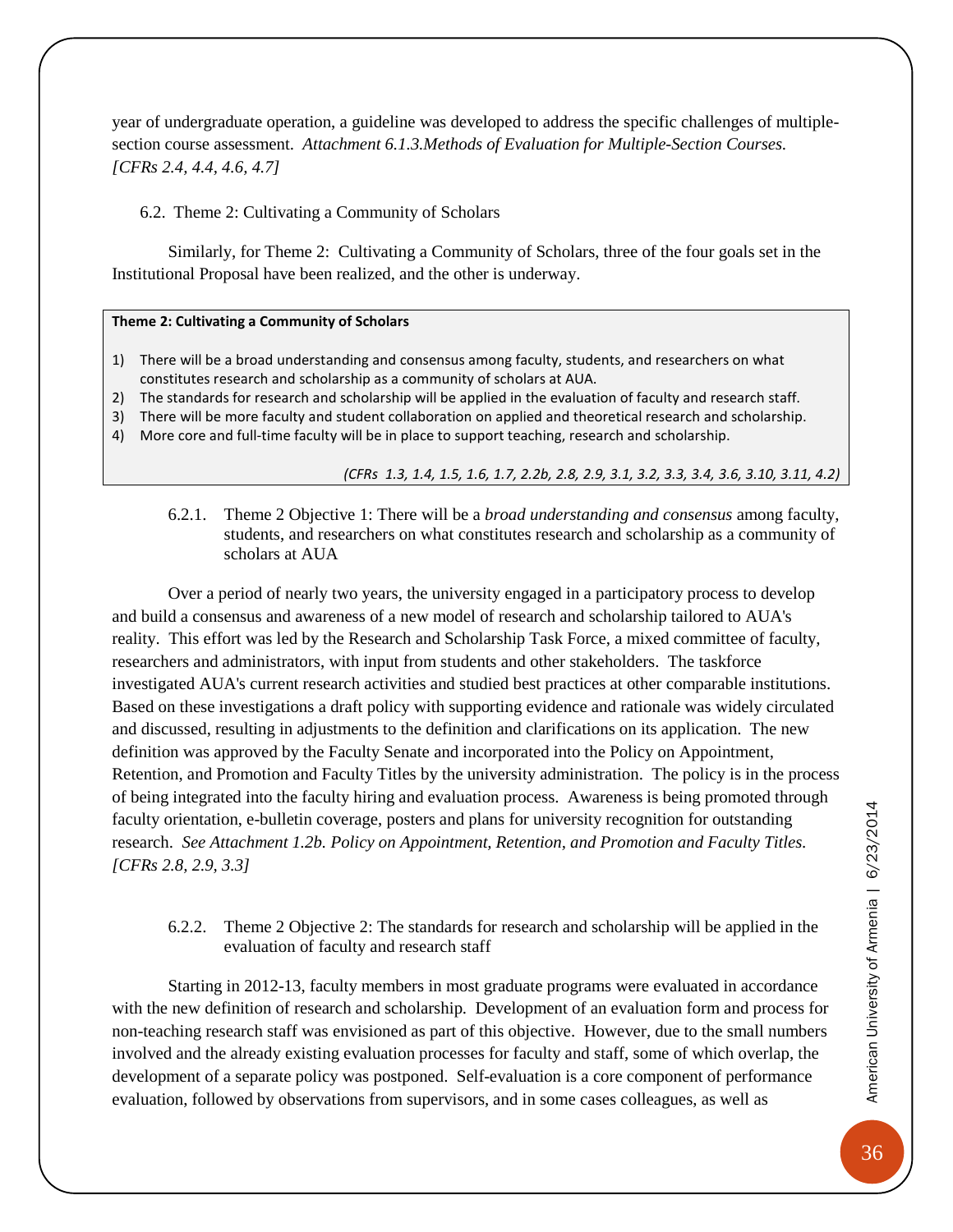consideration of other more general performance indicators (e.g., course evaluations, surveys). With plans for the introduction of a new system of salary increases and promotions for faculty and research staff, the evaluation is expected to take on new significance, laying the groundwork for a more equitable, scalable personnel policy for the community of scholars. *[CFRs 2.8, 2.9, 3.3]*

<span id="page-40-0"></span>6.2.3. Theme 2 Objective 3: There will be more faculty and student collaboration on applied and theoretical research and scholarship

Due to the generally long timeframe for sponsored research, it is still too soon to measure the impact of the new definition of scholarship and research on faculty and student collaboration. At the graduate level, the capstone is a natural vehicle for student-faculty collaboration on research and scholarship, and in many programs, e.g., TEFL, Computer and Information Sciences, Industrial Engineering and Systems Management, Political Science and International Affairs, and Public Health, students are more readily inducted into the ongoing research of the program faculty. In others, such as Business Administration and Law, that kind of absorption has been more sporadic and will be monitored and studied by faculty, program chairs, and deans to determine how it can better be fostered. It has been a long-term goal and practice of the university to engage students in faculty research; however, comprehensive data has not been collected to date. Starting in 2013-2014, the IRO is gathering data on student and alumni involvement in faculty research. With undergraduate capstones starting in 2016-2017, opportunities for increased student-faculty collaboration will be explored. As further explained in Section 6.2.4.below, the university has had relatively little direct grant writing and management support. *[CFRs 2.8, 2.9]*

<span id="page-40-1"></span>6.2.4. Theme 2 Objective 4: More core and full-time faculty will be in place to support teaching, research and scholarship

The number of core and full-time faculty has already increased with the launch of the undergraduate program and is projected to continue to rise through 2016-2017. While the emphasis in hiring and work assignments in the past two years has been on curriculum and instruction, a track record of scholarship and potential for scholarship has also been an important factor in hiring, especially for those involved in both graduate and undergraduate programs. Two years is too soon to measure development in scholarship and research activity; however, the increase in core and full-time faculty is expected to generate more research and position the university to seek out larger, multi-disciplinary projects. With larger projects there should be more subtasks appropriate for student engagement.

Currently, the burden of grant identification, writing, management and reporting is on the researchers themselves which is a challenge in an institution without doctoral programs. As the university grows, it is anticipated that more staff dedicated to these functions can be financially justified, thereby freeing some of the researchers' time currently occupied with administrative matters for research and scholarship. After deliberations at the academic council and within the executive committee, it was determined that a dedicated office for sponsored research is not yet viable. Individual programs and research centers are encouraged to share administrative support staff for grant management.*[CFRs 2.1, 2.8, 2.9, 3.2]*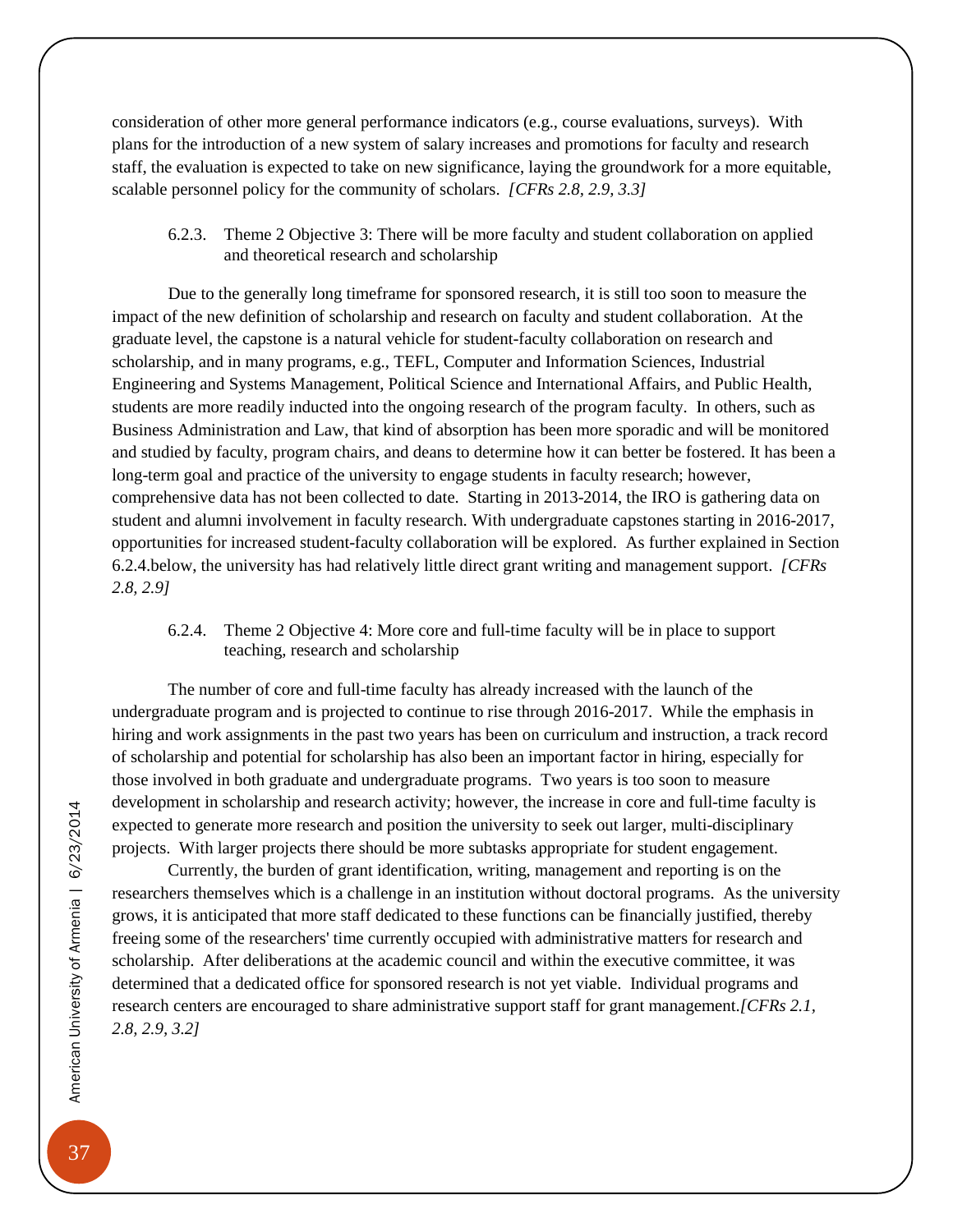#### <span id="page-41-0"></span>6.3. Challenges and Opportunities Ahead

#### 6.3.1.Overview

<span id="page-41-1"></span>A common thread throughout this EER period and AUA's recent experience has been that the launch of undergraduate education was more than a simple quantitative expansion of the university – more students, more faculty, more courses, more services. It has been the catalyst for a number of qualitative changes that have affected all aspects of the university, degree programs at the graduate and undergraduate level, non-degree instructional programs, research centers and research activities, academic support units, and administrative structure of the university. This initiative has posed new challenges and brought new opportunities for AUA. AUA's Boards of Trustees have become more actively involved in university life, with an increase in the number of board members visiting campus, more frequent meetings and board committee engagement. Consistent with AUA's developmental mission for Armenia and the region, courses continue to stress real-life problems and practical skills along with giving solid theoretical knowledge. Of particular relevance to our two themes have been the following:

- more systematic and thorough faculty orientation
- expansion of faculty workshop and retreats
- more student support services
- continuous course and syllabus development, assessment and alignment through formulation of course-based student learning outcomes, and syllabus development
- more interdisciplinary and cross-college cooperation with the introduction of undergraduate General Education requirements

Each has contributed significantly both to institutionalizing student learning assessment and to cultivating a community of scholars. Growth has required and justified more structured faculty orientation, with attention to assuring that student learning is an integral part of curriculum and syllabus development and to preparing faculty accustomed to master's students for the differences and special needs of undergraduates. Faculty orientation continues throughout the year via regular teaching and assessment workshops, brown bags lunches and retreats. A highlight of the past academic year was the fall workshop on Student Learning Assessment with Prof. Jim Lang, which was attended by nearly the entire faculty. At AUA, as at most institutions, faculty members are concerned about how to assure academic integrity and design assignments to minimize cheating and plagiarism. Dr. Lang's research and experience in this field proved interesting and valuable.

Expansion has also permitted the recruitment of faculty that have specialized experience and expertise in student learning assessment, instruction and curriculum development, which they are encouraged to share with colleagues during workshops, brown bag discussions and academic committee deliberations. These workshops and the introduction of nearly 20-30 courses a year have provided many opportunities for faculty members to re-think, re-tool and share ideas about teaching and learning. The intensive planning for the substantive change proposals for undergraduate degrees demanded more focus on curriculum design and underscored the need for continuous monitoring and adjustment, increasing and institutionalizing capacity for student learning assessment.

Undergraduate General Education, which is new to AUA, was yet another opportunity to cultivate community, foster interdisciplinary collaboration and disseminate best practices in teaching, learning, and assessment across various program faculty, who until then were more focused and limited to their own discipline and program curriculum. Having an Associate Dean for General Education, Office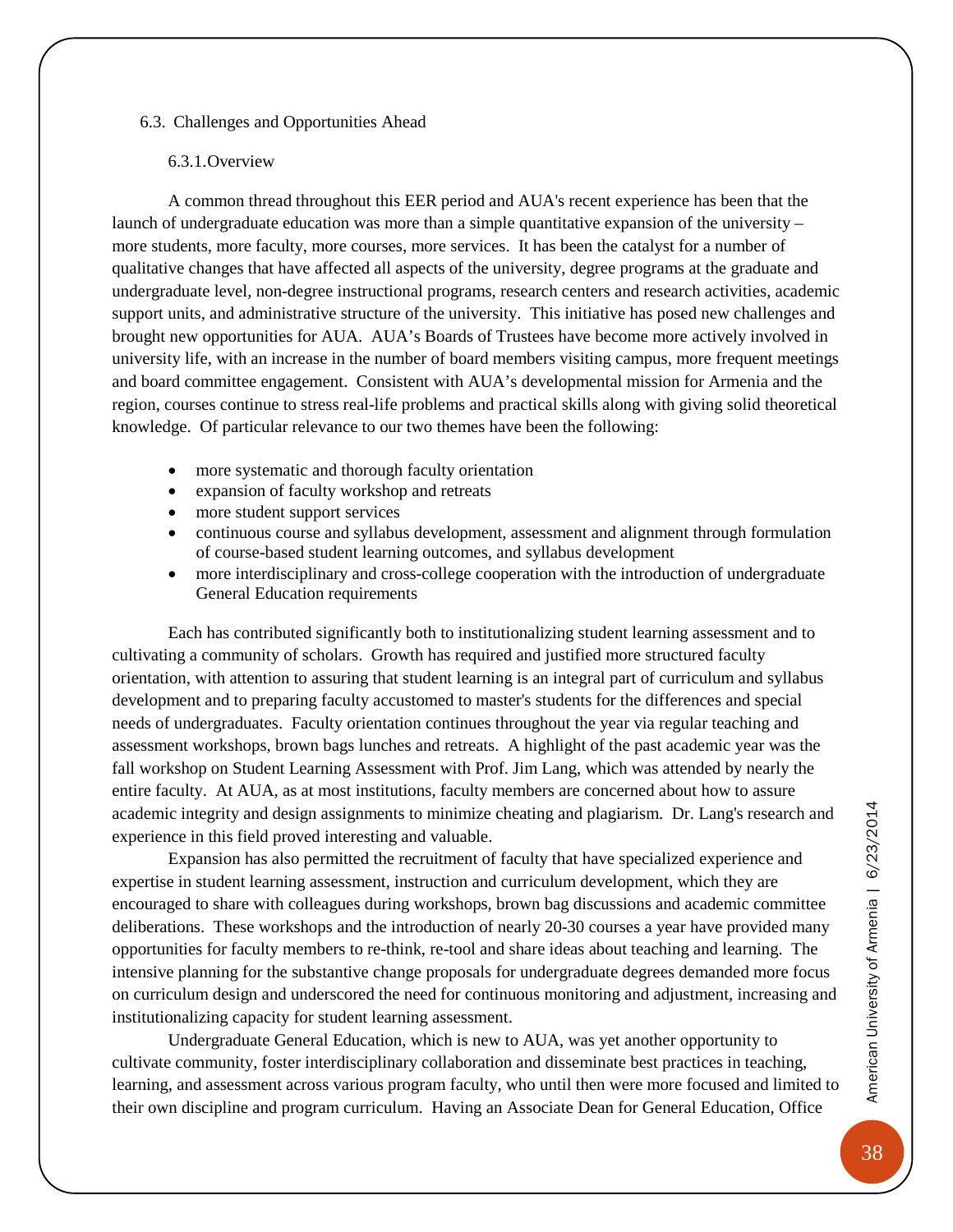of Assessment and Accreditation, and a General Education Committee to lead this effort have promoted a more consistent and informed approach to various aspects of curriculum, instruction and assessment, which had a spill-over effect on the graduate programs as well. There is increasingly more consistency, rigor and awareness of standards in course design and delivery, including syllabus form and content, credit hour monitoring, course-based student learning outcomes, rubrics for various activities, kinds of assignments, and sequencing, reinforcement and dovetailing of subject matter among courses.

This has been further enhanced by weekly meetings of the Freshman English faculty and monthly check-in meetings among the other General Education faculty, where instructors calibrate, share ideas, propose improvements and reflect on effectiveness of assignments, materials and methods. Undergraduate student advising has also given faculty from various disciplines and programs more occasion to interact as they share ideas, identify students who need additional support and guide students in their General Education elective selections. Students also receive group and individual advising on course selection during pre-registration from program faculty. Students are also encouraged to explore the support services at the Center for Student Success through visits integrated into General Education course work and assignments.

Overall, the undergraduate launch energized and accelerated the processes already underway on both themes.

#### 6.3.2.Challenges

<span id="page-42-0"></span>This section will reflect on some of the challenges AUA faces and its capacity to meet those challenges for its sustainability and continued growth. Educational effectiveness and quality of the educational experience are key to maintaining AUA's competitiveness among educational institutions in Armenia and the region. One of the reasons students and faculty are attracted to AUA is its commitment to transparent, effective education, which prepares them for career advancement and further education. In order to maintain its position and build on its reputation AUA will need to continue to secure adequate resources to sustain an attractive environment for learning and scholarship. While AUA's facilities are relatively new and well-maintained, growth and diversity of activity will require further thought on maximizing use of these facilities as well as options for facility expansion. Similarly, many of AUA's systems and processes have recently been upgraded, but will probably require further upgrading to keep up with competitors and the needs of its growing and increasingly demanding student body.

If students a few years ago were choosing between AUA and another Armenian university, more and more, students will be choosing between AUA and universities around the world. Global competition demands that AUA stay sharp and become more innovative. A vibrant community of scholars will help AUA in this regard, as will university leadership with the experience, skills, flexibility and vision to take Armenia to the next level. As the nearly 3-year interim situation in the College of Business and Economics (both dean and program chair level) and the turnover in the President and Provost's Office attest, AUA continues to face challenges in attracting university leaders who combine the agility to build in a transitional environment, university administration skill and experience, long-term commitment to the institution, understanding and appreciation of American university traditions, local knowledge and global perspective.

Resources are essential to any institution's ability to achieve its mission. In this regard, AUA has made some progress but still faces challenges. With the increased number of students, the contribution of tuition to the university's operational budget has increased and is projected to continue to increase as shown in the chart in Section 7 Question 5 below. At the same time due to efficiencies and economies of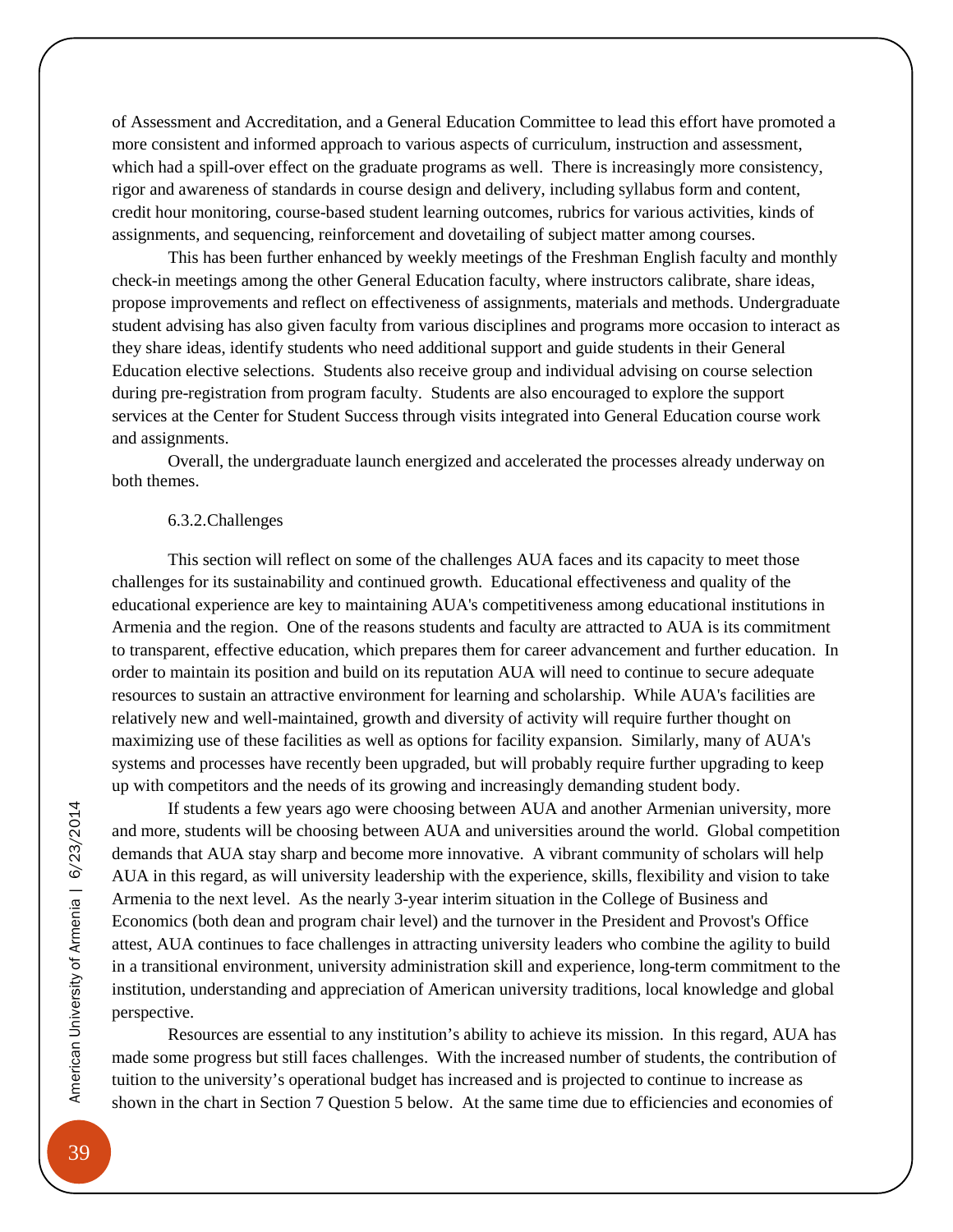scale, the cost per student has decreased by 38% from \$ 15,744 to \$9712 bolstering the university's viability. With the  $25<sup>th</sup>$  anniversary of the university approaching in 2016, a capital campaign to increase the university's endowment is being explored. At the same time the university has progressively reorganizedits development efforts most recently with the establishment of specialized Communications and Development Offices. These efforts have resulted in increased outreach, fundraising, and several major gifts reducing the reliance on individual large donors.

AUA's pursuit of educational effectiveness is framed by these larger forces and trends. The personal commitment of each member of the community to the success of the others, the institution and the students is an essential ingredient for educational effectiveness. In this regard, especially as the institution grows and more new personnel are brought on board, it is important to stay focused on organizational dynamics and employment conditions within the institution, which contribute to the morale and commitment of the faculty and staff on whom AUA's mission depend. As the institution moves into its third decade, more faculty and staff will be moving into retirement. In its third year of salary equalization adjustments, the university has taken steps to address salary equity. In addition, in 2013, the university introduced health care benefits for staff and faculty. The basic socio-economic compact between the institution and its personnel requires competitive wages and benefits, salary equity, and career paths at AUA. Attitude and morale contribute significantly to educational effectiveness. Commitment to employees and their career advancement, including promotions, faculty and staff development, generation change and retirement are becoming more pressing issues. The institution must assure resources and conditions conducive to risk-taking and innovation in order to become robust in regional and global competition.

#### 6.3.3.Looking Forward

<span id="page-43-0"></span>While dealing with these larger issues, AUA still has work to do with the two themes it selected for reaffirmation of accreditation. These themes were more than a vehicle for the review. They were the product of long, hard consideration of the institution's current stage of development and served as core insights into its ongoing challenges. They came to frame campus discussion throughout the reaffirmation of accreditation process and undergraduate expansion and are now lenses through which AUA looks at itself and its future.

Although much has been gained by separate analysis of these two themes, there is, in fact, significant overlap between them. Cultivating a community of scholars with an eye toward educational effectiveness, scholarship of application, integration, discovery and teaching, and experience in student learning assessment contributes directly to the institutionalizing of student learning assessment. And institutionalizing student learning assessment helps build a common vision of professionalism and educational effectiveness that draws this community of scholars together.

Looking forward, on Theme 1, Institutionalizing Student Learning Assessment, AUA is keenly aware of the need to assure that program reviews and student learning assessments are effective and fully integrated into the teaching, learning and research activities of the university. As the faculty grows and the excitement surrounding undergraduate education competes for the university's attention and resources, it is incumbent on the academic leadership to assure balance between undergraduate and graduate education, and especially, to assure that student learning assessment continues to have adequate support and prominence in faculty workloads, program work plans, and staffing at the institutional level. Monitoring and support for implementation of recommendations, including periodic self-checks by programs, with the participation of deans and academic leadership, will be key to maintaining the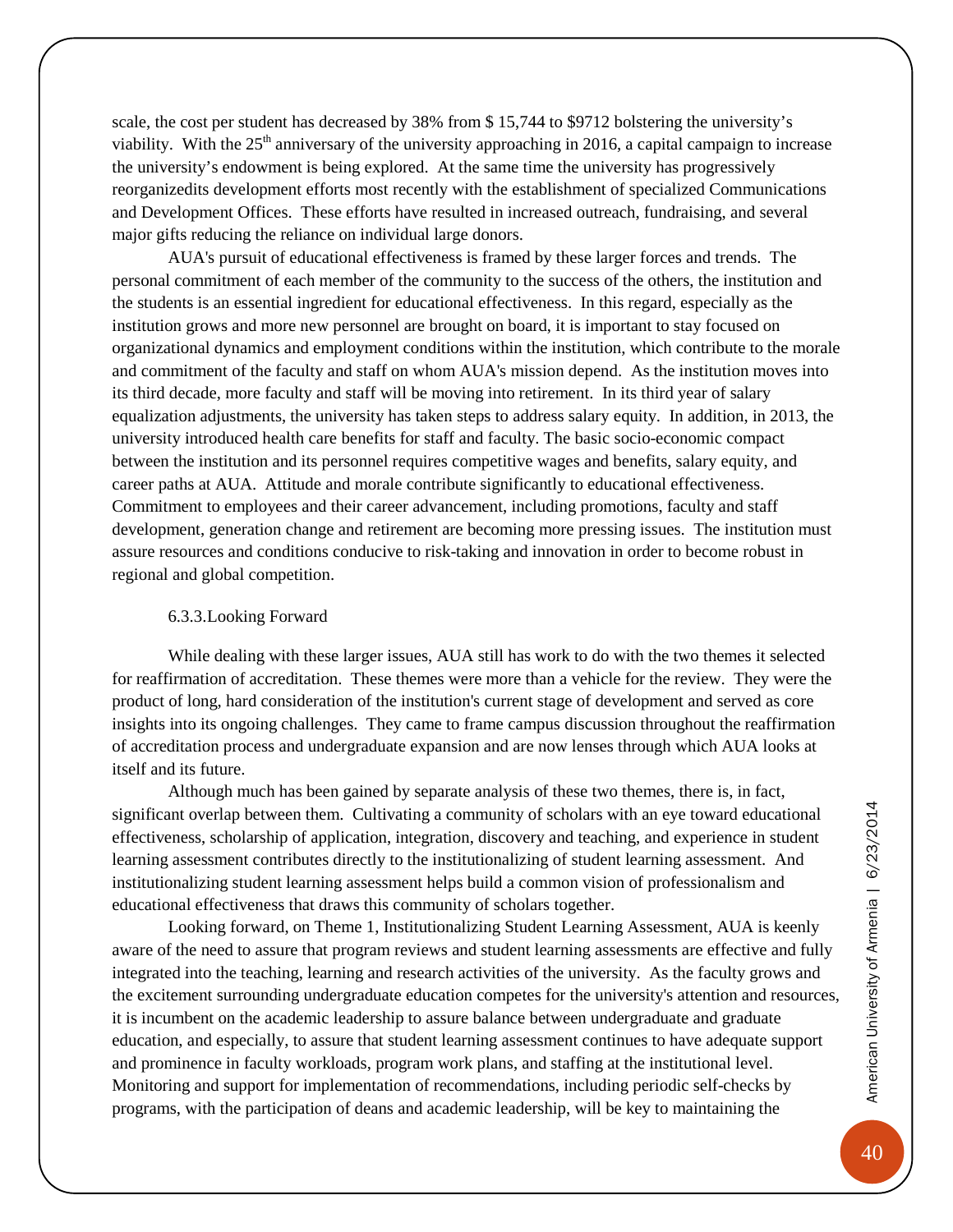momentum of the past several years. With so many new courses and faculty coming on board, developing quick and effective responses and cross-program sharing of solutions for shortcomings will be essential. As this is new ground for AUA and Armenia, it is vital that the community of scholars be reinforced with a balance of faculty who have experience and long-term commitment to AUA and bring fresh ideas and student learning assessment know-how to the institution.

Finally, with so much new build-out, adjustment and refinement going on simultaneously, coordination and expertise in assessment will be even more critical than in the design, planning and launch phases, especially to gather and analyze evidence to monitor the consequences of such changes, address unintended consequences, and recalibrate for improved educational effectiveness

Looking forward on Theme 2, *Cultivating a Community of Scholars*, hiring and recruitment over the next several years will play a critical role for the community of scholars at AUA. Cultivating student learning assessment skills in current faculty and making it a factor in new hires will continue to institutionalize student learning assessment. With undergraduate education, opportunities for attracting a more diverse faculty, as well as diversifying the student body with more international and exchange students, will add vibrancy to the campus and classroom. The university will need to develop both support systems and infrastructure to meet the needs of this larger, more diverse faculty and student body. While the new model of scholarship and research has been developed and enjoys a broad consensus on campus, implementation will be the next challenge. The Faculty Senate formed an ad-hoc committee to develop a recognition program for faculty research based on the policy which is still working on an appropriate mechanism for selection and award.

The new definition of scholarship still needs to take root, earn university recognition, and be reflected in hiring, evaluation, promotion and salaries, awards and appropriate administrative support. An office of sponsored programs or additional staff to support scholarship and research could help achieve this, as the OAA and expanded IRO did in the field of student learning assessment. Finally, community development, from the highest levels of academic leadership to the novice instructor, will need systematic attention. Faculty need to know that their efforts are valued and to be shown that their commitment, expertise, experience and perspectives are respected. In a world where knowledge knows no borders and students and faculty enjoy unprecedented mobility, AUA will need to assure global connectedness, competitive conditions, salaries and benefits, and offer real incentives to make a career at AUA in order to continue to build on its accomplishments in cultivating a community of scholars.

#### 6.3.4.Looking toward the 2013 Handbook

<span id="page-44-0"></span>Although AUA is one of the last institutions to engage in the reaffirmation of accreditation process through the 2008 Handbook, the university has begun looking forward to the changes in the 2013 Handbook by incorporating the following elements into its processes:

*1. Response to Previous Commission Actions.* The university specifically addressed previous Commission Action in both the Institutional Proposal (2010) and the Capacity and Preparatory Review Report (2011). In this report, Commission Action is addressed throughout as relevant and specifically in Section 7. We anticipate continuing to address the recommendations emerging from this Review.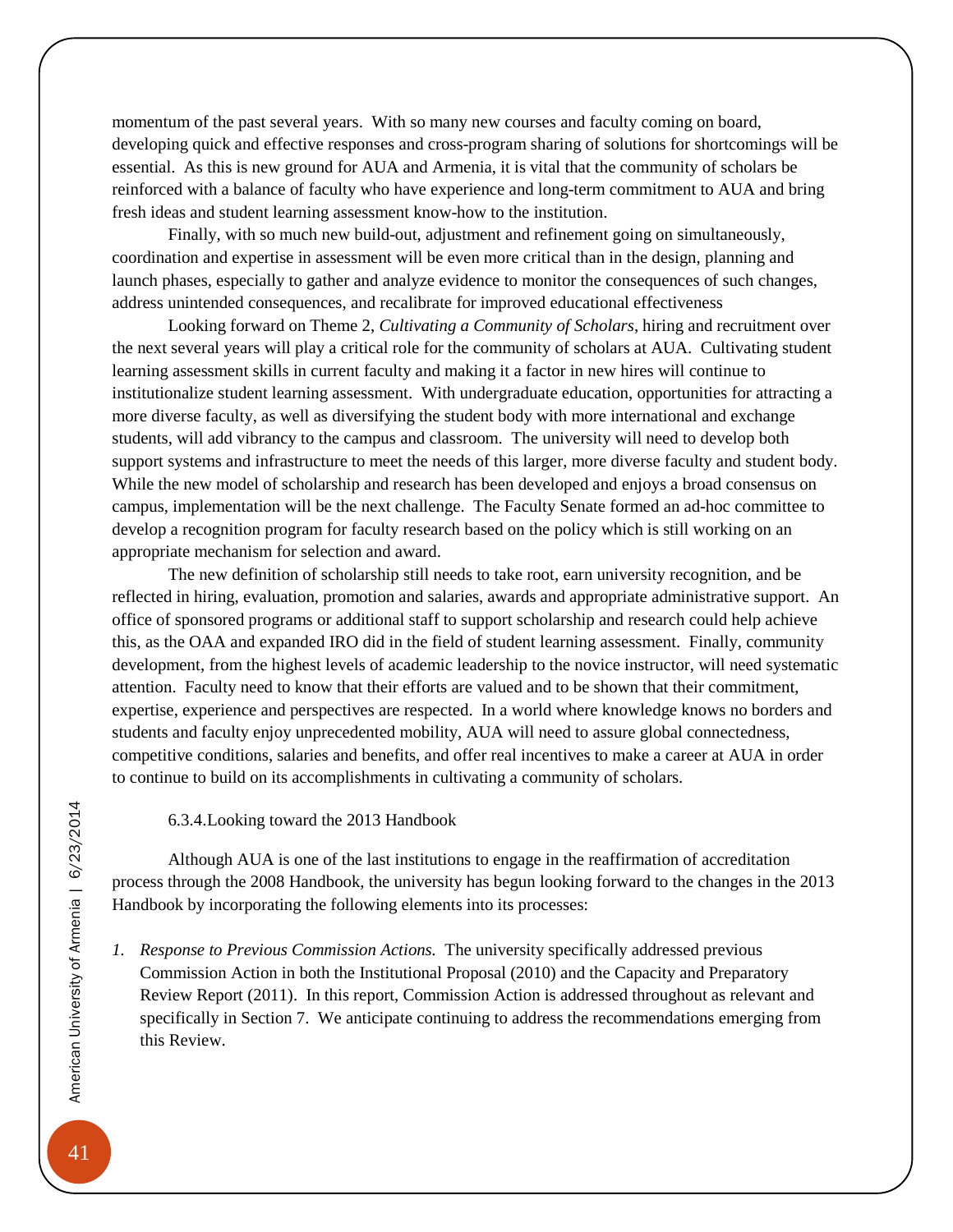- *2. Compliance with Standards: Self-review Under the Standards; Compliance Checklist.* As part of the IP and CPR, AUA engaged in a process of initial reflection by completing the *Worksheet for Preliminary Self-Review Under the Standards.* This process helped identify areas needing attention and helped clarify the university's thinking regarding quality assurance and best practices. Throughout this report, Standards are referenced by the relevant CFRs and we are preparing to apply the new Standards as set forth in the *Review under WSCUC Standards and Compliance with Federal Requirements* worksheet. The four federal compliance checklists are being submitted with this report as are the Summary Data Form for Accredited Institutions and the Inventories on Educational Effectiveness Indicators and Concurrent Accreditation.
- *3. Degree Programs: Meaning, Quality, and Integrity of Degrees* and *Educational Quality: Student*  Learning, Core Competencies, and Standards of Performance at Graduation. As mentioned in Section 2.1.6. above, a key step toward defining the meaning, quality, and integrity of degrees, was the development of a university-wide framework for program goals and student learning outcomes. The undergraduate Program Goals and Program Student Learning Outcomes were developed through a collaborative process drawing on faculty and staff, student, alumni, and employer views. The university-wide program goals and outcomes align with program-specific goals and outcomes which are calibrated with the university's mission. At the graduate level, AUA has underscored its commitment to environmental awareness through a university-wide requirement reflected in all graduate degrees. As the graduate programs cycle through the academic program reviews, they are bringing their existing program goals and student learning outcomes into alignment with those applicable university-wide.

Annual Student Learning Assessment—including assessment of Capstone experiences, cyclical Academic Program Reviews and ongoing surveys (alumni, employer, graduate exit) all aim to provide evidence upon which the university and its degree programs can evaluate the quality and integrity of the degrees and assure their meaningfulness for students as they pursue their career goals and further education.

Moving forward AUA will need to enhance these processes to further articulate the meaning, quality, and integrity of its degrees through comprehensive and coherent analysis of its mission and degree programs*.*

- *4. Student Success: Student Learning, Retention, and Graduation.* As discussed in Sections 4.2 and 4.3. above, AUA has increased its data collection and reporting capacity, places high priority on student success and continues to enhance its ability to monitor student learning, retention and graduation through more detailed data collection and analysis*.* In order to keep abreast of developments, the OAA, IRO and faculty have attended ARC conferences and the university plans to increase its participation.
- *5. Quality Assurance and Improvement: Program Review; Assessment; Use of Data and Evidence.* As discussed in Sections 3 and 4 above, AUA has devoted significant time, resources and energy to enhancing and institutionalizing evidence-based academic program reviews and assessment and gathering and disseminating the data necessary to perform these activities effectively. The Academic Program Review Guidelines were fully revised and updated to align the process with current good practices and the IRO and OAA provide expanded support to programs under review in the form of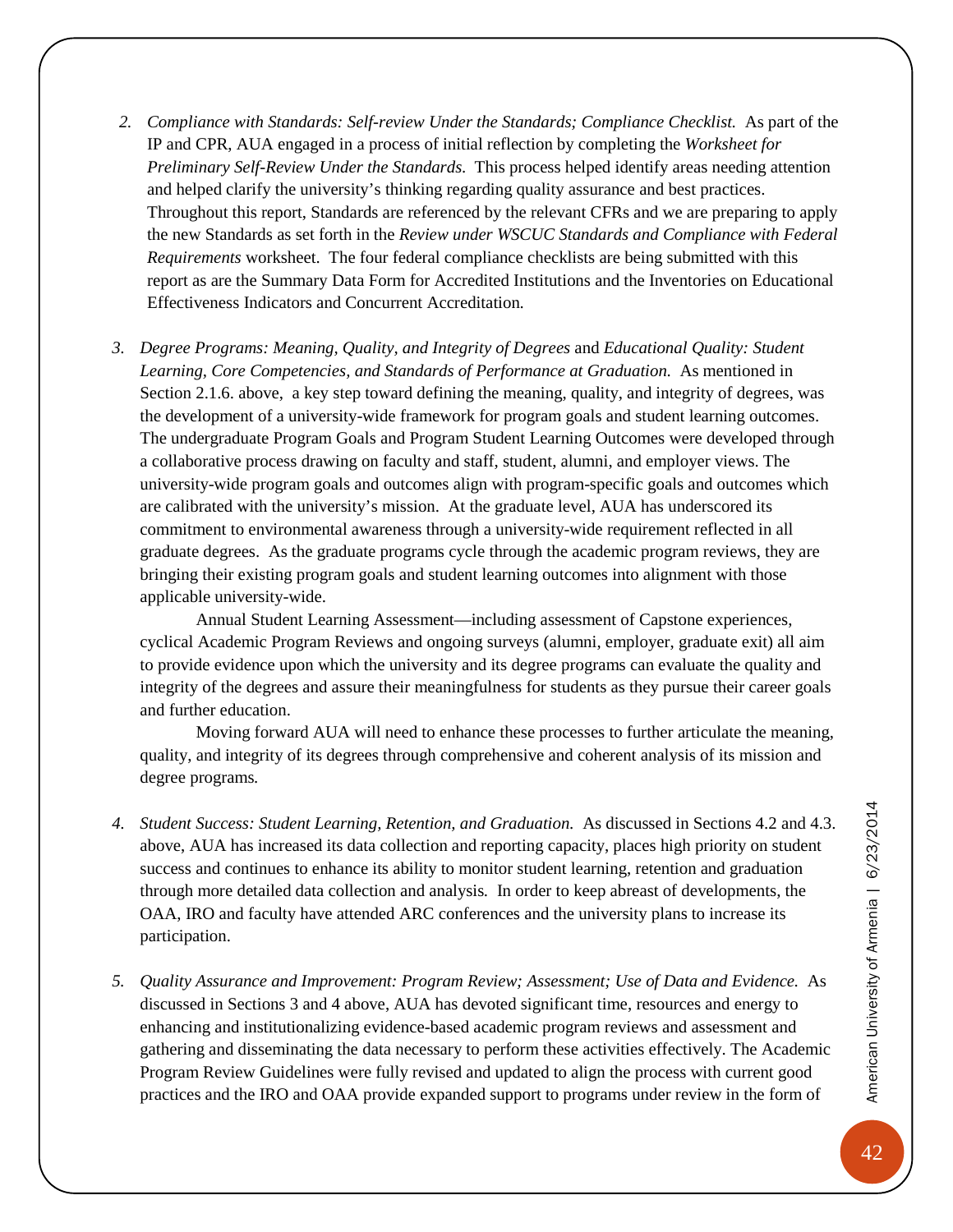comprehensive data packets designed to facilitate review and ongoing consultation on assessment methods. These innovations will require ongoing adjustments and resources as the university grows.

6. *Sustainability: Financial Viability; Preparing for the Changing Higher Educational Environment.*  As discussed in Section 7 Question 5 below, AUA has made progress toward financial sustainability through increased tuition revenues, growth of the endowment, and streamlining and scalability of its institutional structures. As part of its growth strategy, the university engaged in a broad and inclusive strategic planning process that took into account national and international trends. The university established an Office of Institutional Advancement and is contemplating a significant capital campaign in connection with the upcoming  $25<sup>th</sup>$  anniversary of the university's founding in 2016. The university's strategic thinking has been informed by its increased engagement in WSCUC conferences and workshops, its active involvement with Armenia's national accreditation board, and participation in several European and regional initiatives aiming to support innovation and modernization of higher education. These have led to a greater awareness and discussion on campus of the new opportunities, challenges and global trends in higher education.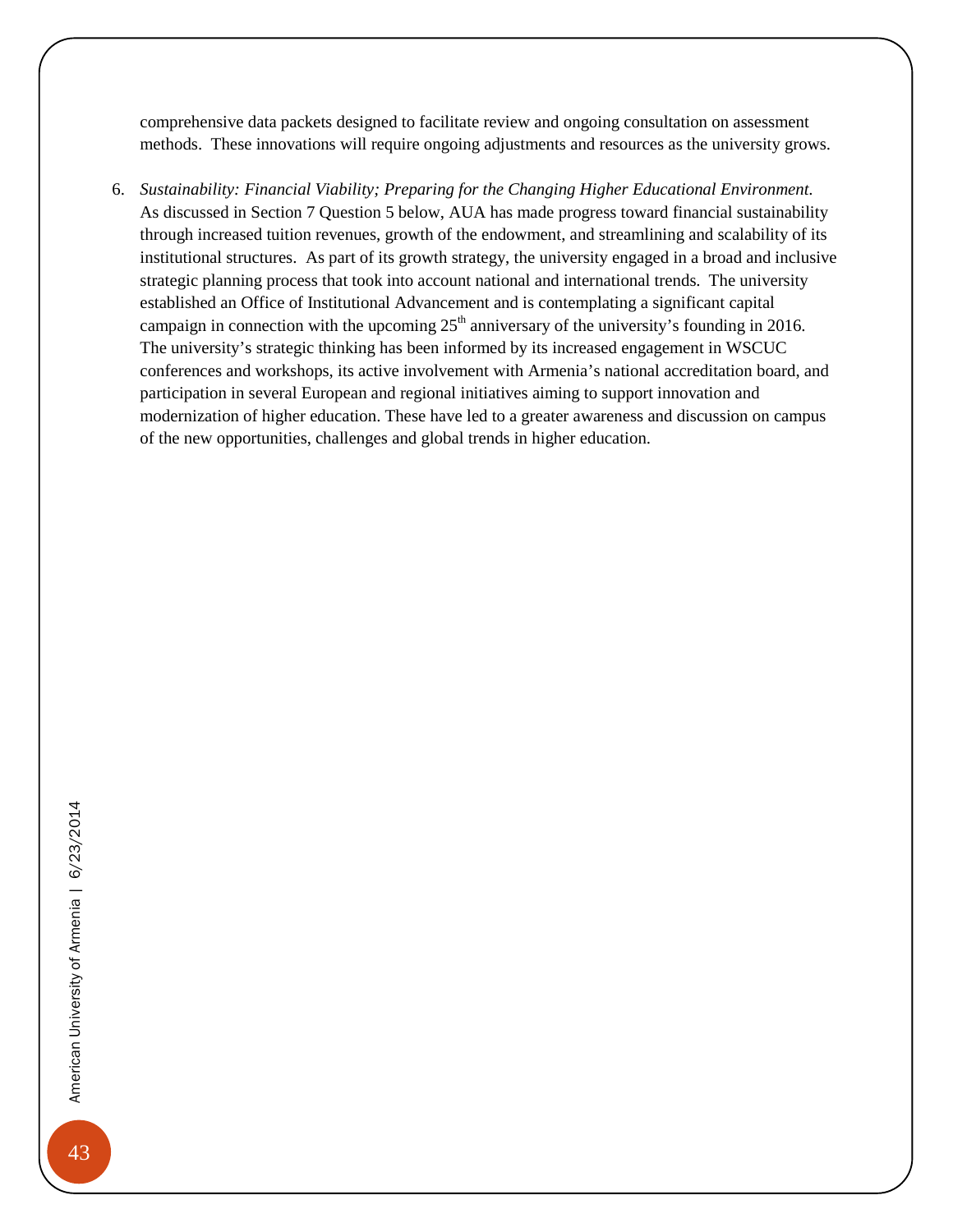#### <span id="page-47-0"></span>**7. Response to the CPR Review Recommendations and Progress Report Comments**

#### *Specific Recommendations from the July 10, 2012, Commission Letter*

During the CPR review WASC made six specific recommendations as set forth in the July 10, 2012, Commission Letter. AUA put these high on its agenda and has taken steps to address all of them. Similarly, a number of suggestions were made during the CPR Site Visit Team wrap-up session. These, along with items noted in the Site Visit report were extensively discussed, prioritized and addressed. As the suggestions overlapped with recommendations in many cases, updates on the suggestions are integrated in the report and responses below.

*1. Refining assessment practices and institutionalizing staffing and resources for educational effectiveness. Greater consistency is needed in AUA's assessment efforts to address the shortfalls in practice, noted above. In addition, the Commission recommends that AUA look at assessment results from an institutional perspective. As the team observed, by "aggregating and evaluating the meaning of program-level assessment results at the institutional level," AUA can determine its progress in achieving its mission and can use the information "for institutional planning and decision making." To ensure that AUA gathers, analyzes, and interprets data that can be used to improve educational effectiveness, the Commission expects to see robust, institutionalized, stable, and adequately funded assessment and institutional research capabilities by the time of the next visit. Further, the Educational Effectiveness Review (EER) team will expect to see evidence of student learning and the results and findings from assessment. (CFRs 2.3, 2.6, 2.10)*

*Accomplishments:* By selecting "Institutionalizing Student Learning Assessment" as an accreditation theme in 2010, AUA recognized the challenges it faced in this area and prioritized student learning assessment awareness and resources. As noted in Sections 2.1 and 4.2 above, the university enhanced and up-graded its institutional capacity and practices, including the creation of a cross-program committee of the Faculty Senate (the Student Learning Committee), the establishment of the Office of Assessment and Accreditation with a Director, 30% expansion of the Office of Institutional Research (with further expansion anticipated in July 2014), training for existing faculty, hiring of new faculty and staff with institutional assessment in mind, improved reporting and monitoring through various webpages, and more frequent attention to student learning assessment at faculty and administration meetings.

*Looking ahead:* Work remains to be done at both the program and institutional levels. Although all programs have devoted attention to student learning assessment, some programs, e.g., MBA, still have gaps in assessment systems and lag in annual student learning assessment due to absence of fulltime resident leadership and being short staffed. Academic support units are scheduled to undertake program reviews, but have not done so yet, as explained in Sections 3.6.2 and 4.1 above.

*2. Implementing the new undergraduate degree programs. AUA has been authorized by the Commission to offer three undergraduate degree programs, beginning in Fall 2013, based on the strides the university has made identifying faculty, putting in place an organizational structure, developing educational plans, and budgeting appropriate resources. The Commission expects AUA to report on the progress of its undergraduate programs as part of its self-study in preparation for the Educational Effectiveness Review (EER), paying particular attention to the development of the general education program, including student learning outcomes and appropriate assessment*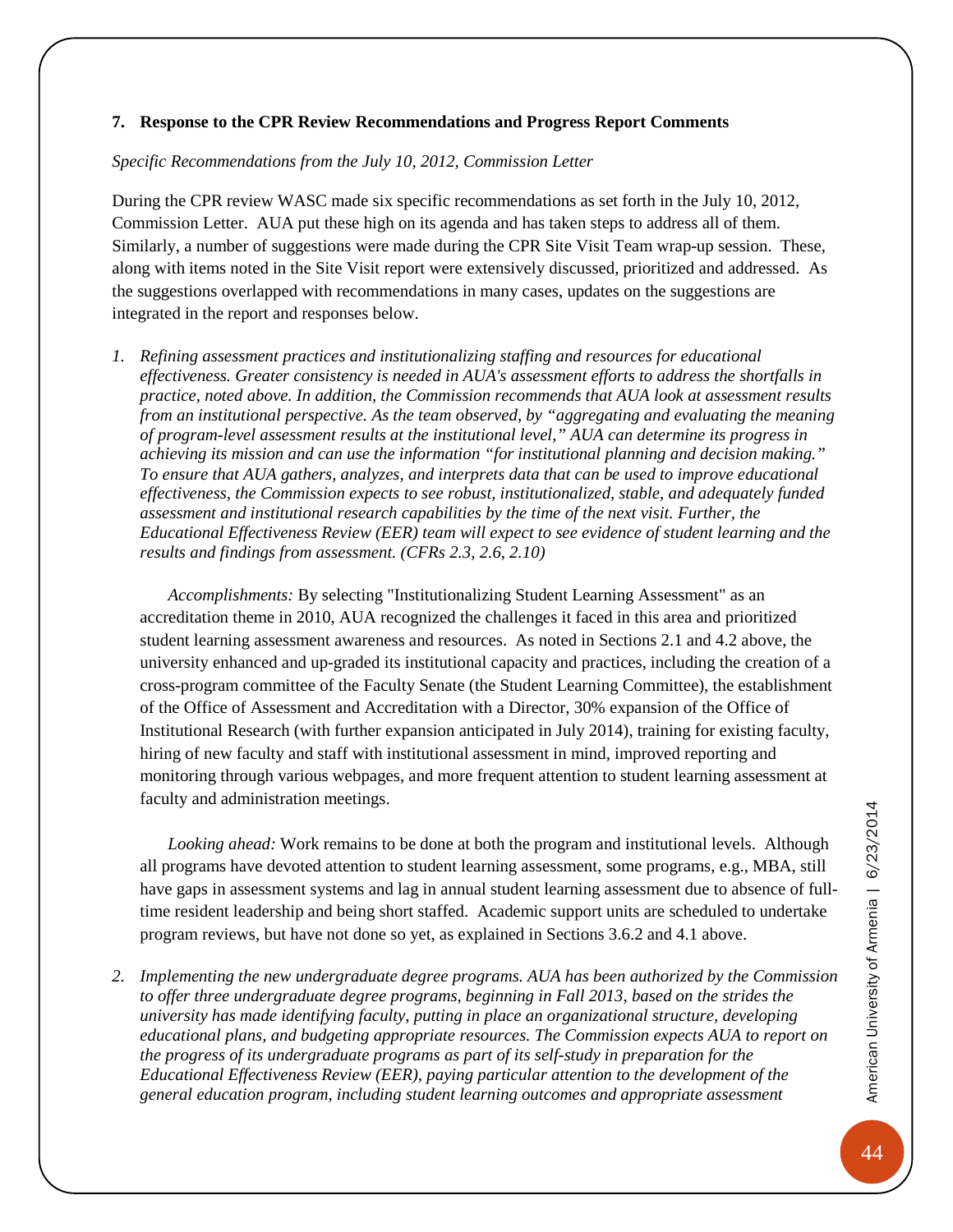*strategies. In developing the undergraduate degree, the university should be mindful of the upcoming revisions to the WASC Standards and processes that will place a greater emphasis on the quality and integrity of the degree and will require evidence of learning in the core competencies set forth in CFR 2.2a, in particular written communication, oral communication, critical thinking, information literacy and quantitative reasoning. (CFRs 2.2a, 2.3, 2.6)*

*Accomplishments:* The undergraduate program successfully completed its first year of operation and is admitting its second cohort for fall 2014. This effort has been supported by a new Associate Dean of General Education, a new General Education Committee, the development of a seven-year student learning assessment plan (which is already underway) which in its first years focuses on several of the core competencies and General Education as described in the April 2013 Progress Report and presented throughout the EER, in particular Sections 2.1.6., 2.1.7., 3.6.1., 4.4., 4.5., and 5 above.

*Looking Ahead:* As its substantive change proposals and degree design was developed prior to the new WSCUC standards, AUA will need to adjust its assessment and data collection parameters and processes accordingly. Because of constraints on staff and resources and the demands of launching the new undergraduate program, the new standards have only just begun to be discussed on campus. As far as core competencies, lacking traditional lab science facilities, assuring sufficient variety and depth of quantitative reasoning courses remains a challenge. The General Education Committee and its Quantitative Sciences Subcommittee and Associate Dean for General Education are working to address this in collaboration with the College of Science & Engineering, School of Public Health and Acopian Center for the Environment, and the faculty quality teaching quantitative sub-disciplines in the social sciences.

*3. Promoting student success. The Commission expects AUA to complete work on a set of institutional objectives for student learning and develop a clear set of objectives for student success. In terms of student achievement, AUA's current three-year graduation rate of over 80% is "impressive for a relatively new institution." However, the team observed, and the Commission concurs that AUA would benefit from more detailed analyses that disaggregate graduation rates and time-to-degree data by variables important to the mission of the university. The Commission was pleased to hear from you about planned initiatives for more detailed data analysis. By examining disaggregated data, the university could identify performance gaps among various subpopulations, seek to understand any disparities, and develop and implement strategies to raise the rates in areas identified as needing improvement. In addition, the Commission expects AUA to use comparative data from other institutions to contextualize and understand its graduation and retention rates and related patterns. The commission also expects the university to routinely monitor aggregated and disaggregated retention and graduation rates for its new undergraduate degree programs, as those data become available. (CFRs 2.6, 2.10, 4.4)*

*Accomplishments:* As explained in 2.6.1., 4.1., 4.3.,AUAdeveloped university-wide program goals and student learning outcomes at the undergraduate level and is gradually integrating them at the graduate level in conjunction with the 2012-2017 academic program review cycle. At both the graduate and undergraduate levels, the university has made a commitment to assisting students to realize their goals for further education and career advancement through among other means the establishment of the Center for Student Success (see Section 2.2.10., 4.1., and 4.5., above). For the undergraduate program, it is too soon to draw conclusions.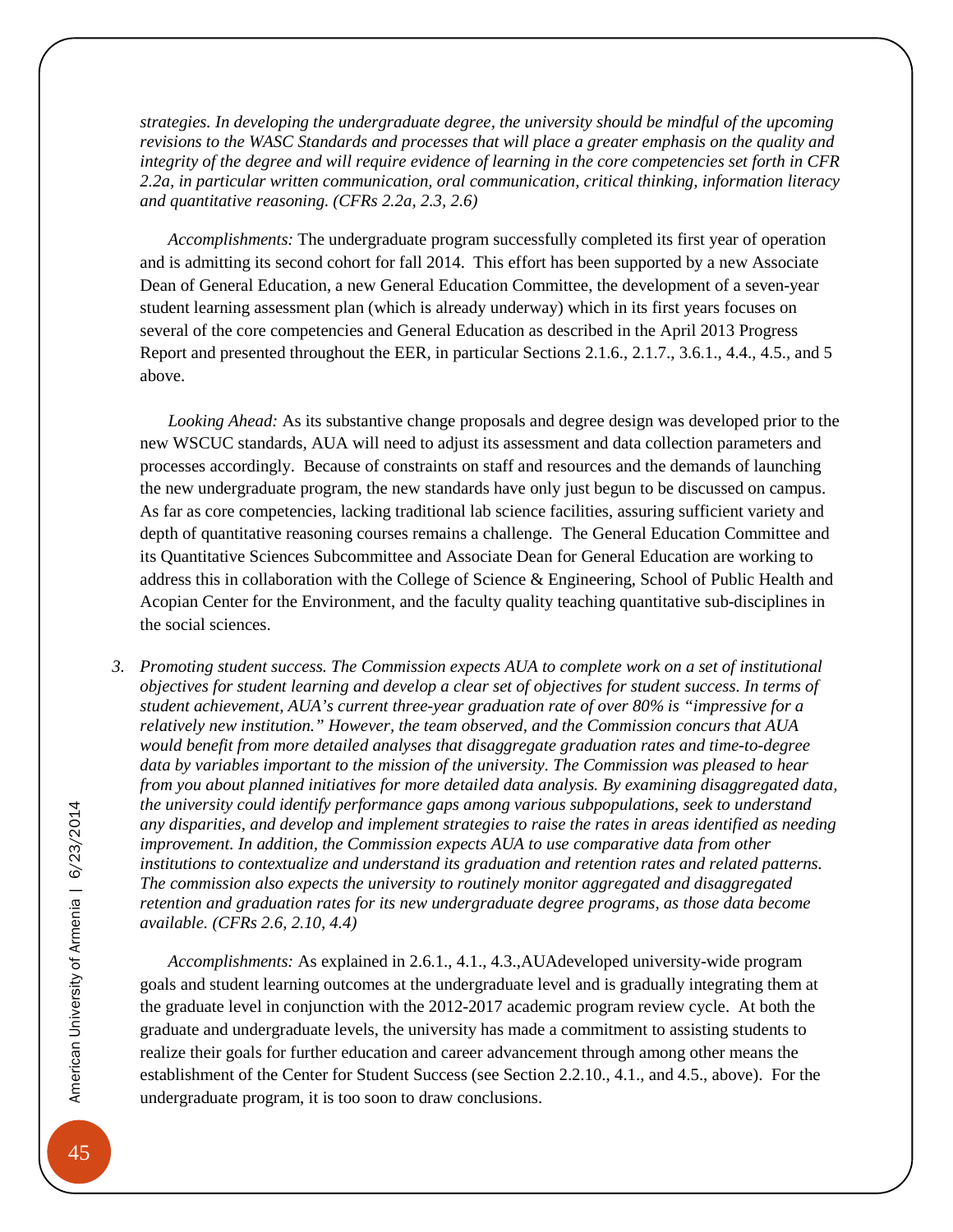As discussed in Section 4.3., the IRO compiles and reports Graduation and Retention Rates disaggregated by program, gender, and citizenship, and efforts are under way to further refine rates by time to degree and disaggregate rates by geographic area within the Republic of Armenia.

*Looking ahead:* Finding appropriate comparative data for retention and graduation rates has been a challenge especially for the graduate level and at the undergraduate level at AUA it is too soon for data to be available. Looking forward, three benchmark groups have been considered: (1) other Armenian universities, (2) US universities (particularly WSCUC accredited), and (3) other USaccredited universities abroad. Each group differs from AUA in a significant way.

For example, the American University of Bulgaria reports a 98% first year retention rate and an 89% six-year graduation rate for undergraduate; however it should be noted that American University of Bulgaria phased out mandatory military conscription in 2007 while Armenia continues to have universal male conscription. The California State system, which has similar admission standards to AUA, reports a 79.3% first year retention rate and a 51% six year graduation rate for the undergraduate program; however once again there are significant differences between the AUA and Cal State contexts. The OECD study, covering a range of developing and developed countries from around the world including a number of Eastern European countries similar to Armenia, reports an average graduation rate of 70% without specifying time to degree; however these numbers do not provide demographic data. Another source of data that AUA is exploring is the Council of Graduate Schools statistics and reports, which provide benchmarks for gauging AUA's performance at the graduate level.

*4. Reviewing academic support and student service programs. AUA's academic program review process "has been largely successful." However, the university has not yet undertaken systematic reviews of its co-curricular programs although it does collect student satisfaction data. Putting in place mechanisms for the routine evaluation of its academic support and student services will be particularly important as AUA begins its undergraduate degree programs. The Commission expects AUA to have a plan for evaluating co-curricular programs, with a timeline, guidelines, and a process, by the time of the EER. (CFRs 2.11, 2.13)*

*Accomplishments:* As described in Section 3.6.2. above, guidelines and a schedule for periodic review of academic support units have been developed.

*Looking ahead:* Although routine management oversight and performance monitoring has been taking place and the guidelines and schedule are now in place, none of the academic support units have yet completed annual reviews. Despite the competing demands on academic support unit time and resources due to the undergraduate program ramp-up, AUA will need to make this a priority to assure quality and make timely adjustments and improvements in services.

*5. Strengthening the institution's financial position and capacity. AUA is dependent upon philanthropy and endowment earnings to balance its budget. Only 15% of AUA's revenue is derived from tuition. Given the unpredictability of fundraising and the challenges of the global financial crisis, the Commission expects continuous, ongoing, disciplined attention to financial operations and advancement, "while providing the resources necessary for institutional growth and development."*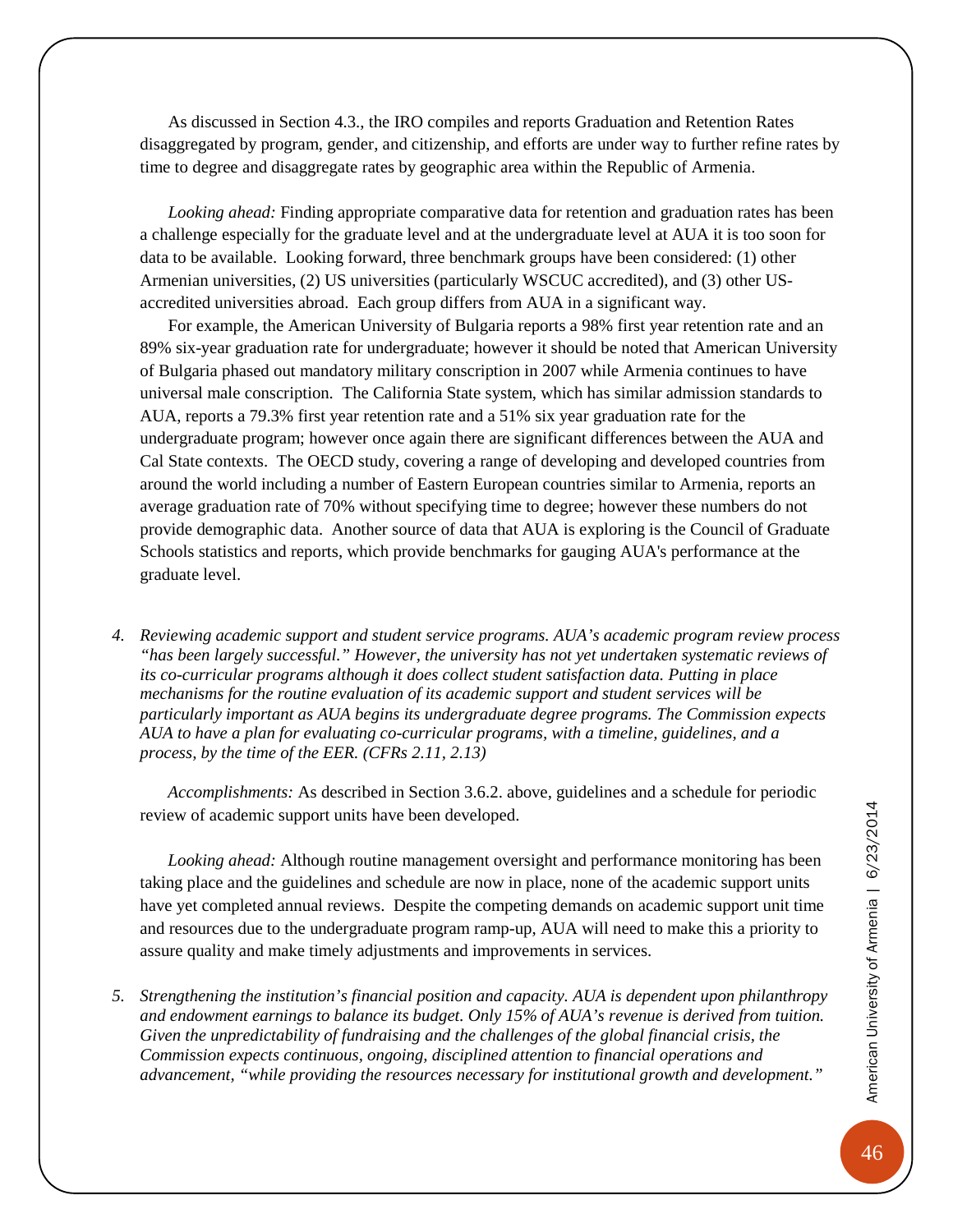*The Commission also expects to see multiyear faculty contracts in place by the time of the next visit. (CFRs 3.2, 3.3, 3.5)*

The University's financial position, as reflected in its audit reports, has been stable, but still highly dependent on large annual contributions from a few strong supporters of the university. The portion of revenue from tuition is growing with the introduction of the undergraduate program and by 2017 is targeted to reach nearly 30%, roughly doubling the institution's historic average, as shown in the chart below.



#### **TUITION REVENUE: as percentage of total budget increases by a factor of three**

The University hired its first full time Vice President of Institutional Advancement in April 2012 and has devoted more staff and resources to promotion of the university and outreach to potential donors, resulting in some diversification of donors. Recently to improve efficiency and more focus on development in the United States, the Office of Institutional Advancement was divided by functions into a Communications Office and a Development Office with resident directors in Armenia and the US respectively. In 2014, through targeted solicitation, the university attracted significant donations to its endowment. Overall, the endowment fund has increased 30% since 2007. With the university's 25th anniversary approaching in 2016, a capital campaign is under consideration. Alumni giving has also begun, with the first graduating class making a significant donation at its 20th reunion in 2013.

In 2012 the university embarked on the first cycle of two-year faculty contracts. Currently 13 faculty members (12% of all faculty and 43% of full time) have multiyear contracts, fostering greater stability and providing more predictability for budgeting and academic planning. In addition, as noted in Section 2.2.1 above, 21% of faculty have been with AUA for at least five years, and a number of three-year contracts for core faculty are expected to be issued for 2014-2015.

Although the university overall is expanding, various steps have been taken to streamline administration, including the creation of the college/school structure, which has reduced the number of deans and associate deans by more than half, while establishing a more collegial program chair structure within each degree program, focusing more on teaching and research and less on administration.